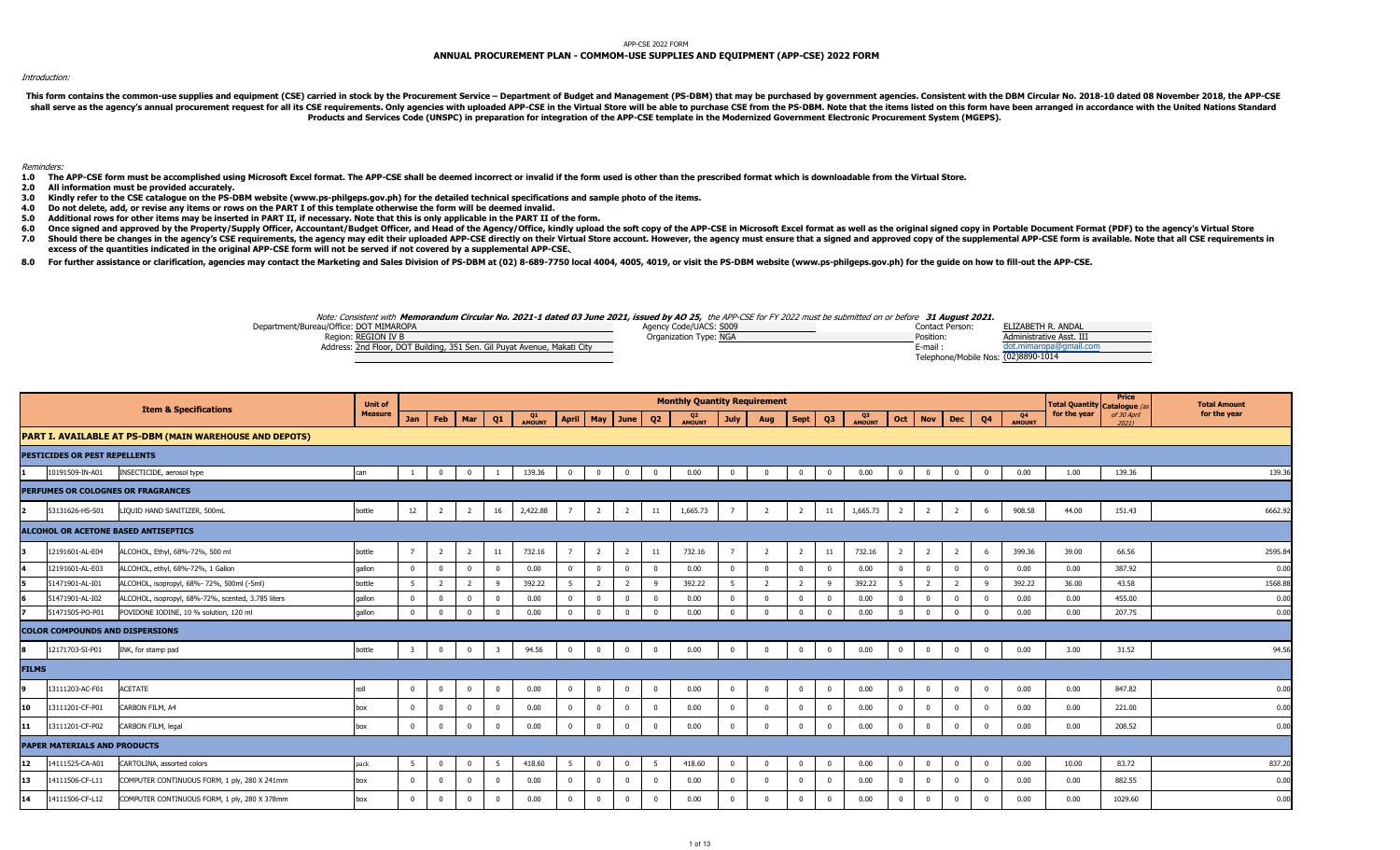| <b>Measure</b><br>for the year<br>for the year<br>of 30 April<br>Q1<br>Q <sub>2</sub><br>Q <sub>3</sub><br>Q4<br>Feb<br>Q <sub>1</sub><br><b>April</b><br>May<br>June<br>Q <sub>2</sub><br>Q <sub>3</sub><br>Q4<br>Jan<br>Mar<br>Sept<br>Oct<br><b>Nov</b><br>Dec<br>July<br>Aug<br><b>AMOUNT</b><br><b>AMOUNT</b><br><b>AMOUNT</b><br><b>AMOUNT</b><br>20211<br>$\mathbf 0$<br>$\overline{0}$<br>14111506-CF-L22<br>$\overline{0}$<br>$\mathbf 0$<br>0.00<br>$\mathbf{0}$<br>0.00<br>$\mathbf{0}$<br>0.00<br>0.00<br>1528.80<br>15<br>COMPUTER CONTINUOUS FORM, 2 ply, 280 X 378mm<br>$\overline{0}$<br>$\mathbf{0}$<br>0.00<br>$\mathbf 0$<br>$\overline{\mathbf{0}}$<br>$\mathbf{0}$<br>$\mathbf{0}$<br>$\overline{\mathbf{0}}$<br>$^{\circ}$<br>box<br>$\Omega$<br>$\mathbf 0$<br>906.36<br>16<br>14111506-CF-L21<br>$\mathbf 0$<br>$\bf{0}$<br>$\overline{\mathbf{0}}$<br>0.00<br>$\overline{\mathbf{0}}$<br>$\bf{0}$<br>$\overline{\mathbf{0}}$<br>0.00<br>$\bf{0}$<br>0.00<br>$\overline{0}$<br>$\mathbf{0}$<br>0.00<br>0.00<br>COMPUTER CONTINUOUS FORM, 2 ply, 280 X 241mm<br>$\mathbf 0$<br>$\mathbf 0$<br>$\mathbf{0}$<br>$\mathbf{0}$<br>$\overline{\mathbf{0}}$<br>$^{\circ}$<br>box<br>$^{\circ}$<br>17<br>$\mathbf 0$<br>$\overline{0}$<br>$\mathbf 0$<br>$\overline{0}$<br>0.00<br>884.00<br>14111506-CF-L31<br>$\mathbf{0}$<br>0.00<br>$\overline{0}$<br>$\overline{\mathbf{0}}$<br>0.00<br>$\mathbf 0$<br>$^{\circ}$<br>$\mathbf 0$<br>$\overline{\mathbf{0}}$<br>0.00<br>$\mathbf{0}$<br>0.00<br>COMPUTER CONTINUOUS FORM, 3 ply, 280 X 241mm<br>box<br>$\Omega$<br>$^{\circ}$<br>$\Omega$<br>$^{\circ}$<br>18<br>14111506-CF-L32<br>$\overline{0}$<br>$\bf{0}$<br>$\overline{\mathbf{0}}$<br>0.00<br>$\overline{0}$<br>$\bf{0}$<br>$\overline{\mathbf{0}}$<br>0.00<br>$\bf{0}$<br>$\overline{0}$<br>0.00<br>$\overline{\mathbf{0}}$<br>$\mathbf{0}$<br>0.00<br>0.00<br>1508.00<br>COMPUTER CONTINUOUS FORM, 3 ply, 280 X 378mm<br>$\Omega$<br>$\mathbf 0$<br>$\overline{0}$<br>$\overline{\mathbf{0}}$<br>$^{\circ}$<br>$^{\circ}$<br>box<br>$\overline{0}$<br>19<br>bundle<br>$\mathbf{0}$<br>$\overline{0}$<br>0.00<br>$\overline{0}$<br>$\mathbf 0$<br>$\bf{0}$<br>$\overline{\mathbf{0}}$<br>$\overline{0}$<br>$\mathbf{0}$<br>$\overline{0}$<br>0.00<br>$\mathbf 0$<br>$\mathbf{0}$<br>0.00<br>0.00<br>794.96<br>14111609-LL-C01<br>LOOSELEAF COVER, legal<br>$\mathbf 0$<br>0.00<br>$\overline{0}$<br>$^{\circ}$<br>$^{\circ}$<br>$\mathbf 0$<br>$\overline{0}$<br>$\overline{2}$<br>1334.16<br>20<br>12<br>$\overline{2}$<br>14<br>518.84<br>$\overline{7}$<br>$\overline{2}$<br>9<br>$7^{\circ}$<br>$\overline{0}$<br>$\overline{2}$<br>333.54<br>148.24<br>36.00<br>14111514-NP-S02<br>NOTE PAD, stick on, 50mm x 76mm (2" x 3") min<br>pad<br>$\overline{0}$<br>333.54<br>- 9<br>2<br>$\overline{4}$<br>37.06<br>1659.8<br>21<br>12<br>12<br>$\mathbf 0$<br>414.96<br>$\overline{\mathbf{0}}$<br>118.56<br>59.28<br>14111514-NP-S04<br>NOTE PAD, stick on, 76mm x 100mm (3" x 4") min<br>pad<br>$\mathbf 0$<br>711.36<br>7<br>$\mathbf{0}$<br>$\overline{7}$<br>414.96<br>$\overline{7}$<br>$\mathbf 0$<br>$\mathbf 0$<br>$^{\circ}$<br>$\overline{2}$<br>28.00<br>$\overline{2}$<br>22<br>12<br>14<br>757.12<br>$\overline{7}$<br>$\overline{2}$<br>- 9<br>486.72<br>486.72<br>216.32<br>54.08<br>1946.8<br>14111514-NP-S03<br>NOTE PAD, stick on, 3" x 3"<br>pad<br>2<br>$\Omega$<br>$\mathbf 0$<br>$\overline{7}$<br>$\overline{2}$<br>$\mathbf 0$<br>-9<br>$\overline{2}$<br>$\overline{2}$<br>$\mathbf{0}$<br>$\overline{4}$<br>36.00<br>20<br>12<br>23<br>20<br>12<br>$\overline{2}$<br>$\mathbf{0}$<br>24.08<br>$\mathbf 0$<br>$\overline{2}$<br>24.08<br>433.44<br>14111514-NB-S01<br>$\mathbf 0$<br>240.80<br>$\mathbf{0}$<br>$\mathbf 0$<br>144.48<br>$\mathbf 0$<br>$\overline{2}$<br>2<br>$\mathbf{0}$<br>36.00<br>12.04<br>NOTEBOOK, stenographer<br>piece<br>$^{\circ}$<br>27<br>17<br>3,279.84<br>15852.5<br>24<br>22<br>10<br>34<br>4,646.44<br>10<br>$\overline{2}$<br>39<br>5,329.74<br>24<br>12<br>5<br>19<br>2,596.54<br>136.66<br>14111507-PP-M01<br>PAPER, MULTICOPY, A4, 80 gsm<br>-2<br>5<br>$\overline{2}$<br>2<br>116.00<br>reams<br>62<br>65<br>25<br>22<br>25<br>12<br>15<br>1,915.65<br>2,554.20<br>15963.7<br>14111507-PP-M02<br>PAPER, MULTICOPY, Legal, 80gsm<br>$\Omega$<br>8,301.15<br>-3<br>$\mathbf 0$<br>3,192.75<br>$\overline{\mathbf{3}}$<br>$\mathbf{0}$<br>17<br>$\overline{\mathbf{3}}$<br>$\mathbf{0}$<br>20<br>125.00<br>127.71<br>reams<br>- 3<br>26<br>14111507-PP-C01<br>$\mathbf{0}$<br>$\overline{0}$<br>$\mathbf 0$<br>0.00<br>$\mathbf{0}$<br>$\mathbf 0$<br>$\bf{0}$<br>$\overline{0}$<br>0.00<br>0.00<br>$\bf{0}$<br>$\overline{0}$<br>0.00<br>0.00<br>98.26<br>0.00<br>PAPER, Multi-Purpose, A4, 70 gsm<br>reams<br>$\Omega$<br>$\mathbf{0}$<br>$\mathbf{0}$<br>$\mathbf 0$<br>$\overline{0}$<br>$^{\circ}$<br>$\mathbf 0$<br>27<br>14111507-PP-C02<br>$\overline{0}$<br>$\overline{0}$<br>0.00<br>$\overline{0}$<br>$\mathbf 0$<br>$\bf{0}$<br>$\overline{\mathbf{0}}$<br>$\bf{0}$<br>0.00<br>$\bf{0}$<br>0.00<br>0.00<br>118.46<br>PAPER, multi-purpose, legal, 70gsm<br>$\mathbf 0$<br>$\mathbf 0$<br>0.00<br>$\bf{0}$<br>$^{\circ}$<br>$\Omega$<br>$^{\circ}$<br>reams<br>$\Omega$<br>$^{\circ}$<br>28<br>14111531-PP-R01<br>$\overline{2}$<br>$\overline{2}$<br>58.24<br>$\overline{0}$<br>$\mathbf{0}$<br>$\overline{0}$<br>0.00<br>0.00<br>$\mathbf 0$<br>0.00<br>2.00<br>29.12<br>58.24<br>PAD PAPER, ruled<br>pad<br>$\overline{0}$<br>$\mathbf{0}$<br>$\mathbf 0$<br>$\mathbf{0}$<br>$\mathbf{0}$<br>$\mathbf 0$<br>$\overline{\mathbf{0}}$<br>$\Omega$<br>$\mathbf 0$<br>$\Omega$<br>490.25<br>29<br>$\overline{\mathbf{3}}$<br>$\overline{\mathbf{3}}$<br>294.15<br>$\mathbf 0$<br>98.05<br>$\mathbf 0$<br>98.05<br>$\bf{0}$<br>0.00<br>98.05<br>14111503-PA-P01<br>PAPER, parchment<br>$\mathbf 0$<br>$\mathbf{0}$<br>0<br>$\mathbf{0}$<br>5.00<br>$\Omega$<br>-1<br>1<br>$\mathbf 0$<br>box<br>$\Omega$<br>roll<br>30<br>14111818-TH-P02<br>$\mathbf 0$<br>$\overline{0}$<br>0.00<br>$\overline{0}$<br>$\mathbf 0$<br>$\overline{0}$<br>0.00<br>$\overline{0}$<br>$\mathbf{0}$<br>0.00<br>$\overline{0}$<br>0.00<br>0.00<br>55.64<br>0.00<br>Thermal Paper, 55GSM (-5%) ,1/2 Core, 216mm x 30m<br>$\overline{0}$<br>$\Omega$<br>$\mathbf 0$<br>$\Omega$<br>$\overline{0}$<br>$\Omega$<br>$\mathbf{0}$<br>$\mathbf 0$<br>14111531-RE-B01<br>$\mathbf 0$<br>$\overline{\mathbf{0}}$<br>0.00<br>$\overline{0}$<br>$\mathbf 0$<br>$\overline{\mathbf{0}}$<br>$\bf{0}$<br>$\bf{0}$<br>0.00<br>$\overline{0}$<br>0.00<br>0.00<br>31<br>RECORD BOOK, 300 PAGES, size: 214mm x 278mm min<br>$\overline{0}$<br>$^{\circ}$<br>$\mathbf 0$<br>0.00<br>$^{\circ}$<br>$\overline{\mathbf{0}}$<br>$\mathbf{0}$<br>$\mathbf 0$<br>70.72<br>book<br>$^{\circ}$<br>32<br>14111531-RE-B02<br>10<br>$\overline{0}$<br>10<br>1,019.20<br>$\overline{0}$<br>$\mathbf 0$<br>$\overline{\mathbf{0}}$<br>0.00<br>$\overline{0}$<br>$\mathbf{0}$<br>$\overline{0}$<br>0.00<br>$\overline{0}$<br>$\mathbf{0}$<br>0.00<br>101.92<br>1019.20<br>RECORD BOOK, 500 PAGES, size: 214mm x 278mm min<br>book<br>$\mathbf{0}$<br>$\mathbf{0}$<br>$\overline{0}$<br>$\Omega$<br>$\mathbf{0}$<br>10.00<br>33<br>6<br>6<br>521.04<br>$\mathbf 0$<br>$\overline{4}$<br>347.36<br>$\overline{0}$<br>260.52<br>$\overline{0}$<br>86.84<br>14.00<br>86.84<br>1215.76<br>14111704-TT-P02<br>TOILET TISSUE PAPER, 2-ply, 100% recycled<br>pack<br>$\overline{0}$<br>$\Omega$<br>$\overline{4}$<br>$\mathbf 0$<br>$\overline{\mathbf{3}}$<br>$^{\circ}$<br>$\overline{3}$<br>$\mathbf{0}$<br>-1<br>487.76<br>313.56<br>313.56<br>1428.4<br>34<br>12<br>14<br>$\overline{7}$<br>$\mathbf 0$<br>$\overline{2}$<br>- 9<br>313.56<br>$\overline{2}$<br>$\bf{0}$<br>41.00<br>34.84<br>14111704-IFPT01<br>TISSUE, interfolded paper towel<br>pack<br>$\overline{0}$<br>2<br>$\overline{7}$<br>$^{\circ}$<br>-9<br>$\overline{2}$<br>9<br>5 <sub>5</sub><br>$\mathbf 0$<br>$\mathbf 0$<br>5<br>169.00<br>$\overline{\mathbf{3}}$<br>$\mathbf 0$<br>$\overline{2}$<br>$\mathbf 0$<br>67.60<br>$\overline{\mathbf{0}}$<br>0.00<br>35<br>TOILET TISSUE PAPER, Interfolded Paper Towel<br>pack<br>$\mathbf 0$<br>$\overline{\mathbf{3}}$<br>101.40<br>$\overline{0}$<br>$\overline{2}$<br>$\Omega$<br>10.00<br>33.80<br>338.00<br>14111704-TT-P04<br>$^{\circ}$<br>$\mathbf 0$<br>BATTERIES AND CELLS AND ACCESSORIES<br>871.20<br>pack<br>399.30<br>5<br>290.40<br>$\mathbf 0$<br>108.90<br>$\overline{\mathbf{0}}$<br>72.60<br>24.00<br>36.30<br>26111702-BT-A02<br>BATTERY, dry Cell, size AA<br>6<br>11<br>-3<br>8<br>$\overline{\mathbf{3}}$<br>$\mathbf 0$<br>$\mathbf{0}$<br>$\overline{2}$<br>-5<br>$^{\circ}$<br>-3<br>-2<br>473.52<br>5<br>11<br>217.03<br>5<br>8<br>157.84<br>$\mathbf{0}$<br>59.19<br>$\overline{2}$<br>$\bf{0}$<br>$\mathbf{0}$<br>$\overline{2}$<br>37<br>26111702-BT-A01<br>BATTERY, dry Cell, size AAA<br>pack<br>6<br>$\mathbf 0$<br>$\overline{\mathbf{3}}$<br>$\mathbf 0$<br>$\overline{\mathbf{3}}$<br>$\mathbf{0}$<br>$\overline{\mathbf{3}}$<br>39.46<br>24.00<br>19.73<br>$\overline{\mathbf{3}}$<br>$\overline{\mathbf{3}}$<br>$\overline{\mathbf{3}}$<br>$\overline{2}$<br>$\overline{0}$<br>$\mathbf 0$<br>962.00<br>pack<br>$\overline{0}$<br>288.60<br>$\mathbf 0$<br>$\overline{\mathbf{3}}$<br>288.60<br>$\mathbf 0$<br>$\overline{2}$<br>192.40<br>$\Omega$<br>$\overline{2}$<br>192.40<br>10.00<br>96.20<br>26111702-BT-A03<br>BATTERY, dry Cell, size D<br>$\mathbf 0$<br>$\mathbf 0$<br>2<br>MANUFACTURING COMPONENTS AND SUPPLIES<br>357.50<br>1287.00<br>31201610-GL-J01<br>9<br>$\overline{0}$<br>9<br>643.50<br>$\overline{2}$<br>$\overline{2}$<br>$\bf{0}$<br>286.00<br>4<br>$\bf{0}$<br>5<br>$\mathbf 0$<br>$\mathbf{0}$<br>0.00<br>18.00<br>71.50<br>39<br>GLUE, all purpose<br>$\mathbf 0$<br>$\overline{4}$<br>$^{\circ}$<br>$\mathbf 0$<br>jar<br>$\overline{1}$<br>5<br>5<br>$5^{\circ}$<br>$\mathbf 0$<br>5<br>$\overline{0}$<br>40<br>$\overline{0}$<br>98.80<br>$\bf{0}$<br>98.80<br>5<br>$\mathbf{0}$<br>5<br>98.80<br>$\mathbf{0}$<br>0.00<br>19.76<br>296.40<br>31151804-SW-H01<br>STAPLE WIRE, heavy duty, binder type, 23/13<br>$\mathbf 0$<br>$\overline{0}$<br>$^{\circ}$<br>$\mathbf 0$<br>15.00<br>box<br>627.48<br>21<br>67.23<br>89.64<br>0.00<br>41<br>31151804-SW-S01<br>STAPLE WIRE, standard<br>12<br>5<br>$\overline{4}$<br>470.61<br>$\overline{\mathbf{3}}$<br>$\mathbf 0$<br>$\mathbf 0$<br>$\overline{\mathbf{3}}$<br>$\overline{4}$<br>$\mathbf{0}$<br>$\mathbf 0$<br>$\mathbf{0}$<br>$\mathbf{0}$<br>$^{\circ}$<br>28.00<br>22.41<br>$\overline{4}$<br>$^{\circ}$<br>box<br>42<br>roll<br>$\overline{3}$<br>$\overline{\mathbf{3}}$<br>56.01<br>$\overline{2}$<br>$\mathbf 0$<br>37.34<br>0.00<br>$\mathbf 0$<br>0.00<br>18.67<br>93.35<br>31201502-TA-E01<br>TAPE, electrical<br>$\mathbf 0$<br>$\Omega$<br>$\overline{2}$<br>0<br>$\mathbf 0$<br>$^{\circ}$<br>$\overline{0}$<br>5.00<br>10<br>1092.0<br>43<br>roll<br>10<br>546.00<br>5<br>$\mathbf 0$<br>5<br>273.00<br>5<br>273.00<br>$\bf{0}$<br>0.00<br>54.60<br>31201503-TA-M01<br>TAPE, masking, 24mm<br>$\overline{0}$<br>$^{\circ}$<br>$\mathbf 0$<br>$^{\circ}$<br>$\mathbf 0$<br>- 5<br>$\mathbf{0}$<br>$^{\circ}$<br>20.00<br>$^{\circ}$<br>44<br>TAPE, MASKING, 48mm<br>$\Omega$<br>533.00<br>$\Omega$<br>$\theta$<br>0.00<br>10.00<br>106.60<br>1066.00<br>31201503-TA-M02<br>319.80<br>213.20<br>10<br>12<br>5<br>12<br>5<br>10<br>$\overline{2}$<br>89.44<br>45<br>31201517-TA-P01<br>roll<br>$\overline{2}$<br>$\mathbf 0$<br>268.32<br>$\overline{7}$<br>$\bf{0}$<br>268.32<br>5<br>$\mathbf{0}$<br>223.60<br>$\overline{2}$<br>$\mathbf{0}$<br>38.00<br>22.36<br>849.68<br>TAPE, packaging, 48mm<br>$\overline{4}$<br>roll<br>27<br>46<br>15<br>60.54<br>30.27<br>504.50<br>31201512-TA-T01<br>TAPE, transparent, 24mm<br>272.43<br>8<br>6<br>14<br>141.26<br>5<br>$\overline{0}$<br>$\mathbf{0}$<br>$\overline{\mathbf{3}}$<br>50.00<br>10.09<br>6<br>$\mathbf 0$<br>- 6<br>$\overline{2}$<br>$\overline{1}$<br>-6<br>-1<br>roll<br>30<br>15<br>47<br>30<br>$\mathbf 0$<br>15<br>8<br>159.76<br>$\overline{0}$<br>139.79<br>1198.20<br>31201512-TA-T02<br>TAPE, transparent, 48mm<br>$\overline{0}$<br>$\mathbf 0$<br>599.10<br>$\overline{0}$<br>299.55<br>$\overline{0}$<br>$\overline{0}$<br>8<br>$\overline{7}$<br>$\bf{0}$<br>$\overline{7}$<br>60.00<br>19.97<br>roll<br>$\overline{0}$<br>$\overline{\mathbf{0}}$<br>58.24<br>$\overline{0}$<br>$\mathbf 0$<br>58.24<br>$\overline{0}$<br>58.24<br>$\overline{0}$<br>58.24<br>4.00<br>48<br>31151507-TW-P01<br>TWINE, plastic<br>$\mathbf 0$<br>$\mathbf 0$<br>58.24<br>232.96<br><sup>1</sup><br>$\overline{1}$<br>$\overline{1}$<br>$\overline{1}$<br>HEATING AND VENTILATION AND AIR CIRCULATION<br>40101604-EF-G01<br>ELECTRIC FAN, industrial, ground type<br>$\overline{0}$<br>$\overline{0}$<br>$\mathbf 0$<br>$\overline{0}$<br>0.00<br>$\bf{0}$<br>$\mathbf 0$<br>0.00<br>1109.68<br>49<br>unit<br>$\mathbf{0}$<br>$\bf{0}$<br>$\mathbf 0$<br>0.00<br>$\overline{0}$<br>$\overline{0}$<br>$\overline{0}$<br>$\overline{0}$<br>0.00<br>$\overline{0}$<br>$\mathbf 0$<br>0.00<br>$\mathbf 0$ |    |                 |                                         | <b>Unit of</b> |                |             |             |                         |      |          |             |             |                | <b>Monthly Quantity Requirement</b> |                |             |          |                |      |             |                |             |             |      | <b>Total Quantity</b> | Price<br>Catalogue (a | <b>Total Amount</b> |
|---------------------------------------------------------------------------------------------------------------------------------------------------------------------------------------------------------------------------------------------------------------------------------------------------------------------------------------------------------------------------------------------------------------------------------------------------------------------------------------------------------------------------------------------------------------------------------------------------------------------------------------------------------------------------------------------------------------------------------------------------------------------------------------------------------------------------------------------------------------------------------------------------------------------------------------------------------------------------------------------------------------------------------------------------------------------------------------------------------------------------------------------------------------------------------------------------------------------------------------------------------------------------------------------------------------------------------------------------------------------------------------------------------------------------------------------------------------------------------------------------------------------------------------------------------------------------------------------------------------------------------------------------------------------------------------------------------------------------------------------------------------------------------------------------------------------------------------------------------------------------------------------------------------------------------------------------------------------------------------------------------------------------------------------------------------------------------------------------------------------------------------------------------------------------------------------------------------------------------------------------------------------------------------------------------------------------------------------------------------------------------------------------------------------------------------------------------------------------------------------------------------------------------------------------------------------------------------------------------------------------------------------------------------------------------------------------------------------------------------------------------------------------------------------------------------------------------------------------------------------------------------------------------------------------------------------------------------------------------------------------------------------------------------------------------------------------------------------------------------------------------------------------------------------------------------------------------------------------------------------------------------------------------------------------------------------------------------------------------------------------------------------------------------------------------------------------------------------------------------------------------------------------------------------------------------------------------------------------------------------------------------------------------------------------------------------------------------------------------------------------------------------------------------------------------------------------------------------------------------------------------------------------------------------------------------------------------------------------------------------------------------------------------------------------------------------------------------------------------------------------------------------------------------------------------------------------------------------------------------------------------------------------------------------------------------------------------------------------------------------------------------------------------------------------------------------------------------------------------------------------------------------------------------------------------------------------------------------------------------------------------------------------------------------------------------------------------------------------------------------------------------------------------------------------------------------------------------------------------------------------------------------------------------------------------------------------------------------------------------------------------------------------------------------------------------------------------------------------------------------------------------------------------------------------------------------------------------------------------------------------------------------------------------------------------------------------------------------------------------------------------------------------------------------------------------------------------------------------------------------------------------------------------------------------------------------------------------------------------------------------------------------------------------------------------------------------------------------------------------------------------------------------------------------------------------------------------------------------------------------------------------------------------------------------------------------------------------------------------------------------------------------------------------------------------------------------------------------------------------------------------------------------------------------------------------------------------------------------------------------------------------------------------------------------------------------------------------------------------------------------------------------------------------------------------------------------------------------------------------------------------------------------------------------------------------------------------------------------------------------------------------------------------------------------------------------------------------------------------------------------------------------------------------------------------------------------------------------------------------------------------------------------------------------------------------------------------------------------------------------------------------------------------------------------------------------------------------------------------------------------------------------------------------------------------------------------------------------------------------------------------------------------------------------------------------------------------------------------------------------------------------------------------------------------------------------------------------------------------------------------------------------------------------------------------------------------------------------------------------------------------------------------------------------------------------------------------------------------------------------------------------------------------------------------------------------------------------------------------------------------------------------------------------------------------------------------------------------------------------------------------------------------------------------------------------------------------------------------------------------------------------------------------------------------------------------------------------------------------------------------------------------------------------------------------------------------------------------------------------------------------------------------------------------------------------------------------------------------------------------------------------------------------------------------------------------------------------------------------------------------------------------------------------------------------------------------------------------------------------------------------------------------------------------------------------------------------------------------------------------------------------------------------------------------------------------------------------------------------------------------------------------------------------------------------------------------------------------------------------------------------------------------------------------------------------------------------------------------------------------------------------------------------------------------------------------------------------------------------------------------------------------------------------------------------------------------------------------------------------------------------------------------------------------------------------------------------------------------------------------------------------------------------------------------------------------------------------------------------------------------------------------------------------------------------------------------------------------------------------------------------------------------------------------------------------------------------------------------------------------------------------------------------------------------------------------------------------------------------------------------------------------------------------------------------------------------------------------------------------------------------------------------------------------------------------------------------------------------------------------------------------------------------------------------------------------------------------------------------------------------------------------------------------------------------------------------------------------------------------------------------------------------------------------------------------------------------------------------------------------------------------------------------------------------------------------------------------------------------------------------------------------------------------------------------------------------------------------------------------------------------------------------------------------------------------------------------------------------------------------------------------------------------------------------------------------------------------------------------------------------------------------------------------------------------------------------------------------------------------------------------------------------------------------------------------------------------------------------------------------------------------------------------------------------------------------------------------------------------------------------------------------------------------------------------------------------------------------------------------------------------------------------------------------------------------------------------------------------------------------------------------------------------------------------------------------------------------------------------------------------------------------------------------------------------------------------------------------------------------------------------------------------------------------------------------------------------------------------------------------------------------------------------------------------------------------------------------------------------------------------------------------------------------------------------------------------------------------------------------------------------------------------------------------------------------------------------------------------------------------------------------------------------------------------------------------------------------------------------------------------------------------------------------------------------------------------------------------------------------------------------------------------------------------------------------------------------------------------------------------------------------------------------------------------------------------------------------------------------------------------------------------------------------------------------------------------------------------------------------------------------------------|----|-----------------|-----------------------------------------|----------------|----------------|-------------|-------------|-------------------------|------|----------|-------------|-------------|----------------|-------------------------------------|----------------|-------------|----------|----------------|------|-------------|----------------|-------------|-------------|------|-----------------------|-----------------------|---------------------|
| 0.00<br>0.00<br>0.00<br>0.00<br>0.00<br>0.00                                                                                                                                                                                                                                                                                                                                                                                                                                                                                                                                                                                                                                                                                                                                                                                                                                                                                                                                                                                                                                                                                                                                                                                                                                                                                                                                                                                                                                                                                                                                                                                                                                                                                                                                                                                                                                                                                                                                                                                                                                                                                                                                                                                                                                                                                                                                                                                                                                                                                                                                                                                                                                                                                                                                                                                                                                                                                                                                                                                                                                                                                                                                                                                                                                                                                                                                                                                                                                                                                                                                                                                                                                                                                                                                                                                                                                                                                                                                                                                                                                                                                                                                                                                                                                                                                                                                                                                                                                                                                                                                                                                                                                                                                                                                                                                                                                                                                                                                                                                                                                                                                                                                                                                                                                                                                                                                                                                                                                                                                                                                                                                                                                                                                                                                                                                                                                                                                                                                                                                                                                                                                                                                                                                                                                                                                                                                                                                                                                                                                                                                                                                                                                                                                                                                                                                                                                                                                                                                                                                                                                                                                                                                                                                                                                                                                                                                                                                                                                                                                                                                                                                                                                                                                                                                                                                                                                                                                                                                                                                                                                                                                                                                                                                                                                                                                                                                                                                                                                                                                                                                                                                                                                                                                                                                                                                                                                                                                                                                                                                                                                                                                                                                                                                                                                                                                                                                                                                                                                                                                                                                                                                                                                                                                                                                                                                                                                                                                                                                                                                                                                                                                                                                                                                                                                                                                                                                                                                                                                                                                                                                                                                                                                                                                                                                                                                                                                                                                                                                                                                                                                                                                                                                                                                                                                                                                                                                                                                                                                                                                                                                                                                                                                                                                                                                                                                                                                                                                                                                                                                                                                                                                                                                                                                                                                                                                                                                                                                                                                                                                                                                                                                                                                                                                                                                                                                                                                                                                                                                                                                                                                                                                                                                                                                                                        |    |                 | <b>Item &amp; Specifications</b>        |                |                |             |             |                         |      |          |             |             |                |                                     |                |             |          |                |      |             |                |             |             |      |                       |                       |                     |
|                                                                                                                                                                                                                                                                                                                                                                                                                                                                                                                                                                                                                                                                                                                                                                                                                                                                                                                                                                                                                                                                                                                                                                                                                                                                                                                                                                                                                                                                                                                                                                                                                                                                                                                                                                                                                                                                                                                                                                                                                                                                                                                                                                                                                                                                                                                                                                                                                                                                                                                                                                                                                                                                                                                                                                                                                                                                                                                                                                                                                                                                                                                                                                                                                                                                                                                                                                                                                                                                                                                                                                                                                                                                                                                                                                                                                                                                                                                                                                                                                                                                                                                                                                                                                                                                                                                                                                                                                                                                                                                                                                                                                                                                                                                                                                                                                                                                                                                                                                                                                                                                                                                                                                                                                                                                                                                                                                                                                                                                                                                                                                                                                                                                                                                                                                                                                                                                                                                                                                                                                                                                                                                                                                                                                                                                                                                                                                                                                                                                                                                                                                                                                                                                                                                                                                                                                                                                                                                                                                                                                                                                                                                                                                                                                                                                                                                                                                                                                                                                                                                                                                                                                                                                                                                                                                                                                                                                                                                                                                                                                                                                                                                                                                                                                                                                                                                                                                                                                                                                                                                                                                                                                                                                                                                                                                                                                                                                                                                                                                                                                                                                                                                                                                                                                                                                                                                                                                                                                                                                                                                                                                                                                                                                                                                                                                                                                                                                                                                                                                                                                                                                                                                                                                                                                                                                                                                                                                                                                                                                                                                                                                                                                                                                                                                                                                                                                                                                                                                                                                                                                                                                                                                                                                                                                                                                                                                                                                                                                                                                                                                                                                                                                                                                                                                                                                                                                                                                                                                                                                                                                                                                                                                                                                                                                                                                                                                                                                                                                                                                                                                                                                                                                                                                                                                                                                                                                                                                                                                                                                                                                                                                                                                                                                                                                                                                     |    |                 |                                         |                |                |             |             |                         |      |          |             |             |                |                                     |                |             |          |                |      |             |                |             |             |      |                       |                       |                     |
|                                                                                                                                                                                                                                                                                                                                                                                                                                                                                                                                                                                                                                                                                                                                                                                                                                                                                                                                                                                                                                                                                                                                                                                                                                                                                                                                                                                                                                                                                                                                                                                                                                                                                                                                                                                                                                                                                                                                                                                                                                                                                                                                                                                                                                                                                                                                                                                                                                                                                                                                                                                                                                                                                                                                                                                                                                                                                                                                                                                                                                                                                                                                                                                                                                                                                                                                                                                                                                                                                                                                                                                                                                                                                                                                                                                                                                                                                                                                                                                                                                                                                                                                                                                                                                                                                                                                                                                                                                                                                                                                                                                                                                                                                                                                                                                                                                                                                                                                                                                                                                                                                                                                                                                                                                                                                                                                                                                                                                                                                                                                                                                                                                                                                                                                                                                                                                                                                                                                                                                                                                                                                                                                                                                                                                                                                                                                                                                                                                                                                                                                                                                                                                                                                                                                                                                                                                                                                                                                                                                                                                                                                                                                                                                                                                                                                                                                                                                                                                                                                                                                                                                                                                                                                                                                                                                                                                                                                                                                                                                                                                                                                                                                                                                                                                                                                                                                                                                                                                                                                                                                                                                                                                                                                                                                                                                                                                                                                                                                                                                                                                                                                                                                                                                                                                                                                                                                                                                                                                                                                                                                                                                                                                                                                                                                                                                                                                                                                                                                                                                                                                                                                                                                                                                                                                                                                                                                                                                                                                                                                                                                                                                                                                                                                                                                                                                                                                                                                                                                                                                                                                                                                                                                                                                                                                                                                                                                                                                                                                                                                                                                                                                                                                                                                                                                                                                                                                                                                                                                                                                                                                                                                                                                                                                                                                                                                                                                                                                                                                                                                                                                                                                                                                                                                                                                                                                                                                                                                                                                                                                                                                                                                                                                                                                                                                                                     |    |                 |                                         |                |                |             |             |                         |      |          |             |             |                |                                     |                |             |          |                |      |             |                |             |             |      |                       |                       |                     |
|                                                                                                                                                                                                                                                                                                                                                                                                                                                                                                                                                                                                                                                                                                                                                                                                                                                                                                                                                                                                                                                                                                                                                                                                                                                                                                                                                                                                                                                                                                                                                                                                                                                                                                                                                                                                                                                                                                                                                                                                                                                                                                                                                                                                                                                                                                                                                                                                                                                                                                                                                                                                                                                                                                                                                                                                                                                                                                                                                                                                                                                                                                                                                                                                                                                                                                                                                                                                                                                                                                                                                                                                                                                                                                                                                                                                                                                                                                                                                                                                                                                                                                                                                                                                                                                                                                                                                                                                                                                                                                                                                                                                                                                                                                                                                                                                                                                                                                                                                                                                                                                                                                                                                                                                                                                                                                                                                                                                                                                                                                                                                                                                                                                                                                                                                                                                                                                                                                                                                                                                                                                                                                                                                                                                                                                                                                                                                                                                                                                                                                                                                                                                                                                                                                                                                                                                                                                                                                                                                                                                                                                                                                                                                                                                                                                                                                                                                                                                                                                                                                                                                                                                                                                                                                                                                                                                                                                                                                                                                                                                                                                                                                                                                                                                                                                                                                                                                                                                                                                                                                                                                                                                                                                                                                                                                                                                                                                                                                                                                                                                                                                                                                                                                                                                                                                                                                                                                                                                                                                                                                                                                                                                                                                                                                                                                                                                                                                                                                                                                                                                                                                                                                                                                                                                                                                                                                                                                                                                                                                                                                                                                                                                                                                                                                                                                                                                                                                                                                                                                                                                                                                                                                                                                                                                                                                                                                                                                                                                                                                                                                                                                                                                                                                                                                                                                                                                                                                                                                                                                                                                                                                                                                                                                                                                                                                                                                                                                                                                                                                                                                                                                                                                                                                                                                                                                                                                                                                                                                                                                                                                                                                                                                                                                                                                                                                                     |    |                 |                                         |                |                |             |             |                         |      |          |             |             |                |                                     |                |             |          |                |      |             |                |             |             |      |                       |                       |                     |
|                                                                                                                                                                                                                                                                                                                                                                                                                                                                                                                                                                                                                                                                                                                                                                                                                                                                                                                                                                                                                                                                                                                                                                                                                                                                                                                                                                                                                                                                                                                                                                                                                                                                                                                                                                                                                                                                                                                                                                                                                                                                                                                                                                                                                                                                                                                                                                                                                                                                                                                                                                                                                                                                                                                                                                                                                                                                                                                                                                                                                                                                                                                                                                                                                                                                                                                                                                                                                                                                                                                                                                                                                                                                                                                                                                                                                                                                                                                                                                                                                                                                                                                                                                                                                                                                                                                                                                                                                                                                                                                                                                                                                                                                                                                                                                                                                                                                                                                                                                                                                                                                                                                                                                                                                                                                                                                                                                                                                                                                                                                                                                                                                                                                                                                                                                                                                                                                                                                                                                                                                                                                                                                                                                                                                                                                                                                                                                                                                                                                                                                                                                                                                                                                                                                                                                                                                                                                                                                                                                                                                                                                                                                                                                                                                                                                                                                                                                                                                                                                                                                                                                                                                                                                                                                                                                                                                                                                                                                                                                                                                                                                                                                                                                                                                                                                                                                                                                                                                                                                                                                                                                                                                                                                                                                                                                                                                                                                                                                                                                                                                                                                                                                                                                                                                                                                                                                                                                                                                                                                                                                                                                                                                                                                                                                                                                                                                                                                                                                                                                                                                                                                                                                                                                                                                                                                                                                                                                                                                                                                                                                                                                                                                                                                                                                                                                                                                                                                                                                                                                                                                                                                                                                                                                                                                                                                                                                                                                                                                                                                                                                                                                                                                                                                                                                                                                                                                                                                                                                                                                                                                                                                                                                                                                                                                                                                                                                                                                                                                                                                                                                                                                                                                                                                                                                                                                                                                                                                                                                                                                                                                                                                                                                                                                                                                                                                     |    |                 |                                         |                |                |             |             |                         |      |          |             |             |                |                                     |                |             |          |                |      |             |                |             |             |      |                       |                       |                     |
|                                                                                                                                                                                                                                                                                                                                                                                                                                                                                                                                                                                                                                                                                                                                                                                                                                                                                                                                                                                                                                                                                                                                                                                                                                                                                                                                                                                                                                                                                                                                                                                                                                                                                                                                                                                                                                                                                                                                                                                                                                                                                                                                                                                                                                                                                                                                                                                                                                                                                                                                                                                                                                                                                                                                                                                                                                                                                                                                                                                                                                                                                                                                                                                                                                                                                                                                                                                                                                                                                                                                                                                                                                                                                                                                                                                                                                                                                                                                                                                                                                                                                                                                                                                                                                                                                                                                                                                                                                                                                                                                                                                                                                                                                                                                                                                                                                                                                                                                                                                                                                                                                                                                                                                                                                                                                                                                                                                                                                                                                                                                                                                                                                                                                                                                                                                                                                                                                                                                                                                                                                                                                                                                                                                                                                                                                                                                                                                                                                                                                                                                                                                                                                                                                                                                                                                                                                                                                                                                                                                                                                                                                                                                                                                                                                                                                                                                                                                                                                                                                                                                                                                                                                                                                                                                                                                                                                                                                                                                                                                                                                                                                                                                                                                                                                                                                                                                                                                                                                                                                                                                                                                                                                                                                                                                                                                                                                                                                                                                                                                                                                                                                                                                                                                                                                                                                                                                                                                                                                                                                                                                                                                                                                                                                                                                                                                                                                                                                                                                                                                                                                                                                                                                                                                                                                                                                                                                                                                                                                                                                                                                                                                                                                                                                                                                                                                                                                                                                                                                                                                                                                                                                                                                                                                                                                                                                                                                                                                                                                                                                                                                                                                                                                                                                                                                                                                                                                                                                                                                                                                                                                                                                                                                                                                                                                                                                                                                                                                                                                                                                                                                                                                                                                                                                                                                                                                                                                                                                                                                                                                                                                                                                                                                                                                                                                                                     |    |                 |                                         |                |                |             |             |                         |      |          |             |             |                |                                     |                |             |          |                |      |             |                |             |             |      |                       |                       |                     |
|                                                                                                                                                                                                                                                                                                                                                                                                                                                                                                                                                                                                                                                                                                                                                                                                                                                                                                                                                                                                                                                                                                                                                                                                                                                                                                                                                                                                                                                                                                                                                                                                                                                                                                                                                                                                                                                                                                                                                                                                                                                                                                                                                                                                                                                                                                                                                                                                                                                                                                                                                                                                                                                                                                                                                                                                                                                                                                                                                                                                                                                                                                                                                                                                                                                                                                                                                                                                                                                                                                                                                                                                                                                                                                                                                                                                                                                                                                                                                                                                                                                                                                                                                                                                                                                                                                                                                                                                                                                                                                                                                                                                                                                                                                                                                                                                                                                                                                                                                                                                                                                                                                                                                                                                                                                                                                                                                                                                                                                                                                                                                                                                                                                                                                                                                                                                                                                                                                                                                                                                                                                                                                                                                                                                                                                                                                                                                                                                                                                                                                                                                                                                                                                                                                                                                                                                                                                                                                                                                                                                                                                                                                                                                                                                                                                                                                                                                                                                                                                                                                                                                                                                                                                                                                                                                                                                                                                                                                                                                                                                                                                                                                                                                                                                                                                                                                                                                                                                                                                                                                                                                                                                                                                                                                                                                                                                                                                                                                                                                                                                                                                                                                                                                                                                                                                                                                                                                                                                                                                                                                                                                                                                                                                                                                                                                                                                                                                                                                                                                                                                                                                                                                                                                                                                                                                                                                                                                                                                                                                                                                                                                                                                                                                                                                                                                                                                                                                                                                                                                                                                                                                                                                                                                                                                                                                                                                                                                                                                                                                                                                                                                                                                                                                                                                                                                                                                                                                                                                                                                                                                                                                                                                                                                                                                                                                                                                                                                                                                                                                                                                                                                                                                                                                                                                                                                                                                                                                                                                                                                                                                                                                                                                                                                                                                                                                                     |    |                 |                                         |                |                |             |             |                         |      |          |             |             |                |                                     |                |             |          |                |      |             |                |             |             |      |                       |                       |                     |
|                                                                                                                                                                                                                                                                                                                                                                                                                                                                                                                                                                                                                                                                                                                                                                                                                                                                                                                                                                                                                                                                                                                                                                                                                                                                                                                                                                                                                                                                                                                                                                                                                                                                                                                                                                                                                                                                                                                                                                                                                                                                                                                                                                                                                                                                                                                                                                                                                                                                                                                                                                                                                                                                                                                                                                                                                                                                                                                                                                                                                                                                                                                                                                                                                                                                                                                                                                                                                                                                                                                                                                                                                                                                                                                                                                                                                                                                                                                                                                                                                                                                                                                                                                                                                                                                                                                                                                                                                                                                                                                                                                                                                                                                                                                                                                                                                                                                                                                                                                                                                                                                                                                                                                                                                                                                                                                                                                                                                                                                                                                                                                                                                                                                                                                                                                                                                                                                                                                                                                                                                                                                                                                                                                                                                                                                                                                                                                                                                                                                                                                                                                                                                                                                                                                                                                                                                                                                                                                                                                                                                                                                                                                                                                                                                                                                                                                                                                                                                                                                                                                                                                                                                                                                                                                                                                                                                                                                                                                                                                                                                                                                                                                                                                                                                                                                                                                                                                                                                                                                                                                                                                                                                                                                                                                                                                                                                                                                                                                                                                                                                                                                                                                                                                                                                                                                                                                                                                                                                                                                                                                                                                                                                                                                                                                                                                                                                                                                                                                                                                                                                                                                                                                                                                                                                                                                                                                                                                                                                                                                                                                                                                                                                                                                                                                                                                                                                                                                                                                                                                                                                                                                                                                                                                                                                                                                                                                                                                                                                                                                                                                                                                                                                                                                                                                                                                                                                                                                                                                                                                                                                                                                                                                                                                                                                                                                                                                                                                                                                                                                                                                                                                                                                                                                                                                                                                                                                                                                                                                                                                                                                                                                                                                                                                                                                                                                     |    |                 |                                         |                |                |             |             |                         |      |          |             |             |                |                                     |                |             |          |                |      |             |                |             |             |      |                       |                       |                     |
|                                                                                                                                                                                                                                                                                                                                                                                                                                                                                                                                                                                                                                                                                                                                                                                                                                                                                                                                                                                                                                                                                                                                                                                                                                                                                                                                                                                                                                                                                                                                                                                                                                                                                                                                                                                                                                                                                                                                                                                                                                                                                                                                                                                                                                                                                                                                                                                                                                                                                                                                                                                                                                                                                                                                                                                                                                                                                                                                                                                                                                                                                                                                                                                                                                                                                                                                                                                                                                                                                                                                                                                                                                                                                                                                                                                                                                                                                                                                                                                                                                                                                                                                                                                                                                                                                                                                                                                                                                                                                                                                                                                                                                                                                                                                                                                                                                                                                                                                                                                                                                                                                                                                                                                                                                                                                                                                                                                                                                                                                                                                                                                                                                                                                                                                                                                                                                                                                                                                                                                                                                                                                                                                                                                                                                                                                                                                                                                                                                                                                                                                                                                                                                                                                                                                                                                                                                                                                                                                                                                                                                                                                                                                                                                                                                                                                                                                                                                                                                                                                                                                                                                                                                                                                                                                                                                                                                                                                                                                                                                                                                                                                                                                                                                                                                                                                                                                                                                                                                                                                                                                                                                                                                                                                                                                                                                                                                                                                                                                                                                                                                                                                                                                                                                                                                                                                                                                                                                                                                                                                                                                                                                                                                                                                                                                                                                                                                                                                                                                                                                                                                                                                                                                                                                                                                                                                                                                                                                                                                                                                                                                                                                                                                                                                                                                                                                                                                                                                                                                                                                                                                                                                                                                                                                                                                                                                                                                                                                                                                                                                                                                                                                                                                                                                                                                                                                                                                                                                                                                                                                                                                                                                                                                                                                                                                                                                                                                                                                                                                                                                                                                                                                                                                                                                                                                                                                                                                                                                                                                                                                                                                                                                                                                                                                                                                                                     |    |                 |                                         |                |                |             |             |                         |      |          |             |             |                |                                     |                |             |          |                |      |             |                |             |             |      |                       |                       |                     |
| 0.00<br>0.00                                                                                                                                                                                                                                                                                                                                                                                                                                                                                                                                                                                                                                                                                                                                                                                                                                                                                                                                                                                                                                                                                                                                                                                                                                                                                                                                                                                                                                                                                                                                                                                                                                                                                                                                                                                                                                                                                                                                                                                                                                                                                                                                                                                                                                                                                                                                                                                                                                                                                                                                                                                                                                                                                                                                                                                                                                                                                                                                                                                                                                                                                                                                                                                                                                                                                                                                                                                                                                                                                                                                                                                                                                                                                                                                                                                                                                                                                                                                                                                                                                                                                                                                                                                                                                                                                                                                                                                                                                                                                                                                                                                                                                                                                                                                                                                                                                                                                                                                                                                                                                                                                                                                                                                                                                                                                                                                                                                                                                                                                                                                                                                                                                                                                                                                                                                                                                                                                                                                                                                                                                                                                                                                                                                                                                                                                                                                                                                                                                                                                                                                                                                                                                                                                                                                                                                                                                                                                                                                                                                                                                                                                                                                                                                                                                                                                                                                                                                                                                                                                                                                                                                                                                                                                                                                                                                                                                                                                                                                                                                                                                                                                                                                                                                                                                                                                                                                                                                                                                                                                                                                                                                                                                                                                                                                                                                                                                                                                                                                                                                                                                                                                                                                                                                                                                                                                                                                                                                                                                                                                                                                                                                                                                                                                                                                                                                                                                                                                                                                                                                                                                                                                                                                                                                                                                                                                                                                                                                                                                                                                                                                                                                                                                                                                                                                                                                                                                                                                                                                                                                                                                                                                                                                                                                                                                                                                                                                                                                                                                                                                                                                                                                                                                                                                                                                                                                                                                                                                                                                                                                                                                                                                                                                                                                                                                                                                                                                                                                                                                                                                                                                                                                                                                                                                                                                                                                                                                                                                                                                                                                                                                                                                                                                                                                                                                                        |    |                 |                                         |                |                |             |             |                         |      |          |             |             |                |                                     |                |             |          |                |      |             |                |             |             |      |                       |                       |                     |
|                                                                                                                                                                                                                                                                                                                                                                                                                                                                                                                                                                                                                                                                                                                                                                                                                                                                                                                                                                                                                                                                                                                                                                                                                                                                                                                                                                                                                                                                                                                                                                                                                                                                                                                                                                                                                                                                                                                                                                                                                                                                                                                                                                                                                                                                                                                                                                                                                                                                                                                                                                                                                                                                                                                                                                                                                                                                                                                                                                                                                                                                                                                                                                                                                                                                                                                                                                                                                                                                                                                                                                                                                                                                                                                                                                                                                                                                                                                                                                                                                                                                                                                                                                                                                                                                                                                                                                                                                                                                                                                                                                                                                                                                                                                                                                                                                                                                                                                                                                                                                                                                                                                                                                                                                                                                                                                                                                                                                                                                                                                                                                                                                                                                                                                                                                                                                                                                                                                                                                                                                                                                                                                                                                                                                                                                                                                                                                                                                                                                                                                                                                                                                                                                                                                                                                                                                                                                                                                                                                                                                                                                                                                                                                                                                                                                                                                                                                                                                                                                                                                                                                                                                                                                                                                                                                                                                                                                                                                                                                                                                                                                                                                                                                                                                                                                                                                                                                                                                                                                                                                                                                                                                                                                                                                                                                                                                                                                                                                                                                                                                                                                                                                                                                                                                                                                                                                                                                                                                                                                                                                                                                                                                                                                                                                                                                                                                                                                                                                                                                                                                                                                                                                                                                                                                                                                                                                                                                                                                                                                                                                                                                                                                                                                                                                                                                                                                                                                                                                                                                                                                                                                                                                                                                                                                                                                                                                                                                                                                                                                                                                                                                                                                                                                                                                                                                                                                                                                                                                                                                                                                                                                                                                                                                                                                                                                                                                                                                                                                                                                                                                                                                                                                                                                                                                                                                                                                                                                                                                                                                                                                                                                                                                                                                                                                                                                     |    |                 |                                         |                |                |             |             |                         |      |          |             |             |                |                                     |                |             |          |                |      |             |                |             |             |      |                       |                       |                     |
|                                                                                                                                                                                                                                                                                                                                                                                                                                                                                                                                                                                                                                                                                                                                                                                                                                                                                                                                                                                                                                                                                                                                                                                                                                                                                                                                                                                                                                                                                                                                                                                                                                                                                                                                                                                                                                                                                                                                                                                                                                                                                                                                                                                                                                                                                                                                                                                                                                                                                                                                                                                                                                                                                                                                                                                                                                                                                                                                                                                                                                                                                                                                                                                                                                                                                                                                                                                                                                                                                                                                                                                                                                                                                                                                                                                                                                                                                                                                                                                                                                                                                                                                                                                                                                                                                                                                                                                                                                                                                                                                                                                                                                                                                                                                                                                                                                                                                                                                                                                                                                                                                                                                                                                                                                                                                                                                                                                                                                                                                                                                                                                                                                                                                                                                                                                                                                                                                                                                                                                                                                                                                                                                                                                                                                                                                                                                                                                                                                                                                                                                                                                                                                                                                                                                                                                                                                                                                                                                                                                                                                                                                                                                                                                                                                                                                                                                                                                                                                                                                                                                                                                                                                                                                                                                                                                                                                                                                                                                                                                                                                                                                                                                                                                                                                                                                                                                                                                                                                                                                                                                                                                                                                                                                                                                                                                                                                                                                                                                                                                                                                                                                                                                                                                                                                                                                                                                                                                                                                                                                                                                                                                                                                                                                                                                                                                                                                                                                                                                                                                                                                                                                                                                                                                                                                                                                                                                                                                                                                                                                                                                                                                                                                                                                                                                                                                                                                                                                                                                                                                                                                                                                                                                                                                                                                                                                                                                                                                                                                                                                                                                                                                                                                                                                                                                                                                                                                                                                                                                                                                                                                                                                                                                                                                                                                                                                                                                                                                                                                                                                                                                                                                                                                                                                                                                                                                                                                                                                                                                                                                                                                                                                                                                                                                                                                                                     |    |                 |                                         |                |                |             |             |                         |      |          |             |             |                |                                     |                |             |          |                |      |             |                |             |             |      |                       |                       |                     |
|                                                                                                                                                                                                                                                                                                                                                                                                                                                                                                                                                                                                                                                                                                                                                                                                                                                                                                                                                                                                                                                                                                                                                                                                                                                                                                                                                                                                                                                                                                                                                                                                                                                                                                                                                                                                                                                                                                                                                                                                                                                                                                                                                                                                                                                                                                                                                                                                                                                                                                                                                                                                                                                                                                                                                                                                                                                                                                                                                                                                                                                                                                                                                                                                                                                                                                                                                                                                                                                                                                                                                                                                                                                                                                                                                                                                                                                                                                                                                                                                                                                                                                                                                                                                                                                                                                                                                                                                                                                                                                                                                                                                                                                                                                                                                                                                                                                                                                                                                                                                                                                                                                                                                                                                                                                                                                                                                                                                                                                                                                                                                                                                                                                                                                                                                                                                                                                                                                                                                                                                                                                                                                                                                                                                                                                                                                                                                                                                                                                                                                                                                                                                                                                                                                                                                                                                                                                                                                                                                                                                                                                                                                                                                                                                                                                                                                                                                                                                                                                                                                                                                                                                                                                                                                                                                                                                                                                                                                                                                                                                                                                                                                                                                                                                                                                                                                                                                                                                                                                                                                                                                                                                                                                                                                                                                                                                                                                                                                                                                                                                                                                                                                                                                                                                                                                                                                                                                                                                                                                                                                                                                                                                                                                                                                                                                                                                                                                                                                                                                                                                                                                                                                                                                                                                                                                                                                                                                                                                                                                                                                                                                                                                                                                                                                                                                                                                                                                                                                                                                                                                                                                                                                                                                                                                                                                                                                                                                                                                                                                                                                                                                                                                                                                                                                                                                                                                                                                                                                                                                                                                                                                                                                                                                                                                                                                                                                                                                                                                                                                                                                                                                                                                                                                                                                                                                                                                                                                                                                                                                                                                                                                                                                                                                                                                                                                                     |    |                 |                                         |                |                |             |             |                         |      |          |             |             |                |                                     |                |             |          |                |      |             |                |             |             |      |                       |                       |                     |
|                                                                                                                                                                                                                                                                                                                                                                                                                                                                                                                                                                                                                                                                                                                                                                                                                                                                                                                                                                                                                                                                                                                                                                                                                                                                                                                                                                                                                                                                                                                                                                                                                                                                                                                                                                                                                                                                                                                                                                                                                                                                                                                                                                                                                                                                                                                                                                                                                                                                                                                                                                                                                                                                                                                                                                                                                                                                                                                                                                                                                                                                                                                                                                                                                                                                                                                                                                                                                                                                                                                                                                                                                                                                                                                                                                                                                                                                                                                                                                                                                                                                                                                                                                                                                                                                                                                                                                                                                                                                                                                                                                                                                                                                                                                                                                                                                                                                                                                                                                                                                                                                                                                                                                                                                                                                                                                                                                                                                                                                                                                                                                                                                                                                                                                                                                                                                                                                                                                                                                                                                                                                                                                                                                                                                                                                                                                                                                                                                                                                                                                                                                                                                                                                                                                                                                                                                                                                                                                                                                                                                                                                                                                                                                                                                                                                                                                                                                                                                                                                                                                                                                                                                                                                                                                                                                                                                                                                                                                                                                                                                                                                                                                                                                                                                                                                                                                                                                                                                                                                                                                                                                                                                                                                                                                                                                                                                                                                                                                                                                                                                                                                                                                                                                                                                                                                                                                                                                                                                                                                                                                                                                                                                                                                                                                                                                                                                                                                                                                                                                                                                                                                                                                                                                                                                                                                                                                                                                                                                                                                                                                                                                                                                                                                                                                                                                                                                                                                                                                                                                                                                                                                                                                                                                                                                                                                                                                                                                                                                                                                                                                                                                                                                                                                                                                                                                                                                                                                                                                                                                                                                                                                                                                                                                                                                                                                                                                                                                                                                                                                                                                                                                                                                                                                                                                                                                                                                                                                                                                                                                                                                                                                                                                                                                                                                                                                     |    |                 |                                         |                |                |             |             |                         |      |          |             |             |                |                                     |                |             |          |                |      |             |                |             |             |      |                       |                       |                     |
|                                                                                                                                                                                                                                                                                                                                                                                                                                                                                                                                                                                                                                                                                                                                                                                                                                                                                                                                                                                                                                                                                                                                                                                                                                                                                                                                                                                                                                                                                                                                                                                                                                                                                                                                                                                                                                                                                                                                                                                                                                                                                                                                                                                                                                                                                                                                                                                                                                                                                                                                                                                                                                                                                                                                                                                                                                                                                                                                                                                                                                                                                                                                                                                                                                                                                                                                                                                                                                                                                                                                                                                                                                                                                                                                                                                                                                                                                                                                                                                                                                                                                                                                                                                                                                                                                                                                                                                                                                                                                                                                                                                                                                                                                                                                                                                                                                                                                                                                                                                                                                                                                                                                                                                                                                                                                                                                                                                                                                                                                                                                                                                                                                                                                                                                                                                                                                                                                                                                                                                                                                                                                                                                                                                                                                                                                                                                                                                                                                                                                                                                                                                                                                                                                                                                                                                                                                                                                                                                                                                                                                                                                                                                                                                                                                                                                                                                                                                                                                                                                                                                                                                                                                                                                                                                                                                                                                                                                                                                                                                                                                                                                                                                                                                                                                                                                                                                                                                                                                                                                                                                                                                                                                                                                                                                                                                                                                                                                                                                                                                                                                                                                                                                                                                                                                                                                                                                                                                                                                                                                                                                                                                                                                                                                                                                                                                                                                                                                                                                                                                                                                                                                                                                                                                                                                                                                                                                                                                                                                                                                                                                                                                                                                                                                                                                                                                                                                                                                                                                                                                                                                                                                                                                                                                                                                                                                                                                                                                                                                                                                                                                                                                                                                                                                                                                                                                                                                                                                                                                                                                                                                                                                                                                                                                                                                                                                                                                                                                                                                                                                                                                                                                                                                                                                                                                                                                                                                                                                                                                                                                                                                                                                                                                                                                                                                                                     |    |                 |                                         |                |                |             |             |                         |      |          |             |             |                |                                     |                |             |          |                |      |             |                |             |             |      |                       |                       |                     |
|                                                                                                                                                                                                                                                                                                                                                                                                                                                                                                                                                                                                                                                                                                                                                                                                                                                                                                                                                                                                                                                                                                                                                                                                                                                                                                                                                                                                                                                                                                                                                                                                                                                                                                                                                                                                                                                                                                                                                                                                                                                                                                                                                                                                                                                                                                                                                                                                                                                                                                                                                                                                                                                                                                                                                                                                                                                                                                                                                                                                                                                                                                                                                                                                                                                                                                                                                                                                                                                                                                                                                                                                                                                                                                                                                                                                                                                                                                                                                                                                                                                                                                                                                                                                                                                                                                                                                                                                                                                                                                                                                                                                                                                                                                                                                                                                                                                                                                                                                                                                                                                                                                                                                                                                                                                                                                                                                                                                                                                                                                                                                                                                                                                                                                                                                                                                                                                                                                                                                                                                                                                                                                                                                                                                                                                                                                                                                                                                                                                                                                                                                                                                                                                                                                                                                                                                                                                                                                                                                                                                                                                                                                                                                                                                                                                                                                                                                                                                                                                                                                                                                                                                                                                                                                                                                                                                                                                                                                                                                                                                                                                                                                                                                                                                                                                                                                                                                                                                                                                                                                                                                                                                                                                                                                                                                                                                                                                                                                                                                                                                                                                                                                                                                                                                                                                                                                                                                                                                                                                                                                                                                                                                                                                                                                                                                                                                                                                                                                                                                                                                                                                                                                                                                                                                                                                                                                                                                                                                                                                                                                                                                                                                                                                                                                                                                                                                                                                                                                                                                                                                                                                                                                                                                                                                                                                                                                                                                                                                                                                                                                                                                                                                                                                                                                                                                                                                                                                                                                                                                                                                                                                                                                                                                                                                                                                                                                                                                                                                                                                                                                                                                                                                                                                                                                                                                                                                                                                                                                                                                                                                                                                                                                                                                                                                                                                                     |    |                 |                                         |                |                |             |             |                         |      |          |             |             |                |                                     |                |             |          |                |      |             |                |             |             |      |                       |                       |                     |
|                                                                                                                                                                                                                                                                                                                                                                                                                                                                                                                                                                                                                                                                                                                                                                                                                                                                                                                                                                                                                                                                                                                                                                                                                                                                                                                                                                                                                                                                                                                                                                                                                                                                                                                                                                                                                                                                                                                                                                                                                                                                                                                                                                                                                                                                                                                                                                                                                                                                                                                                                                                                                                                                                                                                                                                                                                                                                                                                                                                                                                                                                                                                                                                                                                                                                                                                                                                                                                                                                                                                                                                                                                                                                                                                                                                                                                                                                                                                                                                                                                                                                                                                                                                                                                                                                                                                                                                                                                                                                                                                                                                                                                                                                                                                                                                                                                                                                                                                                                                                                                                                                                                                                                                                                                                                                                                                                                                                                                                                                                                                                                                                                                                                                                                                                                                                                                                                                                                                                                                                                                                                                                                                                                                                                                                                                                                                                                                                                                                                                                                                                                                                                                                                                                                                                                                                                                                                                                                                                                                                                                                                                                                                                                                                                                                                                                                                                                                                                                                                                                                                                                                                                                                                                                                                                                                                                                                                                                                                                                                                                                                                                                                                                                                                                                                                                                                                                                                                                                                                                                                                                                                                                                                                                                                                                                                                                                                                                                                                                                                                                                                                                                                                                                                                                                                                                                                                                                                                                                                                                                                                                                                                                                                                                                                                                                                                                                                                                                                                                                                                                                                                                                                                                                                                                                                                                                                                                                                                                                                                                                                                                                                                                                                                                                                                                                                                                                                                                                                                                                                                                                                                                                                                                                                                                                                                                                                                                                                                                                                                                                                                                                                                                                                                                                                                                                                                                                                                                                                                                                                                                                                                                                                                                                                                                                                                                                                                                                                                                                                                                                                                                                                                                                                                                                                                                                                                                                                                                                                                                                                                                                                                                                                                                                                                                                                                     |    |                 |                                         |                |                |             |             |                         |      |          |             |             |                |                                     |                |             |          |                |      |             |                |             |             |      |                       |                       |                     |
|                                                                                                                                                                                                                                                                                                                                                                                                                                                                                                                                                                                                                                                                                                                                                                                                                                                                                                                                                                                                                                                                                                                                                                                                                                                                                                                                                                                                                                                                                                                                                                                                                                                                                                                                                                                                                                                                                                                                                                                                                                                                                                                                                                                                                                                                                                                                                                                                                                                                                                                                                                                                                                                                                                                                                                                                                                                                                                                                                                                                                                                                                                                                                                                                                                                                                                                                                                                                                                                                                                                                                                                                                                                                                                                                                                                                                                                                                                                                                                                                                                                                                                                                                                                                                                                                                                                                                                                                                                                                                                                                                                                                                                                                                                                                                                                                                                                                                                                                                                                                                                                                                                                                                                                                                                                                                                                                                                                                                                                                                                                                                                                                                                                                                                                                                                                                                                                                                                                                                                                                                                                                                                                                                                                                                                                                                                                                                                                                                                                                                                                                                                                                                                                                                                                                                                                                                                                                                                                                                                                                                                                                                                                                                                                                                                                                                                                                                                                                                                                                                                                                                                                                                                                                                                                                                                                                                                                                                                                                                                                                                                                                                                                                                                                                                                                                                                                                                                                                                                                                                                                                                                                                                                                                                                                                                                                                                                                                                                                                                                                                                                                                                                                                                                                                                                                                                                                                                                                                                                                                                                                                                                                                                                                                                                                                                                                                                                                                                                                                                                                                                                                                                                                                                                                                                                                                                                                                                                                                                                                                                                                                                                                                                                                                                                                                                                                                                                                                                                                                                                                                                                                                                                                                                                                                                                                                                                                                                                                                                                                                                                                                                                                                                                                                                                                                                                                                                                                                                                                                                                                                                                                                                                                                                                                                                                                                                                                                                                                                                                                                                                                                                                                                                                                                                                                                                                                                                                                                                                                                                                                                                                                                                                                                                                                                                                                                     |    |                 |                                         |                |                |             |             |                         |      |          |             |             |                |                                     |                |             |          |                |      |             |                |             |             |      |                       |                       |                     |
|                                                                                                                                                                                                                                                                                                                                                                                                                                                                                                                                                                                                                                                                                                                                                                                                                                                                                                                                                                                                                                                                                                                                                                                                                                                                                                                                                                                                                                                                                                                                                                                                                                                                                                                                                                                                                                                                                                                                                                                                                                                                                                                                                                                                                                                                                                                                                                                                                                                                                                                                                                                                                                                                                                                                                                                                                                                                                                                                                                                                                                                                                                                                                                                                                                                                                                                                                                                                                                                                                                                                                                                                                                                                                                                                                                                                                                                                                                                                                                                                                                                                                                                                                                                                                                                                                                                                                                                                                                                                                                                                                                                                                                                                                                                                                                                                                                                                                                                                                                                                                                                                                                                                                                                                                                                                                                                                                                                                                                                                                                                                                                                                                                                                                                                                                                                                                                                                                                                                                                                                                                                                                                                                                                                                                                                                                                                                                                                                                                                                                                                                                                                                                                                                                                                                                                                                                                                                                                                                                                                                                                                                                                                                                                                                                                                                                                                                                                                                                                                                                                                                                                                                                                                                                                                                                                                                                                                                                                                                                                                                                                                                                                                                                                                                                                                                                                                                                                                                                                                                                                                                                                                                                                                                                                                                                                                                                                                                                                                                                                                                                                                                                                                                                                                                                                                                                                                                                                                                                                                                                                                                                                                                                                                                                                                                                                                                                                                                                                                                                                                                                                                                                                                                                                                                                                                                                                                                                                                                                                                                                                                                                                                                                                                                                                                                                                                                                                                                                                                                                                                                                                                                                                                                                                                                                                                                                                                                                                                                                                                                                                                                                                                                                                                                                                                                                                                                                                                                                                                                                                                                                                                                                                                                                                                                                                                                                                                                                                                                                                                                                                                                                                                                                                                                                                                                                                                                                                                                                                                                                                                                                                                                                                                                                                                                                                                                     |    |                 |                                         |                |                |             |             |                         |      |          |             |             |                |                                     |                |             |          |                |      |             |                |             |             |      |                       |                       |                     |
|                                                                                                                                                                                                                                                                                                                                                                                                                                                                                                                                                                                                                                                                                                                                                                                                                                                                                                                                                                                                                                                                                                                                                                                                                                                                                                                                                                                                                                                                                                                                                                                                                                                                                                                                                                                                                                                                                                                                                                                                                                                                                                                                                                                                                                                                                                                                                                                                                                                                                                                                                                                                                                                                                                                                                                                                                                                                                                                                                                                                                                                                                                                                                                                                                                                                                                                                                                                                                                                                                                                                                                                                                                                                                                                                                                                                                                                                                                                                                                                                                                                                                                                                                                                                                                                                                                                                                                                                                                                                                                                                                                                                                                                                                                                                                                                                                                                                                                                                                                                                                                                                                                                                                                                                                                                                                                                                                                                                                                                                                                                                                                                                                                                                                                                                                                                                                                                                                                                                                                                                                                                                                                                                                                                                                                                                                                                                                                                                                                                                                                                                                                                                                                                                                                                                                                                                                                                                                                                                                                                                                                                                                                                                                                                                                                                                                                                                                                                                                                                                                                                                                                                                                                                                                                                                                                                                                                                                                                                                                                                                                                                                                                                                                                                                                                                                                                                                                                                                                                                                                                                                                                                                                                                                                                                                                                                                                                                                                                                                                                                                                                                                                                                                                                                                                                                                                                                                                                                                                                                                                                                                                                                                                                                                                                                                                                                                                                                                                                                                                                                                                                                                                                                                                                                                                                                                                                                                                                                                                                                                                                                                                                                                                                                                                                                                                                                                                                                                                                                                                                                                                                                                                                                                                                                                                                                                                                                                                                                                                                                                                                                                                                                                                                                                                                                                                                                                                                                                                                                                                                                                                                                                                                                                                                                                                                                                                                                                                                                                                                                                                                                                                                                                                                                                                                                                                                                                                                                                                                                                                                                                                                                                                                                                                                                                                                                                     |    |                 |                                         |                |                |             |             |                         |      |          |             |             |                |                                     |                |             |          |                |      |             |                |             |             |      |                       |                       |                     |
|                                                                                                                                                                                                                                                                                                                                                                                                                                                                                                                                                                                                                                                                                                                                                                                                                                                                                                                                                                                                                                                                                                                                                                                                                                                                                                                                                                                                                                                                                                                                                                                                                                                                                                                                                                                                                                                                                                                                                                                                                                                                                                                                                                                                                                                                                                                                                                                                                                                                                                                                                                                                                                                                                                                                                                                                                                                                                                                                                                                                                                                                                                                                                                                                                                                                                                                                                                                                                                                                                                                                                                                                                                                                                                                                                                                                                                                                                                                                                                                                                                                                                                                                                                                                                                                                                                                                                                                                                                                                                                                                                                                                                                                                                                                                                                                                                                                                                                                                                                                                                                                                                                                                                                                                                                                                                                                                                                                                                                                                                                                                                                                                                                                                                                                                                                                                                                                                                                                                                                                                                                                                                                                                                                                                                                                                                                                                                                                                                                                                                                                                                                                                                                                                                                                                                                                                                                                                                                                                                                                                                                                                                                                                                                                                                                                                                                                                                                                                                                                                                                                                                                                                                                                                                                                                                                                                                                                                                                                                                                                                                                                                                                                                                                                                                                                                                                                                                                                                                                                                                                                                                                                                                                                                                                                                                                                                                                                                                                                                                                                                                                                                                                                                                                                                                                                                                                                                                                                                                                                                                                                                                                                                                                                                                                                                                                                                                                                                                                                                                                                                                                                                                                                                                                                                                                                                                                                                                                                                                                                                                                                                                                                                                                                                                                                                                                                                                                                                                                                                                                                                                                                                                                                                                                                                                                                                                                                                                                                                                                                                                                                                                                                                                                                                                                                                                                                                                                                                                                                                                                                                                                                                                                                                                                                                                                                                                                                                                                                                                                                                                                                                                                                                                                                                                                                                                                                                                                                                                                                                                                                                                                                                                                                                                                                                                                                                     |    |                 |                                         |                |                |             |             |                         |      |          |             |             |                |                                     |                |             |          |                |      |             |                |             |             |      |                       |                       |                     |
|                                                                                                                                                                                                                                                                                                                                                                                                                                                                                                                                                                                                                                                                                                                                                                                                                                                                                                                                                                                                                                                                                                                                                                                                                                                                                                                                                                                                                                                                                                                                                                                                                                                                                                                                                                                                                                                                                                                                                                                                                                                                                                                                                                                                                                                                                                                                                                                                                                                                                                                                                                                                                                                                                                                                                                                                                                                                                                                                                                                                                                                                                                                                                                                                                                                                                                                                                                                                                                                                                                                                                                                                                                                                                                                                                                                                                                                                                                                                                                                                                                                                                                                                                                                                                                                                                                                                                                                                                                                                                                                                                                                                                                                                                                                                                                                                                                                                                                                                                                                                                                                                                                                                                                                                                                                                                                                                                                                                                                                                                                                                                                                                                                                                                                                                                                                                                                                                                                                                                                                                                                                                                                                                                                                                                                                                                                                                                                                                                                                                                                                                                                                                                                                                                                                                                                                                                                                                                                                                                                                                                                                                                                                                                                                                                                                                                                                                                                                                                                                                                                                                                                                                                                                                                                                                                                                                                                                                                                                                                                                                                                                                                                                                                                                                                                                                                                                                                                                                                                                                                                                                                                                                                                                                                                                                                                                                                                                                                                                                                                                                                                                                                                                                                                                                                                                                                                                                                                                                                                                                                                                                                                                                                                                                                                                                                                                                                                                                                                                                                                                                                                                                                                                                                                                                                                                                                                                                                                                                                                                                                                                                                                                                                                                                                                                                                                                                                                                                                                                                                                                                                                                                                                                                                                                                                                                                                                                                                                                                                                                                                                                                                                                                                                                                                                                                                                                                                                                                                                                                                                                                                                                                                                                                                                                                                                                                                                                                                                                                                                                                                                                                                                                                                                                                                                                                                                                                                                                                                                                                                                                                                                                                                                                                                                                                                                                                     |    |                 |                                         |                |                |             |             |                         |      |          |             |             |                |                                     |                |             |          |                |      |             |                |             |             |      |                       |                       |                     |
|                                                                                                                                                                                                                                                                                                                                                                                                                                                                                                                                                                                                                                                                                                                                                                                                                                                                                                                                                                                                                                                                                                                                                                                                                                                                                                                                                                                                                                                                                                                                                                                                                                                                                                                                                                                                                                                                                                                                                                                                                                                                                                                                                                                                                                                                                                                                                                                                                                                                                                                                                                                                                                                                                                                                                                                                                                                                                                                                                                                                                                                                                                                                                                                                                                                                                                                                                                                                                                                                                                                                                                                                                                                                                                                                                                                                                                                                                                                                                                                                                                                                                                                                                                                                                                                                                                                                                                                                                                                                                                                                                                                                                                                                                                                                                                                                                                                                                                                                                                                                                                                                                                                                                                                                                                                                                                                                                                                                                                                                                                                                                                                                                                                                                                                                                                                                                                                                                                                                                                                                                                                                                                                                                                                                                                                                                                                                                                                                                                                                                                                                                                                                                                                                                                                                                                                                                                                                                                                                                                                                                                                                                                                                                                                                                                                                                                                                                                                                                                                                                                                                                                                                                                                                                                                                                                                                                                                                                                                                                                                                                                                                                                                                                                                                                                                                                                                                                                                                                                                                                                                                                                                                                                                                                                                                                                                                                                                                                                                                                                                                                                                                                                                                                                                                                                                                                                                                                                                                                                                                                                                                                                                                                                                                                                                                                                                                                                                                                                                                                                                                                                                                                                                                                                                                                                                                                                                                                                                                                                                                                                                                                                                                                                                                                                                                                                                                                                                                                                                                                                                                                                                                                                                                                                                                                                                                                                                                                                                                                                                                                                                                                                                                                                                                                                                                                                                                                                                                                                                                                                                                                                                                                                                                                                                                                                                                                                                                                                                                                                                                                                                                                                                                                                                                                                                                                                                                                                                                                                                                                                                                                                                                                                                                                                                                                                                                     |    |                 |                                         |                |                |             |             |                         |      |          |             |             |                |                                     |                |             |          |                |      |             |                |             |             |      |                       |                       |                     |
|                                                                                                                                                                                                                                                                                                                                                                                                                                                                                                                                                                                                                                                                                                                                                                                                                                                                                                                                                                                                                                                                                                                                                                                                                                                                                                                                                                                                                                                                                                                                                                                                                                                                                                                                                                                                                                                                                                                                                                                                                                                                                                                                                                                                                                                                                                                                                                                                                                                                                                                                                                                                                                                                                                                                                                                                                                                                                                                                                                                                                                                                                                                                                                                                                                                                                                                                                                                                                                                                                                                                                                                                                                                                                                                                                                                                                                                                                                                                                                                                                                                                                                                                                                                                                                                                                                                                                                                                                                                                                                                                                                                                                                                                                                                                                                                                                                                                                                                                                                                                                                                                                                                                                                                                                                                                                                                                                                                                                                                                                                                                                                                                                                                                                                                                                                                                                                                                                                                                                                                                                                                                                                                                                                                                                                                                                                                                                                                                                                                                                                                                                                                                                                                                                                                                                                                                                                                                                                                                                                                                                                                                                                                                                                                                                                                                                                                                                                                                                                                                                                                                                                                                                                                                                                                                                                                                                                                                                                                                                                                                                                                                                                                                                                                                                                                                                                                                                                                                                                                                                                                                                                                                                                                                                                                                                                                                                                                                                                                                                                                                                                                                                                                                                                                                                                                                                                                                                                                                                                                                                                                                                                                                                                                                                                                                                                                                                                                                                                                                                                                                                                                                                                                                                                                                                                                                                                                                                                                                                                                                                                                                                                                                                                                                                                                                                                                                                                                                                                                                                                                                                                                                                                                                                                                                                                                                                                                                                                                                                                                                                                                                                                                                                                                                                                                                                                                                                                                                                                                                                                                                                                                                                                                                                                                                                                                                                                                                                                                                                                                                                                                                                                                                                                                                                                                                                                                                                                                                                                                                                                                                                                                                                                                                                                                                                                                                     |    |                 |                                         |                |                |             |             |                         |      |          |             |             |                |                                     |                |             |          |                |      |             |                |             |             |      |                       |                       |                     |
|                                                                                                                                                                                                                                                                                                                                                                                                                                                                                                                                                                                                                                                                                                                                                                                                                                                                                                                                                                                                                                                                                                                                                                                                                                                                                                                                                                                                                                                                                                                                                                                                                                                                                                                                                                                                                                                                                                                                                                                                                                                                                                                                                                                                                                                                                                                                                                                                                                                                                                                                                                                                                                                                                                                                                                                                                                                                                                                                                                                                                                                                                                                                                                                                                                                                                                                                                                                                                                                                                                                                                                                                                                                                                                                                                                                                                                                                                                                                                                                                                                                                                                                                                                                                                                                                                                                                                                                                                                                                                                                                                                                                                                                                                                                                                                                                                                                                                                                                                                                                                                                                                                                                                                                                                                                                                                                                                                                                                                                                                                                                                                                                                                                                                                                                                                                                                                                                                                                                                                                                                                                                                                                                                                                                                                                                                                                                                                                                                                                                                                                                                                                                                                                                                                                                                                                                                                                                                                                                                                                                                                                                                                                                                                                                                                                                                                                                                                                                                                                                                                                                                                                                                                                                                                                                                                                                                                                                                                                                                                                                                                                                                                                                                                                                                                                                                                                                                                                                                                                                                                                                                                                                                                                                                                                                                                                                                                                                                                                                                                                                                                                                                                                                                                                                                                                                                                                                                                                                                                                                                                                                                                                                                                                                                                                                                                                                                                                                                                                                                                                                                                                                                                                                                                                                                                                                                                                                                                                                                                                                                                                                                                                                                                                                                                                                                                                                                                                                                                                                                                                                                                                                                                                                                                                                                                                                                                                                                                                                                                                                                                                                                                                                                                                                                                                                                                                                                                                                                                                                                                                                                                                                                                                                                                                                                                                                                                                                                                                                                                                                                                                                                                                                                                                                                                                                                                                                                                                                                                                                                                                                                                                                                                                                                                                                                                                                     |    |                 |                                         |                |                |             |             |                         |      |          |             |             |                |                                     |                |             |          |                |      |             |                |             |             |      |                       |                       |                     |
|                                                                                                                                                                                                                                                                                                                                                                                                                                                                                                                                                                                                                                                                                                                                                                                                                                                                                                                                                                                                                                                                                                                                                                                                                                                                                                                                                                                                                                                                                                                                                                                                                                                                                                                                                                                                                                                                                                                                                                                                                                                                                                                                                                                                                                                                                                                                                                                                                                                                                                                                                                                                                                                                                                                                                                                                                                                                                                                                                                                                                                                                                                                                                                                                                                                                                                                                                                                                                                                                                                                                                                                                                                                                                                                                                                                                                                                                                                                                                                                                                                                                                                                                                                                                                                                                                                                                                                                                                                                                                                                                                                                                                                                                                                                                                                                                                                                                                                                                                                                                                                                                                                                                                                                                                                                                                                                                                                                                                                                                                                                                                                                                                                                                                                                                                                                                                                                                                                                                                                                                                                                                                                                                                                                                                                                                                                                                                                                                                                                                                                                                                                                                                                                                                                                                                                                                                                                                                                                                                                                                                                                                                                                                                                                                                                                                                                                                                                                                                                                                                                                                                                                                                                                                                                                                                                                                                                                                                                                                                                                                                                                                                                                                                                                                                                                                                                                                                                                                                                                                                                                                                                                                                                                                                                                                                                                                                                                                                                                                                                                                                                                                                                                                                                                                                                                                                                                                                                                                                                                                                                                                                                                                                                                                                                                                                                                                                                                                                                                                                                                                                                                                                                                                                                                                                                                                                                                                                                                                                                                                                                                                                                                                                                                                                                                                                                                                                                                                                                                                                                                                                                                                                                                                                                                                                                                                                                                                                                                                                                                                                                                                                                                                                                                                                                                                                                                                                                                                                                                                                                                                                                                                                                                                                                                                                                                                                                                                                                                                                                                                                                                                                                                                                                                                                                                                                                                                                                                                                                                                                                                                                                                                                                                                                                                                                                                                     |    |                 |                                         |                |                |             |             |                         |      |          |             |             |                |                                     |                |             |          |                |      |             |                |             |             |      |                       |                       |                     |
|                                                                                                                                                                                                                                                                                                                                                                                                                                                                                                                                                                                                                                                                                                                                                                                                                                                                                                                                                                                                                                                                                                                                                                                                                                                                                                                                                                                                                                                                                                                                                                                                                                                                                                                                                                                                                                                                                                                                                                                                                                                                                                                                                                                                                                                                                                                                                                                                                                                                                                                                                                                                                                                                                                                                                                                                                                                                                                                                                                                                                                                                                                                                                                                                                                                                                                                                                                                                                                                                                                                                                                                                                                                                                                                                                                                                                                                                                                                                                                                                                                                                                                                                                                                                                                                                                                                                                                                                                                                                                                                                                                                                                                                                                                                                                                                                                                                                                                                                                                                                                                                                                                                                                                                                                                                                                                                                                                                                                                                                                                                                                                                                                                                                                                                                                                                                                                                                                                                                                                                                                                                                                                                                                                                                                                                                                                                                                                                                                                                                                                                                                                                                                                                                                                                                                                                                                                                                                                                                                                                                                                                                                                                                                                                                                                                                                                                                                                                                                                                                                                                                                                                                                                                                                                                                                                                                                                                                                                                                                                                                                                                                                                                                                                                                                                                                                                                                                                                                                                                                                                                                                                                                                                                                                                                                                                                                                                                                                                                                                                                                                                                                                                                                                                                                                                                                                                                                                                                                                                                                                                                                                                                                                                                                                                                                                                                                                                                                                                                                                                                                                                                                                                                                                                                                                                                                                                                                                                                                                                                                                                                                                                                                                                                                                                                                                                                                                                                                                                                                                                                                                                                                                                                                                                                                                                                                                                                                                                                                                                                                                                                                                                                                                                                                                                                                                                                                                                                                                                                                                                                                                                                                                                                                                                                                                                                                                                                                                                                                                                                                                                                                                                                                                                                                                                                                                                                                                                                                                                                                                                                                                                                                                                                                                                                                                                                                     |    |                 |                                         |                |                |             |             |                         |      |          |             |             |                |                                     |                |             |          |                |      |             |                |             |             |      |                       |                       |                     |
|                                                                                                                                                                                                                                                                                                                                                                                                                                                                                                                                                                                                                                                                                                                                                                                                                                                                                                                                                                                                                                                                                                                                                                                                                                                                                                                                                                                                                                                                                                                                                                                                                                                                                                                                                                                                                                                                                                                                                                                                                                                                                                                                                                                                                                                                                                                                                                                                                                                                                                                                                                                                                                                                                                                                                                                                                                                                                                                                                                                                                                                                                                                                                                                                                                                                                                                                                                                                                                                                                                                                                                                                                                                                                                                                                                                                                                                                                                                                                                                                                                                                                                                                                                                                                                                                                                                                                                                                                                                                                                                                                                                                                                                                                                                                                                                                                                                                                                                                                                                                                                                                                                                                                                                                                                                                                                                                                                                                                                                                                                                                                                                                                                                                                                                                                                                                                                                                                                                                                                                                                                                                                                                                                                                                                                                                                                                                                                                                                                                                                                                                                                                                                                                                                                                                                                                                                                                                                                                                                                                                                                                                                                                                                                                                                                                                                                                                                                                                                                                                                                                                                                                                                                                                                                                                                                                                                                                                                                                                                                                                                                                                                                                                                                                                                                                                                                                                                                                                                                                                                                                                                                                                                                                                                                                                                                                                                                                                                                                                                                                                                                                                                                                                                                                                                                                                                                                                                                                                                                                                                                                                                                                                                                                                                                                                                                                                                                                                                                                                                                                                                                                                                                                                                                                                                                                                                                                                                                                                                                                                                                                                                                                                                                                                                                                                                                                                                                                                                                                                                                                                                                                                                                                                                                                                                                                                                                                                                                                                                                                                                                                                                                                                                                                                                                                                                                                                                                                                                                                                                                                                                                                                                                                                                                                                                                                                                                                                                                                                                                                                                                                                                                                                                                                                                                                                                                                                                                                                                                                                                                                                                                                                                                                                                                                                                                                                     |    |                 |                                         |                |                |             |             |                         |      |          |             |             |                |                                     |                |             |          |                |      |             |                |             |             |      |                       |                       |                     |
|                                                                                                                                                                                                                                                                                                                                                                                                                                                                                                                                                                                                                                                                                                                                                                                                                                                                                                                                                                                                                                                                                                                                                                                                                                                                                                                                                                                                                                                                                                                                                                                                                                                                                                                                                                                                                                                                                                                                                                                                                                                                                                                                                                                                                                                                                                                                                                                                                                                                                                                                                                                                                                                                                                                                                                                                                                                                                                                                                                                                                                                                                                                                                                                                                                                                                                                                                                                                                                                                                                                                                                                                                                                                                                                                                                                                                                                                                                                                                                                                                                                                                                                                                                                                                                                                                                                                                                                                                                                                                                                                                                                                                                                                                                                                                                                                                                                                                                                                                                                                                                                                                                                                                                                                                                                                                                                                                                                                                                                                                                                                                                                                                                                                                                                                                                                                                                                                                                                                                                                                                                                                                                                                                                                                                                                                                                                                                                                                                                                                                                                                                                                                                                                                                                                                                                                                                                                                                                                                                                                                                                                                                                                                                                                                                                                                                                                                                                                                                                                                                                                                                                                                                                                                                                                                                                                                                                                                                                                                                                                                                                                                                                                                                                                                                                                                                                                                                                                                                                                                                                                                                                                                                                                                                                                                                                                                                                                                                                                                                                                                                                                                                                                                                                                                                                                                                                                                                                                                                                                                                                                                                                                                                                                                                                                                                                                                                                                                                                                                                                                                                                                                                                                                                                                                                                                                                                                                                                                                                                                                                                                                                                                                                                                                                                                                                                                                                                                                                                                                                                                                                                                                                                                                                                                                                                                                                                                                                                                                                                                                                                                                                                                                                                                                                                                                                                                                                                                                                                                                                                                                                                                                                                                                                                                                                                                                                                                                                                                                                                                                                                                                                                                                                                                                                                                                                                                                                                                                                                                                                                                                                                                                                                                                                                                                                                                                     |    |                 |                                         |                |                |             |             |                         |      |          |             |             |                |                                     |                |             |          |                |      |             |                |             |             |      |                       |                       |                     |
|                                                                                                                                                                                                                                                                                                                                                                                                                                                                                                                                                                                                                                                                                                                                                                                                                                                                                                                                                                                                                                                                                                                                                                                                                                                                                                                                                                                                                                                                                                                                                                                                                                                                                                                                                                                                                                                                                                                                                                                                                                                                                                                                                                                                                                                                                                                                                                                                                                                                                                                                                                                                                                                                                                                                                                                                                                                                                                                                                                                                                                                                                                                                                                                                                                                                                                                                                                                                                                                                                                                                                                                                                                                                                                                                                                                                                                                                                                                                                                                                                                                                                                                                                                                                                                                                                                                                                                                                                                                                                                                                                                                                                                                                                                                                                                                                                                                                                                                                                                                                                                                                                                                                                                                                                                                                                                                                                                                                                                                                                                                                                                                                                                                                                                                                                                                                                                                                                                                                                                                                                                                                                                                                                                                                                                                                                                                                                                                                                                                                                                                                                                                                                                                                                                                                                                                                                                                                                                                                                                                                                                                                                                                                                                                                                                                                                                                                                                                                                                                                                                                                                                                                                                                                                                                                                                                                                                                                                                                                                                                                                                                                                                                                                                                                                                                                                                                                                                                                                                                                                                                                                                                                                                                                                                                                                                                                                                                                                                                                                                                                                                                                                                                                                                                                                                                                                                                                                                                                                                                                                                                                                                                                                                                                                                                                                                                                                                                                                                                                                                                                                                                                                                                                                                                                                                                                                                                                                                                                                                                                                                                                                                                                                                                                                                                                                                                                                                                                                                                                                                                                                                                                                                                                                                                                                                                                                                                                                                                                                                                                                                                                                                                                                                                                                                                                                                                                                                                                                                                                                                                                                                                                                                                                                                                                                                                                                                                                                                                                                                                                                                                                                                                                                                                                                                                                                                                                                                                                                                                                                                                                                                                                                                                                                                                                                                                                     |    |                 |                                         |                |                |             |             |                         |      |          |             |             |                |                                     |                |             |          |                |      |             |                |             |             |      |                       |                       |                     |
|                                                                                                                                                                                                                                                                                                                                                                                                                                                                                                                                                                                                                                                                                                                                                                                                                                                                                                                                                                                                                                                                                                                                                                                                                                                                                                                                                                                                                                                                                                                                                                                                                                                                                                                                                                                                                                                                                                                                                                                                                                                                                                                                                                                                                                                                                                                                                                                                                                                                                                                                                                                                                                                                                                                                                                                                                                                                                                                                                                                                                                                                                                                                                                                                                                                                                                                                                                                                                                                                                                                                                                                                                                                                                                                                                                                                                                                                                                                                                                                                                                                                                                                                                                                                                                                                                                                                                                                                                                                                                                                                                                                                                                                                                                                                                                                                                                                                                                                                                                                                                                                                                                                                                                                                                                                                                                                                                                                                                                                                                                                                                                                                                                                                                                                                                                                                                                                                                                                                                                                                                                                                                                                                                                                                                                                                                                                                                                                                                                                                                                                                                                                                                                                                                                                                                                                                                                                                                                                                                                                                                                                                                                                                                                                                                                                                                                                                                                                                                                                                                                                                                                                                                                                                                                                                                                                                                                                                                                                                                                                                                                                                                                                                                                                                                                                                                                                                                                                                                                                                                                                                                                                                                                                                                                                                                                                                                                                                                                                                                                                                                                                                                                                                                                                                                                                                                                                                                                                                                                                                                                                                                                                                                                                                                                                                                                                                                                                                                                                                                                                                                                                                                                                                                                                                                                                                                                                                                                                                                                                                                                                                                                                                                                                                                                                                                                                                                                                                                                                                                                                                                                                                                                                                                                                                                                                                                                                                                                                                                                                                                                                                                                                                                                                                                                                                                                                                                                                                                                                                                                                                                                                                                                                                                                                                                                                                                                                                                                                                                                                                                                                                                                                                                                                                                                                                                                                                                                                                                                                                                                                                                                                                                                                                                                                                                                                                     |    |                 |                                         |                |                |             |             |                         |      |          |             |             |                |                                     |                |             |          |                |      |             |                |             |             |      |                       |                       |                     |
|                                                                                                                                                                                                                                                                                                                                                                                                                                                                                                                                                                                                                                                                                                                                                                                                                                                                                                                                                                                                                                                                                                                                                                                                                                                                                                                                                                                                                                                                                                                                                                                                                                                                                                                                                                                                                                                                                                                                                                                                                                                                                                                                                                                                                                                                                                                                                                                                                                                                                                                                                                                                                                                                                                                                                                                                                                                                                                                                                                                                                                                                                                                                                                                                                                                                                                                                                                                                                                                                                                                                                                                                                                                                                                                                                                                                                                                                                                                                                                                                                                                                                                                                                                                                                                                                                                                                                                                                                                                                                                                                                                                                                                                                                                                                                                                                                                                                                                                                                                                                                                                                                                                                                                                                                                                                                                                                                                                                                                                                                                                                                                                                                                                                                                                                                                                                                                                                                                                                                                                                                                                                                                                                                                                                                                                                                                                                                                                                                                                                                                                                                                                                                                                                                                                                                                                                                                                                                                                                                                                                                                                                                                                                                                                                                                                                                                                                                                                                                                                                                                                                                                                                                                                                                                                                                                                                                                                                                                                                                                                                                                                                                                                                                                                                                                                                                                                                                                                                                                                                                                                                                                                                                                                                                                                                                                                                                                                                                                                                                                                                                                                                                                                                                                                                                                                                                                                                                                                                                                                                                                                                                                                                                                                                                                                                                                                                                                                                                                                                                                                                                                                                                                                                                                                                                                                                                                                                                                                                                                                                                                                                                                                                                                                                                                                                                                                                                                                                                                                                                                                                                                                                                                                                                                                                                                                                                                                                                                                                                                                                                                                                                                                                                                                                                                                                                                                                                                                                                                                                                                                                                                                                                                                                                                                                                                                                                                                                                                                                                                                                                                                                                                                                                                                                                                                                                                                                                                                                                                                                                                                                                                                                                                                                                                                                                                                                     |    |                 |                                         |                |                |             |             |                         |      |          |             |             |                |                                     |                |             |          |                |      |             |                |             |             |      |                       |                       |                     |
|                                                                                                                                                                                                                                                                                                                                                                                                                                                                                                                                                                                                                                                                                                                                                                                                                                                                                                                                                                                                                                                                                                                                                                                                                                                                                                                                                                                                                                                                                                                                                                                                                                                                                                                                                                                                                                                                                                                                                                                                                                                                                                                                                                                                                                                                                                                                                                                                                                                                                                                                                                                                                                                                                                                                                                                                                                                                                                                                                                                                                                                                                                                                                                                                                                                                                                                                                                                                                                                                                                                                                                                                                                                                                                                                                                                                                                                                                                                                                                                                                                                                                                                                                                                                                                                                                                                                                                                                                                                                                                                                                                                                                                                                                                                                                                                                                                                                                                                                                                                                                                                                                                                                                                                                                                                                                                                                                                                                                                                                                                                                                                                                                                                                                                                                                                                                                                                                                                                                                                                                                                                                                                                                                                                                                                                                                                                                                                                                                                                                                                                                                                                                                                                                                                                                                                                                                                                                                                                                                                                                                                                                                                                                                                                                                                                                                                                                                                                                                                                                                                                                                                                                                                                                                                                                                                                                                                                                                                                                                                                                                                                                                                                                                                                                                                                                                                                                                                                                                                                                                                                                                                                                                                                                                                                                                                                                                                                                                                                                                                                                                                                                                                                                                                                                                                                                                                                                                                                                                                                                                                                                                                                                                                                                                                                                                                                                                                                                                                                                                                                                                                                                                                                                                                                                                                                                                                                                                                                                                                                                                                                                                                                                                                                                                                                                                                                                                                                                                                                                                                                                                                                                                                                                                                                                                                                                                                                                                                                                                                                                                                                                                                                                                                                                                                                                                                                                                                                                                                                                                                                                                                                                                                                                                                                                                                                                                                                                                                                                                                                                                                                                                                                                                                                                                                                                                                                                                                                                                                                                                                                                                                                                                                                                                                                                                                                                     |    |                 |                                         |                |                |             |             |                         |      |          |             |             |                |                                     |                |             |          |                |      |             |                |             |             |      |                       |                       |                     |
|                                                                                                                                                                                                                                                                                                                                                                                                                                                                                                                                                                                                                                                                                                                                                                                                                                                                                                                                                                                                                                                                                                                                                                                                                                                                                                                                                                                                                                                                                                                                                                                                                                                                                                                                                                                                                                                                                                                                                                                                                                                                                                                                                                                                                                                                                                                                                                                                                                                                                                                                                                                                                                                                                                                                                                                                                                                                                                                                                                                                                                                                                                                                                                                                                                                                                                                                                                                                                                                                                                                                                                                                                                                                                                                                                                                                                                                                                                                                                                                                                                                                                                                                                                                                                                                                                                                                                                                                                                                                                                                                                                                                                                                                                                                                                                                                                                                                                                                                                                                                                                                                                                                                                                                                                                                                                                                                                                                                                                                                                                                                                                                                                                                                                                                                                                                                                                                                                                                                                                                                                                                                                                                                                                                                                                                                                                                                                                                                                                                                                                                                                                                                                                                                                                                                                                                                                                                                                                                                                                                                                                                                                                                                                                                                                                                                                                                                                                                                                                                                                                                                                                                                                                                                                                                                                                                                                                                                                                                                                                                                                                                                                                                                                                                                                                                                                                                                                                                                                                                                                                                                                                                                                                                                                                                                                                                                                                                                                                                                                                                                                                                                                                                                                                                                                                                                                                                                                                                                                                                                                                                                                                                                                                                                                                                                                                                                                                                                                                                                                                                                                                                                                                                                                                                                                                                                                                                                                                                                                                                                                                                                                                                                                                                                                                                                                                                                                                                                                                                                                                                                                                                                                                                                                                                                                                                                                                                                                                                                                                                                                                                                                                                                                                                                                                                                                                                                                                                                                                                                                                                                                                                                                                                                                                                                                                                                                                                                                                                                                                                                                                                                                                                                                                                                                                                                                                                                                                                                                                                                                                                                                                                                                                                                                                                                                                                                     |    |                 |                                         |                |                |             |             |                         |      |          |             |             |                |                                     |                |             |          |                |      |             |                |             |             |      |                       |                       |                     |
|                                                                                                                                                                                                                                                                                                                                                                                                                                                                                                                                                                                                                                                                                                                                                                                                                                                                                                                                                                                                                                                                                                                                                                                                                                                                                                                                                                                                                                                                                                                                                                                                                                                                                                                                                                                                                                                                                                                                                                                                                                                                                                                                                                                                                                                                                                                                                                                                                                                                                                                                                                                                                                                                                                                                                                                                                                                                                                                                                                                                                                                                                                                                                                                                                                                                                                                                                                                                                                                                                                                                                                                                                                                                                                                                                                                                                                                                                                                                                                                                                                                                                                                                                                                                                                                                                                                                                                                                                                                                                                                                                                                                                                                                                                                                                                                                                                                                                                                                                                                                                                                                                                                                                                                                                                                                                                                                                                                                                                                                                                                                                                                                                                                                                                                                                                                                                                                                                                                                                                                                                                                                                                                                                                                                                                                                                                                                                                                                                                                                                                                                                                                                                                                                                                                                                                                                                                                                                                                                                                                                                                                                                                                                                                                                                                                                                                                                                                                                                                                                                                                                                                                                                                                                                                                                                                                                                                                                                                                                                                                                                                                                                                                                                                                                                                                                                                                                                                                                                                                                                                                                                                                                                                                                                                                                                                                                                                                                                                                                                                                                                                                                                                                                                                                                                                                                                                                                                                                                                                                                                                                                                                                                                                                                                                                                                                                                                                                                                                                                                                                                                                                                                                                                                                                                                                                                                                                                                                                                                                                                                                                                                                                                                                                                                                                                                                                                                                                                                                                                                                                                                                                                                                                                                                                                                                                                                                                                                                                                                                                                                                                                                                                                                                                                                                                                                                                                                                                                                                                                                                                                                                                                                                                                                                                                                                                                                                                                                                                                                                                                                                                                                                                                                                                                                                                                                                                                                                                                                                                                                                                                                                                                                                                                                                                                                                                                     |    |                 |                                         |                |                |             |             |                         |      |          |             |             |                |                                     |                |             |          |                |      |             |                |             |             |      |                       |                       |                     |
|                                                                                                                                                                                                                                                                                                                                                                                                                                                                                                                                                                                                                                                                                                                                                                                                                                                                                                                                                                                                                                                                                                                                                                                                                                                                                                                                                                                                                                                                                                                                                                                                                                                                                                                                                                                                                                                                                                                                                                                                                                                                                                                                                                                                                                                                                                                                                                                                                                                                                                                                                                                                                                                                                                                                                                                                                                                                                                                                                                                                                                                                                                                                                                                                                                                                                                                                                                                                                                                                                                                                                                                                                                                                                                                                                                                                                                                                                                                                                                                                                                                                                                                                                                                                                                                                                                                                                                                                                                                                                                                                                                                                                                                                                                                                                                                                                                                                                                                                                                                                                                                                                                                                                                                                                                                                                                                                                                                                                                                                                                                                                                                                                                                                                                                                                                                                                                                                                                                                                                                                                                                                                                                                                                                                                                                                                                                                                                                                                                                                                                                                                                                                                                                                                                                                                                                                                                                                                                                                                                                                                                                                                                                                                                                                                                                                                                                                                                                                                                                                                                                                                                                                                                                                                                                                                                                                                                                                                                                                                                                                                                                                                                                                                                                                                                                                                                                                                                                                                                                                                                                                                                                                                                                                                                                                                                                                                                                                                                                                                                                                                                                                                                                                                                                                                                                                                                                                                                                                                                                                                                                                                                                                                                                                                                                                                                                                                                                                                                                                                                                                                                                                                                                                                                                                                                                                                                                                                                                                                                                                                                                                                                                                                                                                                                                                                                                                                                                                                                                                                                                                                                                                                                                                                                                                                                                                                                                                                                                                                                                                                                                                                                                                                                                                                                                                                                                                                                                                                                                                                                                                                                                                                                                                                                                                                                                                                                                                                                                                                                                                                                                                                                                                                                                                                                                                                                                                                                                                                                                                                                                                                                                                                                                                                                                                                                                                     |    |                 |                                         |                |                |             |             |                         |      |          |             |             |                |                                     |                |             |          |                |      |             |                |             |             |      |                       |                       |                     |
|                                                                                                                                                                                                                                                                                                                                                                                                                                                                                                                                                                                                                                                                                                                                                                                                                                                                                                                                                                                                                                                                                                                                                                                                                                                                                                                                                                                                                                                                                                                                                                                                                                                                                                                                                                                                                                                                                                                                                                                                                                                                                                                                                                                                                                                                                                                                                                                                                                                                                                                                                                                                                                                                                                                                                                                                                                                                                                                                                                                                                                                                                                                                                                                                                                                                                                                                                                                                                                                                                                                                                                                                                                                                                                                                                                                                                                                                                                                                                                                                                                                                                                                                                                                                                                                                                                                                                                                                                                                                                                                                                                                                                                                                                                                                                                                                                                                                                                                                                                                                                                                                                                                                                                                                                                                                                                                                                                                                                                                                                                                                                                                                                                                                                                                                                                                                                                                                                                                                                                                                                                                                                                                                                                                                                                                                                                                                                                                                                                                                                                                                                                                                                                                                                                                                                                                                                                                                                                                                                                                                                                                                                                                                                                                                                                                                                                                                                                                                                                                                                                                                                                                                                                                                                                                                                                                                                                                                                                                                                                                                                                                                                                                                                                                                                                                                                                                                                                                                                                                                                                                                                                                                                                                                                                                                                                                                                                                                                                                                                                                                                                                                                                                                                                                                                                                                                                                                                                                                                                                                                                                                                                                                                                                                                                                                                                                                                                                                                                                                                                                                                                                                                                                                                                                                                                                                                                                                                                                                                                                                                                                                                                                                                                                                                                                                                                                                                                                                                                                                                                                                                                                                                                                                                                                                                                                                                                                                                                                                                                                                                                                                                                                                                                                                                                                                                                                                                                                                                                                                                                                                                                                                                                                                                                                                                                                                                                                                                                                                                                                                                                                                                                                                                                                                                                                                                                                                                                                                                                                                                                                                                                                                                                                                                                                                                                                                     |    |                 |                                         |                |                |             |             |                         |      |          |             |             |                |                                     |                |             |          |                |      |             |                |             |             |      |                       |                       |                     |
|                                                                                                                                                                                                                                                                                                                                                                                                                                                                                                                                                                                                                                                                                                                                                                                                                                                                                                                                                                                                                                                                                                                                                                                                                                                                                                                                                                                                                                                                                                                                                                                                                                                                                                                                                                                                                                                                                                                                                                                                                                                                                                                                                                                                                                                                                                                                                                                                                                                                                                                                                                                                                                                                                                                                                                                                                                                                                                                                                                                                                                                                                                                                                                                                                                                                                                                                                                                                                                                                                                                                                                                                                                                                                                                                                                                                                                                                                                                                                                                                                                                                                                                                                                                                                                                                                                                                                                                                                                                                                                                                                                                                                                                                                                                                                                                                                                                                                                                                                                                                                                                                                                                                                                                                                                                                                                                                                                                                                                                                                                                                                                                                                                                                                                                                                                                                                                                                                                                                                                                                                                                                                                                                                                                                                                                                                                                                                                                                                                                                                                                                                                                                                                                                                                                                                                                                                                                                                                                                                                                                                                                                                                                                                                                                                                                                                                                                                                                                                                                                                                                                                                                                                                                                                                                                                                                                                                                                                                                                                                                                                                                                                                                                                                                                                                                                                                                                                                                                                                                                                                                                                                                                                                                                                                                                                                                                                                                                                                                                                                                                                                                                                                                                                                                                                                                                                                                                                                                                                                                                                                                                                                                                                                                                                                                                                                                                                                                                                                                                                                                                                                                                                                                                                                                                                                                                                                                                                                                                                                                                                                                                                                                                                                                                                                                                                                                                                                                                                                                                                                                                                                                                                                                                                                                                                                                                                                                                                                                                                                                                                                                                                                                                                                                                                                                                                                                                                                                                                                                                                                                                                                                                                                                                                                                                                                                                                                                                                                                                                                                                                                                                                                                                                                                                                                                                                                                                                                                                                                                                                                                                                                                                                                                                                                                                                                                                     |    |                 |                                         |                |                |             |             |                         |      |          |             |             |                |                                     |                |             |          |                |      |             |                |             |             |      |                       |                       |                     |
|                                                                                                                                                                                                                                                                                                                                                                                                                                                                                                                                                                                                                                                                                                                                                                                                                                                                                                                                                                                                                                                                                                                                                                                                                                                                                                                                                                                                                                                                                                                                                                                                                                                                                                                                                                                                                                                                                                                                                                                                                                                                                                                                                                                                                                                                                                                                                                                                                                                                                                                                                                                                                                                                                                                                                                                                                                                                                                                                                                                                                                                                                                                                                                                                                                                                                                                                                                                                                                                                                                                                                                                                                                                                                                                                                                                                                                                                                                                                                                                                                                                                                                                                                                                                                                                                                                                                                                                                                                                                                                                                                                                                                                                                                                                                                                                                                                                                                                                                                                                                                                                                                                                                                                                                                                                                                                                                                                                                                                                                                                                                                                                                                                                                                                                                                                                                                                                                                                                                                                                                                                                                                                                                                                                                                                                                                                                                                                                                                                                                                                                                                                                                                                                                                                                                                                                                                                                                                                                                                                                                                                                                                                                                                                                                                                                                                                                                                                                                                                                                                                                                                                                                                                                                                                                                                                                                                                                                                                                                                                                                                                                                                                                                                                                                                                                                                                                                                                                                                                                                                                                                                                                                                                                                                                                                                                                                                                                                                                                                                                                                                                                                                                                                                                                                                                                                                                                                                                                                                                                                                                                                                                                                                                                                                                                                                                                                                                                                                                                                                                                                                                                                                                                                                                                                                                                                                                                                                                                                                                                                                                                                                                                                                                                                                                                                                                                                                                                                                                                                                                                                                                                                                                                                                                                                                                                                                                                                                                                                                                                                                                                                                                                                                                                                                                                                                                                                                                                                                                                                                                                                                                                                                                                                                                                                                                                                                                                                                                                                                                                                                                                                                                                                                                                                                                                                                                                                                                                                                                                                                                                                                                                                                                                                                                                                                                                                     |    |                 |                                         |                |                |             |             |                         |      |          |             |             |                |                                     |                |             |          |                |      |             |                |             |             |      |                       |                       |                     |
|                                                                                                                                                                                                                                                                                                                                                                                                                                                                                                                                                                                                                                                                                                                                                                                                                                                                                                                                                                                                                                                                                                                                                                                                                                                                                                                                                                                                                                                                                                                                                                                                                                                                                                                                                                                                                                                                                                                                                                                                                                                                                                                                                                                                                                                                                                                                                                                                                                                                                                                                                                                                                                                                                                                                                                                                                                                                                                                                                                                                                                                                                                                                                                                                                                                                                                                                                                                                                                                                                                                                                                                                                                                                                                                                                                                                                                                                                                                                                                                                                                                                                                                                                                                                                                                                                                                                                                                                                                                                                                                                                                                                                                                                                                                                                                                                                                                                                                                                                                                                                                                                                                                                                                                                                                                                                                                                                                                                                                                                                                                                                                                                                                                                                                                                                                                                                                                                                                                                                                                                                                                                                                                                                                                                                                                                                                                                                                                                                                                                                                                                                                                                                                                                                                                                                                                                                                                                                                                                                                                                                                                                                                                                                                                                                                                                                                                                                                                                                                                                                                                                                                                                                                                                                                                                                                                                                                                                                                                                                                                                                                                                                                                                                                                                                                                                                                                                                                                                                                                                                                                                                                                                                                                                                                                                                                                                                                                                                                                                                                                                                                                                                                                                                                                                                                                                                                                                                                                                                                                                                                                                                                                                                                                                                                                                                                                                                                                                                                                                                                                                                                                                                                                                                                                                                                                                                                                                                                                                                                                                                                                                                                                                                                                                                                                                                                                                                                                                                                                                                                                                                                                                                                                                                                                                                                                                                                                                                                                                                                                                                                                                                                                                                                                                                                                                                                                                                                                                                                                                                                                                                                                                                                                                                                                                                                                                                                                                                                                                                                                                                                                                                                                                                                                                                                                                                                                                                                                                                                                                                                                                                                                                                                                                                                                                                                                                     | 50 | 40101604-EF-C01 | ELECTRIC FAN, ceiling mount, orbit type | unit           | $\overline{0}$ | $\mathbf 0$ | $\mathbf 0$ | $\overline{\mathbf{0}}$ | 0.00 | $\bf{0}$ | $\mathbf 0$ | $\mathbf 0$ | $\overline{0}$ | 0.00                                | $\overline{0}$ | $\mathbf 0$ | $\bf{0}$ | $\overline{0}$ | 0.00 | $\mathbf 0$ | $\overline{0}$ | $\mathbf 0$ | $\mathbf 0$ | 0.00 | 0.00                  | 1369.68               | 0.00                |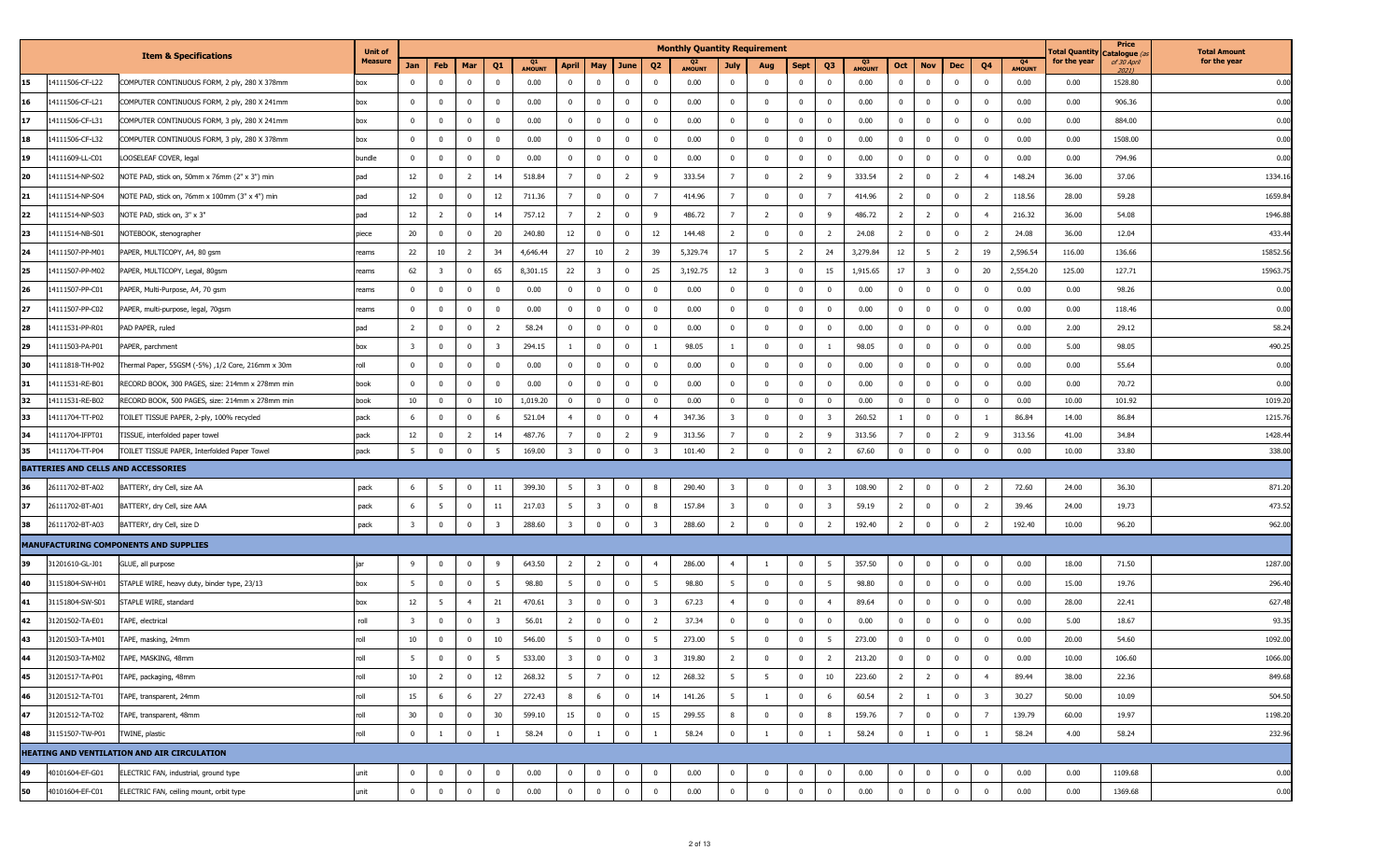|    |                                        |                                                                                      | <b>Unit of</b> |                         |                |             |                         |                     |                |                |              |                         | <b>Monthly Quantity Requirement</b> |                         |                         |                         |                         |                                 |                |                         |                |                         |                     | <b>Fotal Quantity</b> | Price<br>Catalogue (a | <b>Total Amount</b> |
|----|----------------------------------------|--------------------------------------------------------------------------------------|----------------|-------------------------|----------------|-------------|-------------------------|---------------------|----------------|----------------|--------------|-------------------------|-------------------------------------|-------------------------|-------------------------|-------------------------|-------------------------|---------------------------------|----------------|-------------------------|----------------|-------------------------|---------------------|-----------------------|-----------------------|---------------------|
|    |                                        | <b>Item &amp; Specifications</b>                                                     | <b>Measure</b> | Jan                     | Feb            | Mar         | Q1                      | Q1<br><b>AMOUNT</b> | <b>April</b>   | May            | <b>June</b>  | Q <sub>2</sub>          | <b>AMOUNT</b>                       | July                    | Aug                     | Sept                    | Q <sub>3</sub>          | Q <sub>3</sub><br><b>AMOUNT</b> | Oct            | <b>Nov</b>              | Dec            | Q <sub>4</sub>          | Q4<br><b>AMOUNT</b> | for the year          | of 30 April<br>20211  | for the year        |
| 51 | 40101604-EF-S01                        | ELECTRIC FAN, stand type                                                             | unit           | $\mathbf 0$             | $\mathbf 0$    | $\mathbf 0$ | $\mathbf 0$             | 0.00                | $\bf{0}$       | $\mathbf{0}$   | $\bf{0}$     | $\overline{0}$          | 0.00                                | $\mathbf 0$             | $\overline{\mathbf{0}}$ | $\mathbf 0$             | $\overline{0}$          | 0.00                            | $\overline{0}$ | $\overline{\mathbf{0}}$ | $\mathbf 0$    | $\mathbf{0}$            | 0.00                | 0.00                  | 856.86                | 0.00                |
| 52 | 40101604-EF-W01                        | ELECTRIC FAN, wall mount, plastic blade                                              | unit           | $\mathbf 0$             | $\overline{0}$ | $\mathbf 0$ | $\overline{0}$          | 0.00                | $\mathbf 0$    | $\mathbf 0$    | $\mathbf 0$  | $\overline{0}$          | 0.00                                | $\mathbf 0$             | $\overline{0}$          | $\overline{0}$          | $\overline{0}$          | 0.00                            | $\overline{0}$ | $\bf{0}$                | $\Omega$       | $\overline{0}$          | 0.00                | 0.00                  | 674.96                | 0.00                |
|    |                                        | MEDICAL THERMOMETERS AND ACCESSORIES                                                 |                |                         |                |             |                         |                     |                |                |              |                         |                                     |                         |                         |                         |                         |                                 |                |                         |                |                         |                     |                       |                       |                     |
| 53 | 41112224-TG-T02                        | THERMOGUN                                                                            | piece          | $\overline{0}$          | $\mathbf 0$    | $\mathbf 0$ | $\mathbf 0$             | 0.00                | $\pmb{0}$      | $\mathbf 0$    | $\mathbf 0$  | $\overline{\mathbf{0}}$ | 0.00                                | $\overline{0}$          | $\overline{\mathbf{0}}$ | $\mathbf 0$             | $\mathbf 0$             | 0.00                            | $\overline{0}$ | $\overline{\mathbf{0}}$ | $\mathbf 0$    | $\mathbf 0$             | 0.00                | 0.00                  | 2532.40               | 0.00                |
|    |                                        | <b>LIGHTING AND FIXTURES AND ACCESSORIES</b>                                         |                |                         |                |             |                         |                     |                |                |              |                         |                                     |                         |                         |                         |                         |                                 |                |                         |                |                         |                     |                       |                       |                     |
| 54 | 39101628-LT-L01                        | LINEAR TUBE, Light Emitting Diode (LED), 18 watts                                    | piece          | $\bf{0}$                | $\overline{0}$ | $\bf{0}$    | $\overline{0}$          | 0.00                | $\bf{0}$       | $\bf{0}$       | $\bf{0}$     | $\overline{\mathbf{0}}$ | 0.00                                | $\overline{0}$          | $\overline{\mathbf{0}}$ | $\mathbf{0}$            | $\overline{0}$          | 0.00                            | $\overline{0}$ | $\overline{0}$          | $\bf{0}$       | $\bf{0}$                | 0.00                | 0.00                  | 205.82                | 0.00                |
| 55 | 39101628-LB-L01                        | LIGHT BULB, Light Emitting Diode (LED)                                               | piece          | $\mathbf 0$             | $\overline{0}$ | $\mathbf 0$ | $\overline{0}$          | 0.00                | $\mathbf 0$    | $\mathbf 0$    | $\bf{0}$     | $\overline{\mathbf{0}}$ | 0.00                                | $\overline{0}$          | $\overline{0}$          | $\mathbf 0$             | $\mathbf 0$             | 0.00                            | $\mathbf 0$    | $\overline{\mathbf{0}}$ | $\mathbf 0$    | $\overline{0}$          | 0.00                | 0.00                  | 82.16                 | 0.00                |
|    |                                        | MEASURING AND OBSERVING AND TESTING EQUIPMENT                                        |                |                         |                |             |                         |                     |                |                |              |                         |                                     |                         |                         |                         |                         |                                 |                |                         |                |                         |                     |                       |                       |                     |
| 56 | 41111604-RU-P02                        | RULER, plastic, 450mm                                                                | piece          | 9                       | $\overline{0}$ | $\bf{0}$    | 9                       | 159.12              | $\overline{2}$ | $\overline{0}$ | $\bf{0}$     | $\overline{2}$          | 35.36                               | $\overline{2}$          | $\overline{\mathbf{0}}$ | $\bf{0}$                | $\overline{2}$          | 35.36                           | $\overline{2}$ | $\overline{\mathbf{0}}$ | $\bf{0}$       | $\overline{2}$          | 35.36               | 15.00                 | 17.68                 | 265.20              |
|    | <b>CLEANING EQUIPMENT AND SUPPLIES</b> |                                                                                      |                |                         |                |             |                         |                     |                |                |              |                         |                                     |                         |                         |                         |                         |                                 |                |                         |                |                         |                     |                       |                       |                     |
| 57 | 47131812-AF-A01                        | AIR FRESHENER, aerosol type                                                          | can            | $\overline{\mathbf{3}}$ | -1             | -1          | $5^{\circ}$             | 451.10              | $\mathbf{1}$   |                | -1           | $\overline{\mathbf{3}}$ | 270.66                              | $\mathbf{1}$            | -1                      | 1                       | $\overline{\mathbf{3}}$ | 270.66                          | $\mathbf{1}$   | $\overline{1}$          |                | $\overline{\mathbf{3}}$ | 270.66              | 14.00                 | 90.22                 | 1263.08             |
| 58 | 47131604-BR-S01                        | BROOM, soft, tambo                                                                   | piece          | $\mathbf 0$             | $\mathbf 0$    | $\bf{0}$    | $\overline{\mathbf{0}}$ | 0.00                | $\overline{0}$ | $\mathbf 0$    | $\bf{0}$     | $\overline{\mathbf{0}}$ | 0.00                                | $\overline{0}$          | $\overline{0}$          | $\bf{0}$                | $\overline{0}$          | 0.00                            | $\overline{0}$ | $\overline{\mathbf{0}}$ | $\overline{0}$ | $\overline{\mathbf{0}}$ | 0.00                | 0.00                  | 136.24                | 0.00                |
| 59 | 47131604-BR-T01                        | BROOM, stick, ting-ting                                                              | piece          | $\mathbf{0}$            | $\mathbf 0$    | $\bf{0}$    | $\overline{0}$          | 0.00                | $\bf{0}$       | $\mathbf{0}$   | $\bf{0}$     | $\overline{\mathbf{0}}$ | 0.00                                | $\overline{0}$          | $\mathbf{0}$            | $\mathbf 0$             | $\mathbf 0$             | 0.00                            | $\overline{0}$ | $\overline{\mathbf{0}}$ | $\overline{0}$ | $\Omega$                | 0.00                | 0.00                  | 18.20                 | 0.00                |
| 60 | 47131829-TB-C01                        | CLEANER, toilet and urinal                                                           | bottle         | $\mathbf 0$             | $\mathbf 0$    | $\bf{0}$    | $\mathbf 0$             | 0.00                | $\bf{0}$       | $\mathbf{0}$   | $\bf{0}$     | $\overline{\mathbf{0}}$ | 0.00                                | $\overline{0}$          | $\mathbf{0}$            | $\bf{0}$                | $\overline{0}$          | 0.00                            | $\overline{0}$ | $\overline{\mathbf{0}}$ | $\mathbf 0$    | $\mathbf{0}$            | 0.00                | 0.00                  | 41.60                 | 0.00                |
| 61 | 47131805-CL-P01                        | CLEANSER, scouring powder                                                            | can            | $\mathbf{0}$            | $\mathbf 0$    | $\bf{0}$    | $\mathbf{0}$            | 0.00                | $\mathbf 0$    | $\mathbf{0}$   | $\bf{0}$     | $\overline{0}$          | 0.00                                | $\mathbf 0$             | $\overline{0}$          | $\mathbf 0$             | $\overline{0}$          | 0.00                            | $\overline{0}$ | $\overline{0}$          | $\Omega$       | $\mathbf{0}$            | 0.00                | 0.00                  | 23.92                 | 0.00                |
| 62 | 47131811-DE-B02                        | DETERGENT BAR, 140g                                                                  | piece          | $\mathbf 0$             | $^{\circ}$     | $\bf{0}$    | $\overline{\mathbf{0}}$ | 0.00                | $\bf{0}$       | $\mathbf 0$    | $\bf{0}$     | $\overline{\mathbf{0}}$ | 0.00                                | $\overline{\mathbf{0}}$ | $\overline{\mathbf{0}}$ | $\bf{0}$                | $\overline{0}$          | 0.00                            | $\overline{0}$ | $\overline{\mathbf{0}}$ | $\overline{0}$ | $\mathbf{0}$            | 0.00                | 0.00                  | 8.30                  | 0.00                |
| 63 | 47131811-DE-P03                        | DETERGENT POWDER, all-purpose, 1kg                                                   | pack           | $\mathbf{0}$            | $\mathbf 0$    | $\bf{0}$    | $\overline{0}$          | 0.00                | $\bf{0}$       | $\mathbf{0}$   | $\bf{0}$     | $\overline{\mathbf{0}}$ | 0.00                                | $\overline{0}$          | $\overline{0}$          | $\bf{0}$                | $\mathbf 0$             | 0.00                            | $\overline{0}$ | $\overline{\mathbf{0}}$ | $\mathbf 0$    | $\overline{0}$          | 0.00                | 0.00                  | 54.08                 | 0.00                |
| 64 | 47131803-DS-A01                        | DISINFECTANT SPRAY, aerosol type                                                     | can            | $\mathbf{1}$            | $\overline{0}$ | -1          | $\overline{2}$          | 257.92              | $\mathbf{1}$   | $\overline{0}$ | $\mathbf{1}$ | $\overline{2}$          | 257.92                              | $\mathbf{1}$            | $\overline{0}$          | $\mathbf{1}$            | $\overline{2}$          | 257.92                          | $\mathbf{1}$   | $\overline{0}$          | 1              | $\overline{2}$          | 257.92              | 8.00                  | 128.96                | 1031.68             |
| 65 | 47131601-DU-P01                        | DUST PAN, non-rigid plastic                                                          | piece          | $\mathbf 0$             | $\mathbf 0$    | $\bf{0}$    | $\overline{0}$          | 0.00                | $\overline{0}$ | $\mathbf 0$    | $\bf{0}$     | $\overline{\mathbf{0}}$ | 0.00                                | $\overline{0}$          | $\overline{0}$          | $\mathbf 0$             | $\mathbf{0}$            | 0.00                            | $\mathbf 0$    | $\overline{\mathbf{0}}$ | $\mathbf 0$    | $\overline{0}$          | 0.00                | 0.00                  | 24.83                 | 0.00                |
| 66 | 51241552-SH-S01                        | SODIUM HYPOCHLORITE, 3.785 liters                                                    | gallon         | $\mathbf 0$             | $\mathbf 0$    | $\bf{0}$    | $\overline{\mathbf{0}}$ | 0.00                | $\overline{0}$ | $\mathbf 0$    | $\mathbf{0}$ | $\overline{\mathbf{0}}$ | 0.00                                | $\overline{0}$          | $\overline{\mathbf{0}}$ | $\bf{0}$                | $\mathbf 0$             | 0.00                            | $\overline{0}$ | $\overline{\mathbf{0}}$ | $\mathbf 0$    | $\mathbf{0}$            | 0.00                | 0.00                  | 131.25                | 0.00                |
| 67 | 73101612-HS-L01                        | LIQUID HAND SOAP, 500mL                                                              | bottle         | $\mathbf 0$             | $^{\circ}$     | $\bf{0}$    | $\mathbf 0$             | 0.00                | $\mathbf 0$    | $\Omega$       | $\bf{0}$     | $\overline{0}$          | 0.00                                | $\overline{0}$          | $\mathbf{0}$            | $\mathbf 0$             | $\mathbf 0$             | 0.00                            | $\overline{0}$ | $\overline{0}$          | $\Omega$       | $\mathbf{0}$            | 0.00                | 0.00                  | 102.96                | 0.00                |
| 68 | 47131802-FW-P02                        | FLOOR WAX, paste type, red                                                           | can            | $\mathbf 0$             | $\overline{0}$ | $\bf{0}$    | $\overline{\mathbf{0}}$ | 0.00                | $\overline{0}$ | $\mathbf 0$    | $\bf{0}$     | $\overline{\mathbf{0}}$ | 0.00                                | $\overline{0}$          | $\overline{\mathbf{0}}$ | $\overline{0}$          | $\overline{0}$          | 0.00                            | $\overline{0}$ | $\overline{0}$          | $\mathbf 0$    | $\overline{\mathbf{0}}$ | 0.00                | 0.00                  | 309.76                | 0.00                |
| 69 | 47131830-FC-A01                        | URNITURE CLEANER, aerosol type                                                       | can            | -1                      | $\mathbf 0$    | -1          | $\overline{2}$          | 240.24              | $\bf{0}$       |                | $^{\circ}$   | -1                      | 120.12                              | 1                       | $\overline{\mathbf{0}}$ |                         | - 2                     | 240.24                          | $\overline{0}$ | -1                      | $\mathbf 0$    |                         | 120.12              | 6.00                  | 120.12                | 720.72              |
| 70 | 47121804-MP-B01                        | MOP BUCKET, heavy duty, hard plastic                                                 | unit           | $\mathbf 0$             | $\mathbf 0$    | $\bf{0}$    | $\overline{\mathbf{0}}$ | 0.00                | $\overline{0}$ | $\mathbf 0$    | $\mathbf 0$  | $\overline{\mathbf{0}}$ | 0.00                                | $\overline{0}$          | $\overline{0}$          | $\mathbf{0}$            | $\mathbf{0}$            | 0.00                            | $\overline{0}$ | $\overline{\mathbf{0}}$ | $\mathbf 0$    | $\overline{\mathbf{0}}$ | 0.00                | 0.00                  | 2288.00               | 0.00                |
| 71 | 47131613-MP-H02                        | MOPHANDLE, heavy duty, screw type                                                    | piece          | $\mathbf 0$             | $\overline{0}$ | $\bf{0}$    | $\overline{0}$          | 0.00                | $\mathbf 0$    | $\mathbf 0$    | $\mathbf 0$  | $\overline{\mathbf{0}}$ | 0.00                                | $\mathbf{0}$            | $\overline{0}$          | $\bf{0}$                | $\mathbf 0$             | 0.00                            | $\mathbf 0$    | $\overline{\mathbf{0}}$ | $\mathbf 0$    | $\mathbf{0}$            | 0.00                | 0.00                  | 124.80                | 0.00                |
| 72 | 47131619-MP-R01                        | MOPHEAD, made of rayon                                                               | piece          | $\mathbf{0}$            | $\overline{0}$ | $\mathbf 0$ | $\overline{\mathbf{0}}$ | 0.00                | $\overline{0}$ | $\mathbf 0$    | $\bf{0}$     | $\overline{\mathbf{0}}$ | 0.00                                | $\overline{0}$          | $\overline{0}$          | $\overline{\mathbf{0}}$ | $\overline{0}$          | 0.00                            | $\overline{0}$ | $\overline{\mathbf{0}}$ | $\bf{0}$       | $\overline{0}$          | 0.00                | 0.00                  | 123.76                | 0.00                |
| 73 | 47131501-RG-C01                        | RAGS, all cotton                                                                     | bundle         | $\mathbf 0$             | $^{\circ}$     | $\bf{0}$    | $\overline{0}$          | 0.00                | $\bf{0}$       | $\mathbf 0$    | $\bf{0}$     | $\overline{\mathbf{0}}$ | 0.00                                | $\overline{0}$          | $\overline{0}$          | $\mathbf{0}$            | $\mathbf 0$             | 0.00                            | $\overline{0}$ | $\overline{0}$          | $\mathbf{0}$   | $\mathbf{0}$            | 0.00                | 0.00                  | 53.82                 | 0.00                |
| 74 | 47131602-SC-N01                        | SCOURING PAD                                                                         | pack           | $\mathbf{0}$            | $\mathbf 0$    | $\bf{0}$    | $\overline{0}$          | 0.00                | $\mathbf 0$    | $\mathbf 0$    | $\mathbf 0$  | $\overline{0}$          | 0.00                                | $\mathbf{0}$            | $\overline{0}$          | $\mathbf 0$             | $\mathbf 0$             | 0.00                            | $\overline{0}$ | $\overline{0}$          | $\mathbf 0$    | $\mathbf{0}$            | 0.00                | 0.00                  | 112.32                | 0.00                |
| 75 | 47121701-TB-P04                        | TRASHBAG, GPP specs, black, 940mmx1016mm                                             | pack           | $\mathbf 0$             | $\mathbf{0}$   | $\mathbf 0$ | $\overline{0}$          | 0.00                | $\mathbf 0$    | 0              | $^{\circ}$   | $\overline{\mathbf{0}}$ | 0.00                                | $\pmb{0}$               | $\mathbf{0}$            | 0                       | $\mathbf 0$             | 0.00                            | $\mathbf 0$    | $\mathbf 0$             | $^{\circ}$     | $\mathbf{0}$            | 0.00                | 0.00                  | 134.68                | 0.00                |
| 76 | 47121702-WB-P01                        | WASTEBASKET, non-rigid plastic                                                       | piece          | $\overline{2}$          | $\overline{0}$ | $\mathbf 0$ | $\overline{2}$          | 55.92               | $\mathbf 0$    | $\mathbf{0}$   | $\mathbf 0$  | $\overline{0}$          | 0.00                                | $\mathbf{0}$            | $\overline{0}$          | $\mathbf 0$             | $\mathbf 0$             | 0.00                            | $\overline{0}$ | $\overline{0}$          | $\mathbf{0}$   | $\Omega$                | 0.00                | 2.00                  | 27.96                 | 55.92               |
|    |                                        | INFORMATION AND COMMUNICATION TECHNOLOGY (ICT) EQUIPMENT AND DEVICES AND ACCESSORIES |                |                         |                |             |                         |                     |                |                |              |                         |                                     |                         |                         |                         |                         |                                 |                |                         |                |                         |                     |                       |                       |                     |
| 77 | 43211507-DSK001                        | DESKTOP FOR BASIC USERS                                                              | unit           | $\mathbf 0$             | $^{\circ}$     | $\mathbf 0$ | $\mathbf 0$             | 0.00                | $\mathbf{0}$   | $\mathbf 0$    | $\bf{0}$     | $\overline{\mathbf{0}}$ | 0.00                                | $\mathbf{0}$            | $\overline{0}$          | $\mathbf 0$             | $\mathbf 0$             | 0.00                            | $^{\circ}$     | $\overline{\mathbf{0}}$ | $\overline{0}$ | $\overline{0}$          | 0.00                | 0.00                  | 24,793.60             | 0.00                |
| 78 | 43211507-DSK002                        | DESKTOP FOR MID-RANGE USERS                                                          | unit           | $\mathbf 0$             | $\overline{0}$ | $\bf{0}$    | $\overline{0}$          | 0.00                | $\bf{0}$       | $\mathbf 0$    | $\bf{0}$     | $\overline{\mathbf{0}}$ | 0.00                                | $\overline{0}$          | $\overline{0}$          | $\mathbf 0$             | $\mathbf 0$             | 0.00                            | $\overline{0}$ | $\overline{0}$          | $\mathbf 0$    | $\mathbf 0$             | 0.00                | 0.00                  | 42,390.40             | 0.00                |
| 79 | 43211503-LAP001                        | LAPTOP FOR MID-RANGE USERS                                                           | unit           | $\bf{0}$                | $\mathbf 0$    | $\bf{0}$    | $\overline{\mathbf{0}}$ | 0.00                | $\mathbf 0$    | $\mathbf 0$    | $\bf{0}$     | $\overline{0}$          | 0.00                                | $\overline{0}$          | $\overline{0}$          | $\mathbf{0}$            | $\mathbf 0$             | 0.00                            | $\overline{0}$ | $\overline{0}$          | $\mathbf 0$    | $\overline{\mathbf{0}}$ | 0.00                | 0.00                  | 41,392.00             | 0.00                |
| 80 | 43201827-HD-X02                        | EXTERNAL HARD DRIVE, 1 TB                                                            | piece          | 16                      | $\mathbf 0$    | $\bf{0}$    | 16                      | 41,581.44           | 6              | $\mathbf 0$    | $\mathbf 0$  | 6                       | 15,593.04                           | 5 <sup>5</sup>          | $\overline{0}$          | $\mathbf{0}$            | 5                       | 12,994.20                       | $\mathbf{0}$   | $\overline{\mathbf{0}}$ | $\mathbf 0$    | $\overline{0}$          | 0.00                | 27.00                 | 2598.84               | 70168.68            |
| 81 | 43202010-FD-U01                        | FLASH DRIVE, 16 GB                                                                   | piece          | 22                      | $\overline{0}$ | $\bf{0}$    | 22                      | 3,683.68            | 9              | $\mathbf 0$    | $\bf{0}$     | 9                       | 1,506.96                            | $7^{\circ}$             | $\overline{0}$          | $\bf{0}$                | $\overline{7}$          | 1,172.08                        | 6              | $\overline{\mathbf{0}}$ | $\mathbf 0$    | - 6                     | 1,004.64            | 44.00                 | 167.44                | 7367.36             |
| 82 | 43211708-MO-O01                        | MOUSE, OPTICAL, USB connection type                                                  | unit           | $\overline{0}$          | $\overline{0}$ | $\mathbf 0$ | $\overline{0}$          | 0.00                | $\overline{0}$ | $\mathbf 0$    | $\mathbf 0$  | $\overline{0}$          | 0.00                                | $\mathbf{0}$            | $\overline{0}$          | $\mathbf 0$             | $\overline{0}$          | 0.00                            | $\overline{0}$ | $\overline{\mathbf{0}}$ | $\mathbf 0$    | $\overline{0}$          | 0.00                | 0.00                  | 111.30                | 0.00                |
| 83 | 43211708-MO-O02                        | MOUSE, WIRELESS, USB                                                                 | unit           | $\mathbf 0$             | $\overline{0}$ | $\bf{0}$    | $\overline{0}$          | 0.00                | $\bf{0}$       | $\mathbf{0}$   | $\bf{0}$     | $\overline{\mathbf{0}}$ | 0.00                                | $\bf{0}$                | $\overline{0}$          | $\mathbf 0$             | $\overline{0}$          | 0.00                            | $\overline{0}$ | $\mathbf 0$             | $\Omega$       | $\mathbf 0$             | 0.00                | 0.00                  | 154.00                | 0.00                |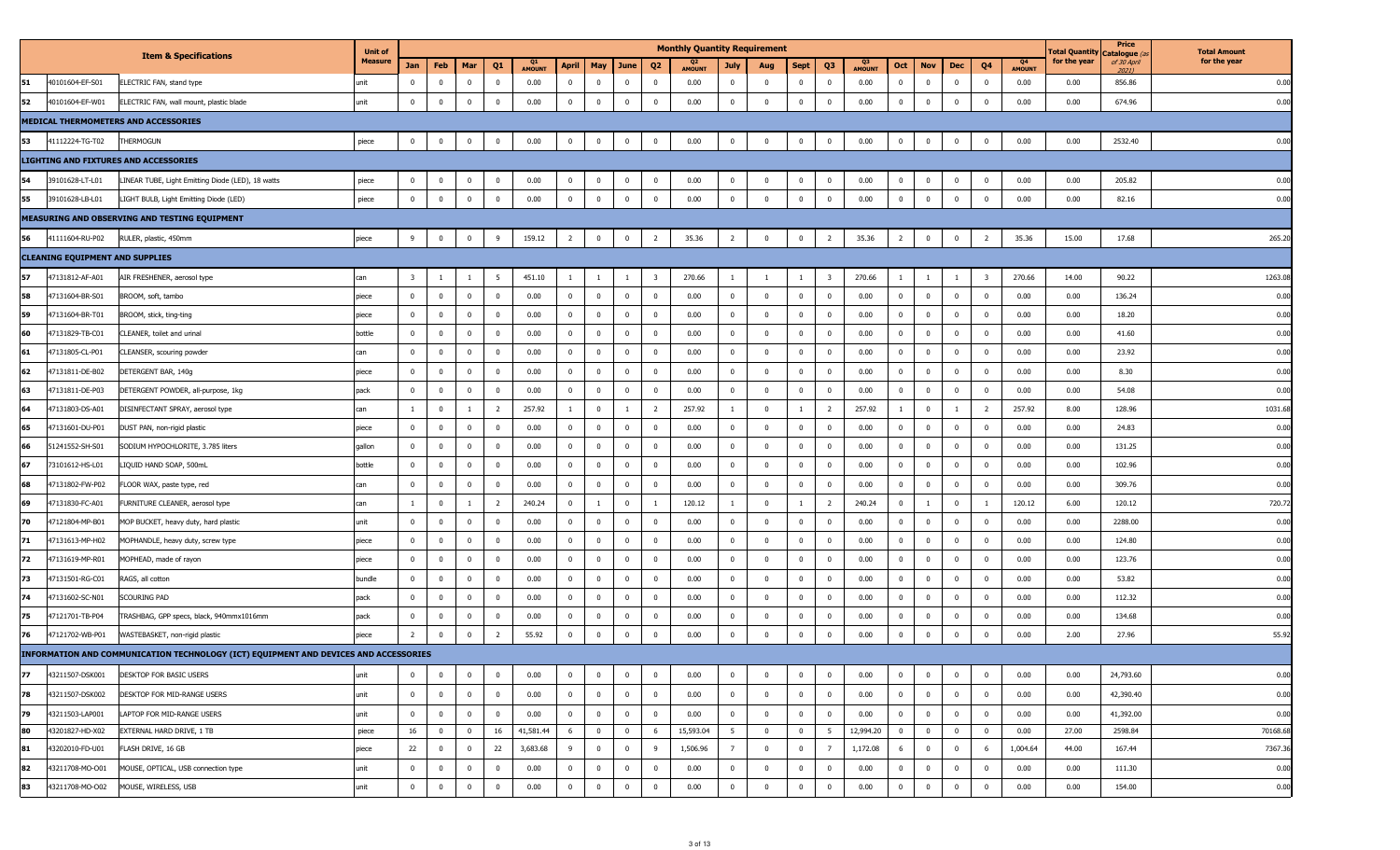|     |                 |                                                   | <b>Unit of</b> |                         |                         |                |                         |                     |                         |                |                |                         | <b>Monthly Quantity Requirement</b> |                         |                         |                |                |                     |                |                         |              |                |                     | <b>Total Quantity</b> | Price<br>، <i>) C</i> atalogue | <b>Total Amount</b> |
|-----|-----------------|---------------------------------------------------|----------------|-------------------------|-------------------------|----------------|-------------------------|---------------------|-------------------------|----------------|----------------|-------------------------|-------------------------------------|-------------------------|-------------------------|----------------|----------------|---------------------|----------------|-------------------------|--------------|----------------|---------------------|-----------------------|--------------------------------|---------------------|
|     |                 | <b>Item &amp; Specifications</b>                  | Measure        | Jan                     | Feb                     | Mar            | Q1                      | Q1<br><b>AMOUNT</b> | <b>April</b>            | May            | June           | Q <sub>2</sub>          | Q2<br><b>AMOUNT</b>                 | <b>July</b>             | Aug                     | <b>Sept</b>    | Q <sub>3</sub> | Q3<br><b>AMOUNT</b> | Oct            | <b>Nov</b>              | <b>Dec</b>   | Q <sub>4</sub> | Q4<br><b>AMOUNT</b> | for the year          | of 30 April                    | for the year        |
| 84  | 43212102-PR-D02 | PRINTER, impact, dot matrix, 24 pins, 136 columns | unit           | $\Omega$                | $\overline{0}$          | $\mathbf 0$    | $\mathbf 0$             | 0.00                | $\overline{\mathbf{0}}$ | $\Omega$       | $\mathbf 0$    | $\overline{\mathbf{0}}$ | 0.00                                | $\overline{0}$          | $\overline{0}$          | $\mathbf 0$    | $\overline{0}$ | 0.00                | $\mathbf{0}$   | $\overline{0}$          | $^{\circ}$   | $\mathbf 0$    | 0.00                | 0.00                  | 38100.97                       | 0.00                |
| 85  | 43212102-PR-D01 | PRINTER, impact, dot matrix, 9 pins, 80 columns   | unit           | $\mathbf 0$             | $\overline{\mathbf{0}}$ | $\bf{0}$       | $\mathbf 0$             | 0.00                | $\overline{0}$          | $\mathbf 0$    | $\overline{0}$ | $\overline{\mathbf{0}}$ | 0.00                                | $\mathbf{0}$            | $\overline{\mathbf{0}}$ | $\mathbf{0}$   | $\overline{0}$ | 0.00                | $\mathbf 0$    | $\mathbf{0}$            | $\mathbf{0}$ | $\mathbf{0}$   | 0.00                | 0.00                  | 9191.52                        | 0.00                |
| 86  | 43212105-PR-L01 | PRINTER, laser, monochrome                        | unit           | $\Omega$                | $\overline{0}$          | $\overline{0}$ | $\overline{\mathbf{0}}$ | 0.00                | $\overline{\mathbf{0}}$ | $\mathbf{0}$   | $\mathbf{0}$   | $\overline{\mathbf{0}}$ | 0.00                                | $\overline{0}$          | $\overline{0}$          | $\mathbf 0$    | $\Omega$       | 0.00                | $\mathbf{0}$   | $\mathbf 0$             | $^{\circ}$   | $\mathbf 0$    | 0.00                | 0.00                  | 724.88                         | 0.00                |
| 87  | 43212105-PR-L02 | PRINTER, laser, colored                           | unit           | $\mathbf 0$             | $\overline{0}$          | $\overline{0}$ | $\overline{\mathbf{0}}$ | 0.00                | $\overline{0}$          | $\mathbf 0$    | $\overline{0}$ | $\overline{\mathbf{0}}$ | 0.00                                | $\bf{0}$                | $\overline{0}$          | $\bf{0}$       | $\overline{0}$ | 0.00                | $\mathbf{0}$   | $\bf{0}$                | $\mathbf 0$  | $\mathbf{0}$   | 0.00                | 0.00                  | 7899.00                        | 0.00                |
|     |                 | OFFICE EQUIPMENT AND ACCESSORIES AND SUPPLIES     |                |                         |                         |                |                         |                     |                         |                |                |                         |                                     |                         |                         |                |                |                     |                |                         |              |                |                     |                       |                                |                     |
| 88  | 44121710-CH-W01 | CHALK, white enamel                               | box            | $\mathbf 0$             | $\overline{0}$          | $\mathbf{0}$   | $\bf{0}$                | 0.00                | $\overline{\mathbf{0}}$ | $\mathbf{0}$   | $\overline{0}$ | $\overline{\mathbf{0}}$ | 0.00                                | $\mathbf 0$             | $\overline{0}$          | 0              | $\overline{0}$ | 0.00                | $\mathbf{0}$   | $\mathbf 0$             | $\mathbf 0$  | $\mathbf 0$    | 0.00                | 0.00                  | 29.64                          | 0.00                |
| 89  | 44122105-BF-C01 | CLIP, backfold, 19mm                              | box            | 17                      | - 5                     | $\overline{0}$ | 22                      | 192.72              | 15                      | -3             | $^{\circ}$     | 18                      | 157.68                              | 14                      | $\overline{2}$          | $\mathbf 0$    | 16             | 140.16              | 12             | $\overline{2}$          | $^{\circ}$   | 14             | 122.64              | 70.00                 | 8.76                           | 613.2               |
| 90  | 44122105-BF-C02 | CLIP, backfold, 25mm                              | box            | 17                      | 5                       | $\mathbf{0}$   | 22                      | 334.84              | 15                      | -3             | $\mathbf{0}$   | 18                      | 273.96                              | 14                      | $\overline{2}$          | $\mathbf 0$    | 16             | 243.52              | 12             | $\overline{2}$          | $\mathbf{0}$ | 14             | 213.08              | 70.00                 | 15.22                          | 1065.4              |
| 91  | 44122105-BF-C03 | CLIP, backfold, 32mm                              | box            | 17                      | $\overline{4}$          | $\bf{0}$       | 21                      | 469.56              | 15                      | $\overline{4}$ | $\overline{0}$ | 19                      | 424.84                              | 14                      | - 1                     | $\mathbf{0}$   | 15             | 335.40              | 12             | -1                      | $\mathbf{0}$ | 13             | 290.68              | 68.00                 | 22.36                          | 1520.4              |
| 92  | 44122105-BF-C04 | CLIP, backfold, 50mm                              | box            | 17                      | $\overline{\mathbf{3}}$ | $\mathbf{0}$   | 20                      | 1,092.00            | 15                      | -3             | $\overline{0}$ | 18                      | 982.80                              | 14                      | $\overline{\mathbf{0}}$ | $\mathbf{0}$   | 14             | 764.40              | 12             | $\mathbf 0$             | $^{\circ}$   | 12             | 655.20              | 64.00                 | 54.60                          | 3494.4              |
| 93  | 44121801-CT-R02 | CORRECTION TAPE, 8m                               | piece          | 17                      | 3                       | $\overline{2}$ | 22                      | 256.96              | 9                       | $\overline{3}$ | $\overline{2}$ | 14                      | 163.52                              | 8                       | $\overline{2}$          | $\mathbf{0}$   | 10             | 116.80              | 6              | $\overline{2}$          | $\mathbf 0$  | 8              | 93.44               | 54.00                 | 11.68                          | 630.7               |
| 94  | 44111515-DF-B01 | DATA FILE BOX                                     | piece          | 12                      | $\mathbf 0$             | $\overline{0}$ | 12                      | 926.40              | $\overline{2}$          | $\overline{0}$ | $\overline{0}$ | $\overline{2}$          | 154.40                              | $\overline{2}$          | $\overline{0}$          | $\overline{0}$ | $\overline{2}$ | 154.40              | $\overline{2}$ | $\mathbf{0}$            | $\mathbf{0}$ | $\overline{2}$ | 154.40              | 18.00                 | 77.20                          | 1389.6              |
| 95  | 44122011-DF-F01 | DATA FOLDER                                       | piece          | 10                      | 6                       | $\overline{0}$ | 16                      | 1,098.24            | 5                       | $\overline{0}$ | $\overline{0}$ | 5                       | 343.20                              | - 5                     | $\overline{0}$          | $\bf{0}$       | 5              | 343.20              | $\mathbf 0$    | $\mathbf 0$             | $\mathbf 0$  | $\mathbf{0}$   | 0.00                | 26.00                 | 68.64                          | 1784.6              |
| 96  | 44121506-EN-D01 | ENVELOPE, documentary, A4                         | box            | $\overline{1}$          | $\overline{0}$          | $\overline{0}$ | 1                       | 673.09              | 1                       | $\overline{0}$ | $\overline{0}$ |                         | 673.09                              | $\overline{0}$          | $\Omega$                | $\mathbf{0}$   | $\Omega$       | 0.00                | $\mathbf{0}$   | $\mathbf 0$             | $^{\circ}$   | $\mathbf{0}$   | 0.00                | 2.00                  | 673.09                         | 1346.1              |
| 97  | 44121506-EN-D02 | ENVELOPE, DOCUMENTARY, for legal size document    | box            | $\overline{2}$          | $\overline{0}$          | $\bf{0}$       | $\overline{2}$          | 1,854.32            | -1                      | $\overline{0}$ | $\overline{0}$ | -1                      | 927.16                              | $\mathbf 0$             | $\overline{0}$          | $\mathbf 0$    | $\overline{0}$ | 0.00                | $\mathbf 0$    | $\overline{0}$          | $\mathbf 0$  | $\overline{0}$ | 0.00                | 3.00                  | 927.16                         | 2781.4              |
| 98  | 44121506-EN-X01 | ENVELOPE, expanding, kraft, legal                 | box            | 5                       | $\overline{0}$          | $\overline{0}$ | 5                       | 3,692.00            | $\overline{\mathbf{3}}$ | $\overline{0}$ | $\overline{0}$ | $\overline{\mathbf{3}}$ | 2,215.20                            | $\overline{2}$          | $\overline{0}$          | $\mathbf 0$    | $\overline{2}$ | 1,476.80            | $\mathbf{0}$   | $\mathbf 0$             | $\mathbf{0}$ | $\mathbf 0$    | 0.00                | 10.00                 | 738.40                         | 7384.0              |
| 99  | 44121506-EN-X02 | ENVELOPE, expanding, plastic                      | piece          | 12                      | $\overline{\mathbf{0}}$ | $\overline{0}$ | 12                      | 365.88              | $\overline{7}$          | $\overline{0}$ | $\overline{0}$ | $\overline{7}$          | 213.43                              | 7                       | $\overline{\mathbf{0}}$ | $\bf{0}$       | $\overline{7}$ | 213.43              | 2              | $\bf{0}$                | $\mathbf 0$  | $\overline{2}$ | 60.98               | 28.00                 | 30.49                          | 853.7               |
| 100 | 44121506-EN-M02 | ENVELOPE, mailing                                 | box            | $\mathbf 0$             | $\mathbf 0$             | $\overline{0}$ | $\overline{\mathbf{0}}$ | 0.00                | $\overline{\mathbf{0}}$ | $\mathbf 0$    | $\overline{0}$ | $\overline{\mathbf{0}}$ | 0.00                                | $\overline{0}$          | $\overline{0}$          | $\mathbf 0$    | $\Omega$       | 0.00                | $\mathbf{0}$   | $\mathbf 0$             | $^{\circ}$   | $\mathbf 0$    | 0.00                | 0.00                  | 378.20                         | 0.00                |
| 101 | 44121504-EN-W02 | ENVELOPE, mailing, with window                    | box            | $^{\circ}$              | $\overline{0}$          | $\overline{0}$ | $\overline{\mathbf{0}}$ | 0.00                | $\bf{0}$                | $\mathbf{0}$   | $\overline{0}$ | $\overline{\mathbf{0}}$ | 0.00                                | $\mathbf 0$             | $\overline{0}$          | $\overline{0}$ | $\overline{0}$ | 0.00                | $^{\circ}$     | $\mathbf 0$             | $\mathbf 0$  | $\mathbf 0$    | 0.00                | 0.00                  | 433.68                         | 0.00                |
| 102 | 44111912-ER-B01 | ERASER, FELT, for blackboard/whiteboard           | piece          | $\Omega$                | $\overline{0}$          | $\overline{0}$ | $\overline{\mathbf{0}}$ | 0.00                | $\overline{0}$          | $\overline{0}$ | $\overline{0}$ | $\overline{\mathbf{0}}$ | 0.00                                | $\overline{0}$          | $\Omega$                | $\mathbf 0$    | $\overline{0}$ | 0.00                | $\mathbf{0}$   | $\overline{0}$          | $\mathbf{0}$ | $\overline{0}$ | 0.00                | 0.00                  | 10.30                          | 0.00                |
| 103 | 44122118-FA-P01 | FASTENER, metal, non-sharp edges                  | box            | 6                       | $\bf{0}$                | $\mathbf 0$    | 6                       | 500.46              | $\overline{0}$          | $\overline{0}$ | $\overline{0}$ | $\overline{\mathbf{0}}$ | 0.00                                | $\bf{0}$                | $\overline{0}$          | $\overline{0}$ | $\overline{0}$ | 0.00                | $\overline{0}$ | $\bf{0}$                | $\bf{0}$     | $\bf{0}$       | 0.00                | 6.00                  | 83.41                          | 500.4               |
| 104 | 44111515-FO-X01 | FILE ORGANIZER, expanding, plastic, legal         | piece          | $\mathbf{1}$            | $\mathbf 0$             | $\overline{0}$ | 1                       | 86.04               | $\overline{0}$          | $\mathbf{0}$   | $\overline{0}$ | $\overline{\mathbf{0}}$ | 0.00                                | $\mathbf{0}$            | $\Omega$                | $^{\circ}$     | $\Omega$       | 0.00                | $\mathbf{0}$   | $\mathbf 0$             | $\Omega$     | $\mathbf 0$    | 0.00                | 1.00                  | 86.04                          | 86.04               |
| 105 | 44122018-FT-D01 | FILE TAB DIVIDER, bristol board, for A4           | set            | $\overline{\mathbf{0}}$ | $\overline{0}$          | $\overline{0}$ | $\overline{\mathbf{0}}$ | 0.00                | $\overline{\mathbf{0}}$ | $\mathbf{0}$   | $\mathbf 0$    | $\overline{\mathbf{0}}$ | 0.00                                | $\mathbf 0$             | $\overline{0}$          | $\mathbf 0$    | $\overline{0}$ | 0.00                | $\mathbf 0$    | $\mathbf 0$             | $^{\circ}$   | $\overline{0}$ | 0.00                | 0.00                  | 11.13                          | 0.00                |
| 106 | 44122018-FT-D02 | FILE TAB DIVIDER, legal                           | set            | $\mathbf 0$             | $\overline{0}$          | $\mathbf{0}$   | $\overline{\mathbf{0}}$ | 0.00                | $\overline{0}$          | $\Omega$       | $\mathbf{0}$   | $\overline{\mathbf{0}}$ | 0.00                                | $\overline{0}$          | $\Omega$                | $\mathbf 0$    | $\Omega$       | 0.00                | $\mathbf 0$    | $\mathbf 0$             | $^{\circ}$   | $\mathbf 0$    | 0.00                | 0.00                  | 14.23                          | 0.00                |
| 107 | 44122011-FO-F01 | FOLDER, fancy, with slide, A4                     | bundle         | $\mathbf 0$             | $\overline{0}$          | $\overline{0}$ | $\overline{\mathbf{0}}$ | 0.00                | $\overline{\mathbf{0}}$ | $\Omega$       | $\overline{0}$ | $\overline{\mathbf{0}}$ | 0.00                                | $\mathbf 0$             | $\overline{0}$          | $\mathbf 0$    | $\Omega$       | 0.00                | $\mathbf 0$    | $\mathbf 0$             | $^{\circ}$   | $\bf{0}$       | 0.00                | 0.00                  | 270.40                         | 0.00                |
| 108 | 44122011-FO-F02 | FOLDER, fancy, with slide, legal                  | bundle         | $\mathbf 0$             | $\mathbf 0$             | $\overline{0}$ | $\mathbf 0$             | 0.00                | $\overline{0}$          | $\mathbf{0}$   | $\mathbf{0}$   | $\overline{\mathbf{0}}$ | 0.00                                | $\overline{0}$          | $\overline{0}$          | $\mathbf 0$    | $\Omega$       | 0.00                | $\mathbf{0}$   | $\mathbf 0$             | $^{\circ}$   | $\mathbf 0$    | 0.00                | 0.00                  | 311.88                         | 0.00                |
| 109 | 44122011-FO-L01 | FOLDER, L-type, A4                                | pack           | 22                      | 11                      | 10             | 43                      | 7,371.49            | 11                      | 10             | 10             | 31                      | 5,314.33                            | 11                      | 10                      | 10             | 31             | 5,314.33            | 11             | 5                       | 5            | 21             | 3,600.03            | 126.00                | 171.43                         | 21600.1             |
| 110 | 4122011-FO-L02  | FOLDER, L-type, legal                             | pack           | 22                      | 11                      | 10             | 43                      | 10,459.32           | 11                      | 10             | 10             | 31                      | 7,540.44                            | 11                      | 10                      | 10             | 31             | 7,540.44            | 11             | 5                       | $5^{\circ}$  | 21             | 5,108.04            | 126.00                | 243.24                         | 30648.2             |
| 111 | 44122027-FO-P01 | FOLDER, pressboard                                | box            | $\overline{4}$          | $\overline{0}$          | $\overline{0}$ | $\overline{4}$          | 3,810.56            | $\overline{2}$          | $\overline{0}$ | $\overline{0}$ | $\overline{2}$          | 1,905.28                            | $\overline{\mathbf{0}}$ | $\bf{0}$                | $\mathbf{0}$   | $\overline{0}$ | 0.00                | $\mathbf{0}$   | $\mathbf{0}$            | $\mathbf{0}$ | $\mathbf{0}$   | 0.00                | 6.00                  | 952.64                         | 5715.8              |
| 112 | 44122011-FO-T03 | FOLDER, with tab, A4                              | pack           | $\Omega$                |                         | $\overline{0}$ | 1                       | 279.00              | $\overline{\mathbf{0}}$ | $\mathbf{0}$   | $\mathbf 0$    | $\overline{\mathbf{0}}$ | 0.00                                | $\overline{0}$          |                         | $^{\circ}$     |                | 279.00              | $\mathbf{0}$   | $\mathbf 0$             | $^{\circ}$   | $\mathbf 0$    | 0.00                | 2.00                  | 279.00                         | 558.0               |
| 113 | 44122011-FO-T04 | FOLDER, with tab, legal                           | pack           | 3                       |                         | $\overline{0}$ |                         | 1,285.44            | $\overline{2}$          | $\Omega$       | $\overline{0}$ | $\overline{2}$          | 642.72                              |                         |                         | $\mathbf 0$    | -2             | 642.72              | $\mathbf{0}$   | $\overline{\mathbf{0}}$ | $^{\circ}$   | $\mathbf{0}$   | 0.00                | 8.00                  | 321.36                         | 2570.8              |
| 114 | 44122008-IT-T01 | INDEX TAB, self-adhesive, transparent             | box            | $\mathbf 0$             | $\mathbf 0$             | $\overline{0}$ | $\overline{\mathbf{0}}$ | 0.00                | $\overline{0}$          | $\mathbf 0$    | $\overline{0}$ | $\overline{0}$          | 0.00                                | $\overline{0}$          | $\mathbf 0$             | $\overline{0}$ | $\overline{0}$ | 0.00                | $\mathbf{0}$   | $\mathbf{0}$            | $\mathbf{0}$ | $\mathbf{0}$   | 0.00                | 0.00                  | 56.68                          | 0.00                |
| 115 | 44111515-MF-B02 | MAGAZINE FILE BOX, large                          | piece          | $\mathbf 0$             | $\overline{0}$          | $\overline{0}$ | $\overline{0}$          | 0.00                | $\overline{0}$          | $\mathbf 0$    | $\overline{0}$ | $\overline{\mathbf{0}}$ | 0.00                                | $\overline{0}$          | $\overline{0}$          | $\overline{0}$ | $\overline{0}$ | 0.00                | $\mathbf{0}$   | $\overline{0}$          | $\mathbf 0$  | $\overline{0}$ | 0.00                | 0.00                  | 41.60                          | 0.00                |
| 116 | 44121716-MA-F01 | MARKER, fluorescent                               | set            | 6                       | $\mathbf{0}$            | $\overline{0}$ | 6                       | 219.96              | $\overline{\mathbf{3}}$ | $\overline{0}$ | $\overline{0}$ | $\overline{\mathbf{3}}$ | 109.98                              | $\overline{4}$          | $\overline{0}$          | $\bf{0}$       | $\overline{4}$ | 146.64              | $\mathbf{0}$   | $\mathbf{0}$            | $\mathbf{0}$ | $\mathbf{0}$   | 0.00                | 13.00                 | 36.66                          | 476.58              |
| 117 | 44121708-MW-B01 | MARKER, whiteboard, black                         | piece          | $\overline{\mathbf{3}}$ | $\overline{0}$          | $\overline{0}$ | $\overline{\mathbf{3}}$ | 40.14               | $\overline{2}$          | $\mathbf 0$    | $\overline{0}$ | $\overline{2}$          | 26.76                               | $\bf{0}$                | $\overline{\mathbf{0}}$ | $\bf{0}$       | $\overline{0}$ | 0.00                | $\overline{0}$ | $\bf{0}$                | $\bf{0}$     | $\overline{0}$ | 0.00                | 5.00                  | 13.38                          | 66.9                |
| 118 | 44121708-MW-B02 | MARKER, whiteboard, blue                          | piece          | $\overline{\mathbf{3}}$ | $\overline{0}$          | $\overline{0}$ | $\overline{\mathbf{3}}$ | 40.14               | $\overline{2}$          | $\overline{0}$ | $\overline{0}$ | $\overline{2}$          | 26.76                               | $\overline{0}$          | $\overline{0}$          | $\bf{0}$       | $\overline{0}$ | 0.00                | $\mathbf{0}$   | $\mathbf 0$             | $\mathbf{0}$ | $\mathbf{0}$   | 0.00                | 5.00                  | 13.38                          | 66.90               |
| 119 | 44121708-MW-B03 | MARKER, whiteboard, red                           | piece          | $\overline{\mathbf{3}}$ | $\mathbf 0$             | $\mathbf 0$    | $\overline{\mathbf{3}}$ | 40.14               | $\overline{2}$          | $\overline{0}$ | $\overline{0}$ | $\overline{2}$          | 26.76                               | $\overline{0}$          | $\overline{0}$          | $\bf{0}$       | $\overline{0}$ | 0.00                | $\mathbf{0}$   | $\mathbf 0$             | $\mathbf{0}$ | $\mathbf 0$    | 0.00                | 5.00                  | 13.38                          | 66.9                |
| 120 | 44121708-MP-B01 | MARKER, permanent, black, bullet type             | piece          | $\overline{7}$          | $\mathbf{0}$            | $\overline{0}$ | $\overline{7}$          | 62.86               | $\overline{2}$          | $\mathbf{0}$   | $\overline{0}$ | $\overline{2}$          | 17.96                               | $\mathbf 0$             | $\mathbf 0$             | 0              | $\overline{0}$ | 0.00                | $\mathbf 0$    | $\mathbf{0}$            | $^{\circ}$   | $\mathbf 0$    | 0.00                | 9.00                  | 8.98                           | 80.8                |
| 121 | 44121708-MP-B02 | MARKER, permanent, blue, bullet type              | piece          | $\overline{\mathbf{3}}$ | $\overline{0}$          | $\overline{0}$ | $\overline{\mathbf{3}}$ | 26.94               | $\overline{2}$          | $\overline{0}$ | $\overline{0}$ | $\overline{2}$          | 17.96                               | $\overline{0}$          | $\overline{0}$          | $\mathbf 0$    | $\overline{0}$ | 0.00                | $\overline{0}$ | $\bf{0}$                | $\mathbf{0}$ | $\bf{0}$       | 0.00                | 5.00                  | 8.98                           | 44.90               |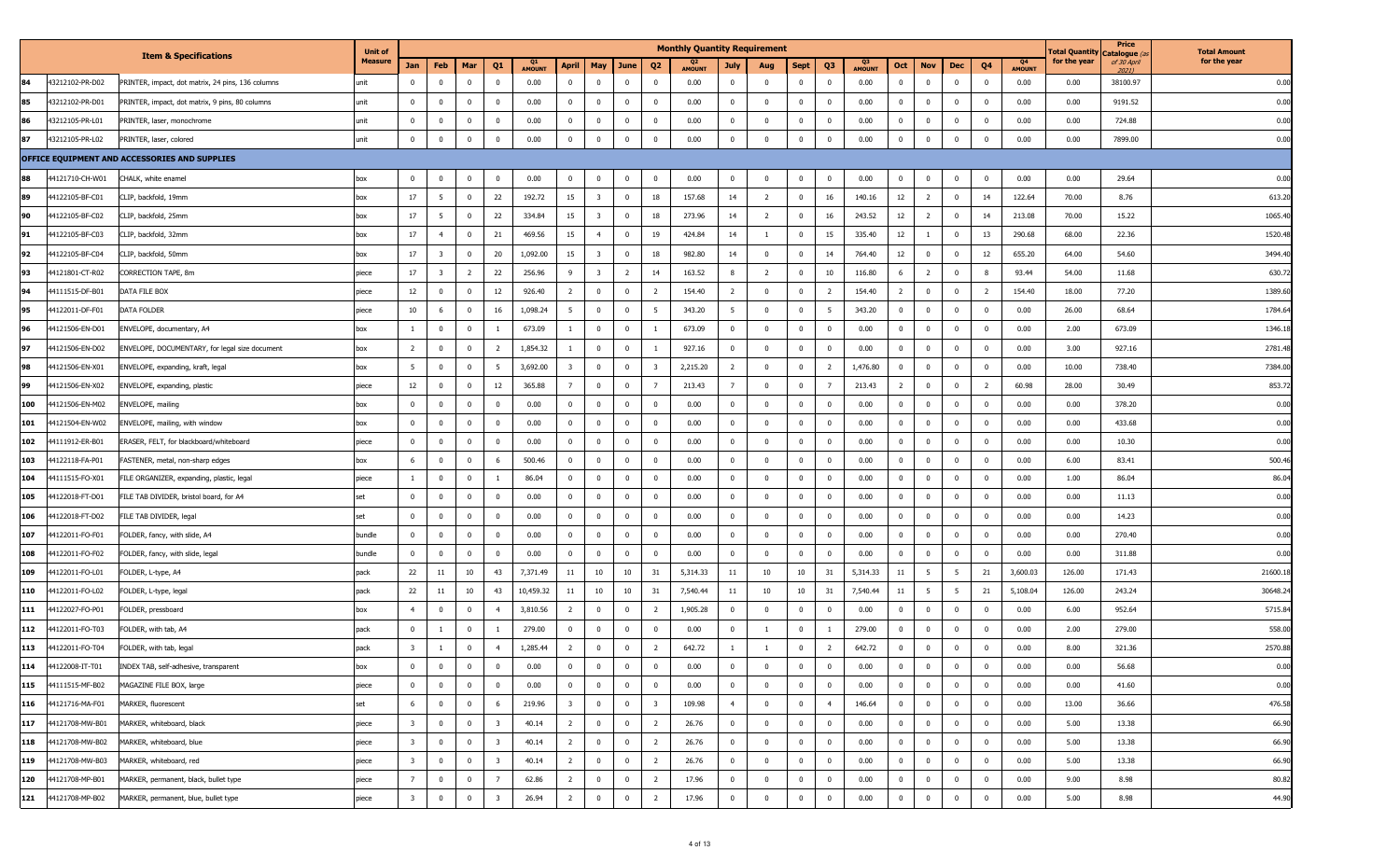|     |                 |                                                     | <b>Unit of</b> |                         |                         |                         |                         |                     |                         |                |                |                          | <b>Monthly Quantity Requirement</b> |                |                         |                |                         |                                 |                |                         |                |                         |                     | otal Quantity | Price<br>Catalogue <i>(a</i> | <b>Total Amount</b> |
|-----|-----------------|-----------------------------------------------------|----------------|-------------------------|-------------------------|-------------------------|-------------------------|---------------------|-------------------------|----------------|----------------|--------------------------|-------------------------------------|----------------|-------------------------|----------------|-------------------------|---------------------------------|----------------|-------------------------|----------------|-------------------------|---------------------|---------------|------------------------------|---------------------|
|     |                 | <b>Item &amp; Specifications</b>                    | <b>Measure</b> | Jan                     | Feb                     | Mar                     | Q <sub>1</sub>          | Q1<br><b>AMOUNT</b> | April                   | May            | June           | Q <sub>2</sub>           | <b>AMOUNT</b>                       | July           | Aug                     | Sept           | Q <sub>3</sub>          | Q <sub>3</sub><br><b>AMOUNT</b> | Oct            | <b>Nov</b>              | Dec            | Q4                      | Q4<br><b>AMOUNT</b> | for the year  | of 30 April<br>20211         | for the year        |
| 122 | 44121708-MP-B03 | MARKER, permanent, red, bullet type                 | piece          | $\overline{\mathbf{3}}$ | $\overline{0}$          | $\mathbf 0$             | $\overline{\mathbf{3}}$ | 26.94               | $\overline{2}$          | $\overline{0}$ | $\mathbf 0$    | $\overline{2}$           | 17.96                               | $\mathbf{0}$   | $\overline{0}$          | $\mathbf 0$    | $\mathbf{0}$            | 0.00                            | $\mathbf{0}$   | $\overline{\mathbf{0}}$ | $\mathbf 0$    | $\mathbf{0}$            | 0.00                | 5.00          | 8.98                         | 44.90               |
| 123 | 44122104-PC-G01 | PAPER CLIP, vinyl/plastic coated, 33mm              | box            | 17                      | $\overline{\mathbf{3}}$ | $\overline{\mathbf{3}}$ | 23                      | 178.48              | 9                       | $\overline{0}$ | $^{\circ}$     | 9                        | 69.84                               | 8              | $\overline{\mathbf{0}}$ | $\bf{0}$       | - 8                     | 62.08                           | 6              | $\overline{2}$          | $\mathbf 0$    | - 8                     | 62.08               | 48.00         | 7.76                         | 372.48              |
| 124 | 44122104-PC-J02 | PAPER CLIP, vinyl/plastic coated, 50mm              | box            | 15                      | 5                       | $\overline{\mathbf{3}}$ | 23                      | 316.94              | $\overline{7}$          | $\overline{2}$ | $^{\circ}$     | - 9                      | 124.02                              | 6              | $\overline{2}$          | $^{\circ}$     | - 8                     | 110.24                          | $\overline{4}$ | $\overline{4}$          | $\mathbf 0$    |                         | 110.24              | 48.00         | 13.78                        | 661.44              |
| 125 | 44121706-PE-L01 | PENCIL, lead, with eraser                           | box            | 10                      | $\overline{0}$          | $^{\circ}$              | 10                      | 207.90              | $5^{\circ}$             | $\mathbf 0$    | $\mathbf 0$    | 5                        | 103.95                              | 5 <sup>5</sup> | $\mathbf{0}$            | $\mathbf{0}$   | -5                      | 103.95                          | $\mathbf 0$    | $\overline{\mathbf{0}}$ | $\mathbf 0$    | $\mathbf{0}$            | 0.00                | 20.00         | 20.79                        | 415.80              |
| 126 | 44122037-RB-P10 | RING BINDER, plastic, 32mm                          | bundle         | $\mathbf{0}$            | $\overline{0}$          | $^{\circ}$              | $\overline{0}$          | 0.00                | $\overline{0}$          | $\overline{0}$ | $\mathbf 0$    | $\overline{\mathbf{0}}$  | 0.00                                | $\mathbf{0}$   | $\overline{0}$          | $\mathbf{0}$   | $\mathbf 0$             | 0.00                            | $\mathbf{0}$   | $\overline{\mathbf{0}}$ | $\mathbf 0$    | $\Omega$                | 0.00                | 0.00          | 239.79                       | 0.00                |
| 127 | 44122101-RU-B01 | RUBBER BAND, No. 18                                 | box            | $\overline{2}$          | $\overline{0}$          | $\Omega$                | $\overline{2}$          | 200.10              | $\overline{0}$          | $\overline{0}$ | $^{\circ}$     | $\overline{\mathbf{0}}$  | 0.00                                | $\mathbf{0}$   | $\overline{0}$          | $\mathbf{0}$   | $\mathbf{0}$            | 0.00                            | $\overline{0}$ | $\bf{0}$                | $\mathbf 0$    | $\mathbf{0}$            | 0.00                | 2.00          | 100.05                       | 200.10              |
| 128 | 44121905-SP-F01 | STAMP PAD, felt                                     | piece          | $\overline{2}$          | $\mathbf{0}$            | $\Omega$                | $\overline{2}$          | 69.90               | $\overline{\mathbf{0}}$ | $\mathbf{0}$   | $^{\circ}$     | $^{\circ}$               | 0.00                                | $\mathbf 0$    | $\overline{0}$          | $^{\circ}$     | $\mathbf 0$             | 0.00                            | $\mathbf 0$    | $\overline{\mathbf{0}}$ | $\mathbf{0}$   | $\mathbf{0}$            | 0.00                | 2.00          | 34.95                        | 69.90               |
| 129 | 44121612-BL-H01 | BLADE, for general purpose cutter / utility knife   | piece          | $\overline{0}$          | $^{\circ}$              | $\Omega$                | $\overline{0}$          | 0.00                | $\overline{0}$          | $\overline{0}$ | $\Omega$       | $\overline{\mathbf{0}}$  | 0.00                                | $\overline{0}$ | $\overline{0}$          | $\mathbf 0$    | $\mathbf{0}$            | 0.00                            | $\overline{0}$ | $\overline{\mathbf{0}}$ | $\mathbf 0$    | $\Omega$                | 0.00                | 0.00          | 14.82                        | 0.00                |
| 130 | 44121612-CU-H01 | CUTTER/UTILITY KNIFE, for general purpose           | piece          | $\overline{0}$          | $\mathbf 0$             | $\mathbf 0$             | $\overline{0}$          | 0.00                | $\overline{\mathbf{0}}$ | $\overline{0}$ | $\mathbf 0$    | $\overline{\phantom{0}}$ | 0.00                                | $\bf{0}$       | $\overline{0}$          | $^{\circ}$     | $\mathbf{0}$            | 0.00                            | $\mathbf 0$    | $\overline{\mathbf{0}}$ | $\mathbf 0$    | $\mathbf{0}$            | 0.00                | 0.00          | 33.43                        | 0.00                |
| 131 | 44103202-DS-M01 | DATING AND STAMPING MACHINE                         | piece          | $\mathbf{0}$            | $^{\circ}$              | $\Omega$                | $\overline{\mathbf{0}}$ | 0.00                | $\overline{0}$          | $\overline{0}$ | $^{\circ}$     | $\overline{\mathbf{0}}$  | 0.00                                | $\bf{0}$       | $\overline{0}$          | $\mathbf{0}$   | $\overline{0}$          | 0.00                            | $\mathbf 0$    | $\overline{\mathbf{0}}$ | $\mathbf 0$    | $\mathbf{0}$            | 0.00                | 0.00          | 453.96                       | 0.00                |
| 132 | 44121619-PS-M01 | PENCIL SHARPENER, manual, single cutter head        | piece          | $\overline{0}$          | $\mathbf 0$             | $\Omega$                | $\overline{0}$          | 0.00                | $\overline{0}$          | $^{\circ}$     | $^{\circ}$     | $^{\circ}$               | 0.00                                | $\bf{0}$       | $\overline{0}$          | $^{\circ}$     | $\overline{\mathbf{0}}$ | 0.00                            | $\mathbf 0$    | 0                       | $\mathbf{0}$   | $^{\circ}$              | 0.00                | 0.00          | 202.67                       | 0.00                |
| 133 | 44101602-PU-P01 | PUNCHER, paper, heavy duty                          | piece          | 5 <sup>5</sup>          | $\overline{0}$          | $\Omega$                | $5\overline{5}$         | 754.00              | $\overline{0}$          | $\overline{0}$ | $\Omega$       | $\overline{\mathbf{0}}$  | 0.00                                | $\mathbf{0}$   | $\Omega$                | $\mathbf 0$    | $\overline{0}$          | 0.00                            | $\mathbf{0}$   | $\overline{\mathbf{0}}$ | $\Omega$       | $\Omega$                | 0.00                | 5.00          | 150.80                       | 754.00              |
| 134 | 44121618-SS-S01 | SCISSORS, symmetrical                               | pair           | 11                      | $\overline{0}$          | $\mathbf 0$             | 11                      | 446.16              | $\overline{0}$          | $\overline{0}$ | $\mathbf 0$    | $\overline{\mathbf{0}}$  | 0.00                                | $\bf{0}$       | $\overline{0}$          | $\mathbf 0$    | $\overline{0}$          | 0.00                            | $\overline{0}$ | $\overline{0}$          | $\mathbf 0$    | $\mathbf{0}$            | 0.00                | 11.00         | 40.56                        | 446.16              |
| 135 | 44121615-ST-S01 | STAPLER, standard type                              | piece          | 10                      | $\overline{0}$          | $\Omega$                | 10                      | 1,404.00            | $\overline{0}$          | $\overline{0}$ | $^{\circ}$     | $\overline{\mathbf{0}}$  | 0.00                                | $\mathbf{0}$   | $\Omega$                | $\mathbf 0$    | $\overline{0}$          | 0.00                            | $\mathbf{0}$   | $\overline{\mathbf{0}}$ | $\Omega$       | $\Omega$                | 0.00                | 10.00         | 140.40                       | 1404.00             |
| 136 | 44121615-ST-B01 | STAPLER, heavy duty, binder type                    | unit           | $\overline{\mathbf{3}}$ | $\overline{0}$          | $\mathbf 0$             | $\overline{\mathbf{3}}$ | 2,742.66            | $\overline{0}$          | $\overline{0}$ | $^{\circ}$     | $\overline{\mathbf{0}}$  | 0.00                                | $\overline{0}$ | $\overline{\mathbf{0}}$ | $\bf{0}$       | $\overline{0}$          | 0.00                            | $\mathbf 0$    | $\overline{\mathbf{0}}$ | $\Omega$       | $\mathbf{0}$            | 0.00                | 3.00          | 914.22                       | 2742.66             |
| 137 | 44121613-SR-P01 | STAPLE REMOVER, plier type                          | piece          | $\overline{7}$          | $\mathbf{0}$            | $\Omega$                | $\overline{7}$          | 174.30              | $\overline{\mathbf{0}}$ | $\mathbf{0}$   | $\Omega$       | $\overline{\mathbf{0}}$  | 0.00                                | $\overline{0}$ | $\Omega$                | $\mathbf 0$    | $\mathbf{0}$            | 0.00                            | $\mathbf 0$    | $\overline{\mathbf{0}}$ | $\Omega$       | $\Omega$                | 0.00                | 7.00          | 24.90                        | 174.30              |
| 138 | 44121605-TD-T01 | TAPE DISPENSER, table top                           | piece          | 1                       | $\overline{0}$          | $\mathbf 0$             | -1                      | 64.20               | $\overline{0}$          | $\overline{0}$ | $\mathbf 0$    | $\overline{\mathbf{0}}$  | 0.00                                | $\bf{0}$       | $\overline{0}$          | $\mathbf 0$    | $\overline{0}$          | 0.00                            | $\overline{0}$ | $\overline{0}$          | $\mathbf 0$    | $\mathbf{0}$            | 0.00                | 1.00          | 64.20                        | 64.20               |
| 139 | 44101602-PB-M01 | BINDING AND PUNCHING MACHINE, 50mm binding capacit  | unit           | $\overline{0}$          | $\overline{0}$          | $\Omega$                | $\overline{0}$          | 0.00                | $\overline{\mathbf{0}}$ | $\mathbf 0$    | $\Omega$       | $\overline{\mathbf{0}}$  | 0.00                                | $\mathbf{0}$   | $\Omega$                | $\mathbf{0}$   | $\overline{0}$          | 0.00                            | $\mathbf 0$    | $\overline{\mathbf{0}}$ | $\mathbf{0}$   | $^{\circ}$              | 0.00                | 0.00          | 9534.72                      | 0.00                |
| 140 | 44101807-CA-C01 | CALCULATOR, compact                                 | unit           | $\overline{4}$          | $\overline{0}$          | $\mathbf 0$             | $\overline{4}$          | 1,387.40            | $\overline{0}$          | $\overline{0}$ | $^{\circ}$     | $\overline{\mathbf{0}}$  | 0.00                                | $\bf{0}$       | $\overline{\mathbf{0}}$ | $\mathbf{0}$   | $\overline{0}$          | 0.00                            | $\mathbf 0$    | $\overline{\mathbf{0}}$ | $\mathbf 0$    | $\mathbf{0}$            | 0.00                | 4.00          | 346.85                       | 1387.40             |
| 141 | 44101714-FX-M01 | FACSIMILE MACHINE                                   | unit           | $\mathbf{0}$            | $\overline{0}$          |                         | $\overline{0}$          | 0.00                | $\overline{0}$          | $\overline{0}$ | $^{\circ}$     | $\overline{\mathbf{0}}$  | 0.00                                | $\overline{0}$ | $\overline{0}$          | $\mathbf 0$    | $\mathbf 0$             | 0.00                            | $\mathbf{0}$   | $\overline{\mathbf{0}}$ | $\mathbf 0$    | $\Omega$                | 0.00                | 0.00          | 5642.00                      | 0.00                |
| 142 | 44101601-PT-M01 | PAPER TRIMMER / CUTTING MACHINE, table top          | unit           | $\mathbf{0}$            | $\overline{0}$          | $\overline{0}$          | $\overline{\mathbf{0}}$ | 0.00                | $\overline{0}$          | $\mathbf 0$    | $\overline{0}$ | $\overline{\mathbf{0}}$  | 0.00                                | $\overline{0}$ | $\overline{0}$          | $\mathbf{0}$   | $\mathbf{0}$            | 0.00                            | $\mathbf 0$    | $\overline{0}$          | $\mathbf{0}$   | $\mathbf 0$             | 0.00                | 0.00          | 9297.60                      | 0.00                |
| 143 | 44101603-PS-M01 | PAPER SHREDDER                                      | unit           | $\mathbf 0$             | $\overline{0}$          | $^{\circ}$              | $\overline{0}$          | 0.00                | $\mathbf 0$             | $\mathbf{0}$   | $^{\circ}$     | $\overline{\mathbf{0}}$  | 0.00                                | $\mathbf 0$    | $\Omega$                | $\mathbf 0$    | $\mathbf 0$             | 0.00                            | $\overline{0}$ | $\overline{\mathbf{0}}$ | $\Omega$       | $\mathbf{0}$            | 0.00                | 0.00          | 5699.20                      | 0.00                |
|     |                 | PRINTER OR FACSIMILE OR PHOTOCOPIER SUPPLIES        |                |                         |                         |                         |                         |                     |                         |                |                |                          |                                     |                |                         |                |                         |                                 |                |                         |                |                         |                     |               |                              |                     |
| 144 | 44103109-BR-D05 | DRUM CART, BROTHER DR-3455, Black                   | Cart           | $\overline{0}$          | $\mathbf 0$             | $\mathbf 0$             | $\overline{\mathbf{0}}$ | 0.00                | $\overline{0}$          | $\overline{0}$ | $\mathbf{0}$   | $\overline{\mathbf{0}}$  | 0.00                                | $\overline{0}$ | $^{\circ}$              | $^{\circ}$     | $\mathbf{0}$            | 0.00                            | $\mathbf 0$    | $\bf{0}$                | $\mathbf 0$    | $\mathbf 0$             | 0.00                | 0.00          | 6947.20                      | 0.00                |
| 145 | 44103105-BR-B04 | INK CART, BROTHER LC67B, Black                      | Cart           | $\mathbf{0}$            | $\overline{0}$          | $\Omega$                | $\overline{0}$          | 0.00                | $\overline{0}$          | $\overline{0}$ | $\Omega$       | $\overline{\mathbf{0}}$  | 0.00                                | $\mathbf 0$    | $^{\circ}$              | $^{\circ}$     | $\mathbf{0}$            | 0.00                            | $\mathbf{0}$   | $\overline{\mathbf{0}}$ | $\mathbf{0}$   | $\mathbf{0}$            | 0.00                | 0.00          | 910.00                       | 0.00                |
| 146 | 44103105-BR-B05 | INK CART, BROTHER LC67HYBK, Black                   | Cart           | $\overline{0}$          | $\overline{0}$          | $^{\circ}$              | $\overline{0}$          | 0.00                | $\overline{0}$          | $\overline{0}$ | $\bf{0}$       | $\overline{\mathbf{0}}$  | 0.00                                | $\bf{0}$       | $\overline{0}$          | $\mathbf 0$    | $\overline{0}$          | 0.00                            | $\mathbf 0$    | $\overline{\mathbf{0}}$ | $\overline{0}$ | $\mathbf{0}$            | 0.00                | 0.00          | 1601.60                      | 0.00                |
| 147 | 44103109-BR-D06 | Drum Cart, Brother DR-451CL, high yield 30000 pages | Cart           | $\mathbf{0}$            | $\overline{0}$          |                         | $\overline{0}$          | 0.00                | $\overline{0}$          | $\mathbf 0$    | $^{\circ}$     | $\overline{\mathbf{0}}$  | 0.00                                | $\overline{0}$ | $\overline{0}$          | $\mathbf 0$    | $\mathbf 0$             | 0.00                            | $\mathbf{0}$   | $\overline{\mathbf{0}}$ | $\mathbf 0$    | $\overline{0}$          | 0.00                | 0.00          | 6760.00                      | 0.00                |
| 148 | 44103103-BR-B16 | Toner Cart, Brother TN-456 BLACK, high yield 6500   | Cart           | $\overline{0}$          | $\overline{0}$          | $\mathbf{0}$            | $\overline{\mathbf{0}}$ | 0.00                | $\overline{0}$          | $\overline{0}$ | $\overline{0}$ | $\overline{\mathbf{0}}$  | 0.00                                | $\overline{0}$ | $\overline{\mathbf{0}}$ | $\mathbf{0}$   | $\overline{0}$          | 0.00                            | $\overline{0}$ | $\overline{0}$          | $\mathbf{0}$   | $\mathbf{0}$            | 0.00                | 0.00          | 5080.40                      | 0.00                |
| 149 | 44103103-BR-C03 | Toner Cart, Brother TN-456 CYAN, high yield 6500    | Cart           | $\mathbf{0}$            | $\overline{0}$          | $\Omega$                | $\overline{0}$          | 0.00                | $\overline{0}$          | $\overline{0}$ | $^{\circ}$     | $\overline{\mathbf{0}}$  | 0.00                                | $\mathbf{0}$   | $^{\circ}$              | $^{\circ}$     | $\mathbf{0}$            | 0.00                            | $\overline{0}$ | $\overline{\mathbf{0}}$ | $\mathbf{0}$   | $^{\circ}$              | 0.00                | 0.00          | 8569.60                      | 0.00                |
| 150 | 44103103-BR-M03 | Toner Cart, Brother TN-456 MAGENTA, high yield      | Cart           | $\overline{0}$          | $\overline{0}$          | $^{\circ}$              | $\overline{\mathbf{0}}$ | 0.00                | $\overline{0}$          | $\overline{0}$ | $^{\circ}$     | $\overline{\mathbf{0}}$  | 0.00                                | $\bf{0}$       | $\overline{0}$          | $^{\circ}$     | $\mathbf{0}$            | 0.00                            | $\mathbf 0$    | 0                       | $\mathbf 0$    | $\mathbf{0}$            | 0.00                | 0.00          | 8569.60                      | 0.00                |
| 151 | 44103103-BR-Y03 | Toner Cart, Brother TN-456 YELLOW, high yield 6500  | Cart           | $\mathbf{0}$            | $\mathbf{0}$            | $\Omega$                | $\overline{\mathbf{0}}$ | 0.00                | $\overline{0}$          | $\mathbf{0}$   | $^{\circ}$     | $\overline{\mathbf{0}}$  | 0.00                                | $\mathbf{0}$   | $\Omega$                | $\mathbf 0$    | $\mathbf 0$             | 0.00                            | $\overline{0}$ | $\overline{\mathbf{0}}$ | $\mathbf{0}$   | $\Omega$                | 0.00                | 0.00          | 8569.60                      | 0.00                |
| 152 | 44103103-SA-B03 | TONER CART, SAMSUNG ML-D2850B, Black                | Cart           | $\overline{0}$          | $\bf{0}$                | $\mathbf{0}$            | $\overline{\mathbf{0}}$ | 0.00                | $\mathbf{0}$            | $\overline{0}$ | $\mathbf 0$    | $\bf{0}$                 | 0.00                                | $\bf{0}$       | 0                       | $\bf{0}$       | $\overline{0}$          | 0.00                            | $\mathbf 0$    | $\bf{0}$                | $\bf{0}$       | $\mathbf 0$             | 0.00                | 0.00          | 5116.80                      | 0.00                |
| 153 | 44103105-CA-C04 | INK CART, CANON CL-741, Colored                     | cart           | $\mathbf 0$             | $\bf{0}$                | $^{\circ}$              | $\overline{0}$          | 0.00                | $\overline{0}$          | $\overline{0}$ | $^{\circ}$     | $\overline{\mathbf{0}}$  | 0.00                                | $\bf{0}$       | $\mathbf{0}$            | $^{\circ}$     | $\mathbf{0}$            | 0.00                            | $\mathbf{0}$   | $\overline{\mathbf{0}}$ | $\bf{0}$       | $\mathbf{0}$            | 0.00                | 0.00          | 989.04                       | 0.00                |
| 154 | 44103105-CA-C02 | INK CART, CANON CL-811, Colored                     | cart           | $\overline{0}$          | $\bf{0}$                | $\overline{0}$          | $\overline{0}$          | 0.00                | $\overline{0}$          | $\mathbf 0$    | $\mathbf 0$    | $\overline{\mathbf{0}}$  | 0.00                                | $\bf{0}$       | $\overline{0}$          | $\overline{0}$ | $\mathbf 0$             | 0.00                            | $\overline{0}$ | $\overline{0}$          | $\bf{0}$       | $\overline{\mathbf{0}}$ | 0.00                | 0.00          | 1029.60                      | 0.00                |
| 155 | 44103105-CA-B04 | INK CART, CANON PG-740, Black                       | cart           | $\mathbf{0}$            | $\bf{0}$                | $\mathbf 0$             | $\overline{0}$          | 0.00                | $\overline{0}$          | $\overline{0}$ | $\mathbf 0$    | $\overline{\mathbf{0}}$  | 0.00                                | $\bf{0}$       | $\overline{0}$          | $\mathbf{0}$   | $\mathbf 0$             | 0.00                            | $\mathbf{0}$   | $\overline{\mathbf{0}}$ | $\mathbf 0$    | $\overline{0}$          | 0.00                | 0.00          | 754.00                       | 0.00                |
| 156 | 44103105-CA-B02 | INK CART, CANON PG-810, Black                       | cart           | $\overline{0}$          | $\overline{0}$          | $\bf{0}$                | $\overline{0}$          | 0.00                | $\overline{0}$          | $\bf{0}$       | $\bf{0}$       | $\overline{\mathbf{0}}$  | 0.00                                | $\bf{0}$       | $\mathbf{0}$            | $\overline{0}$ | $\overline{0}$          | 0.00                            | $\overline{0}$ | $\overline{0}$          | $\bf{0}$       | $\overline{0}$          | 0.00                | 0.00          | 780.00                       | 0.00                |
| 157 | 44103105-EP-B17 | INK CART, EPSON C13T664100 (T6641), Black           | cart           | $\overline{\mathbf{3}}$ | $\overline{0}$          | $\mathbf 0$             | $\overline{\mathbf{3}}$ | 748.80              | $\overline{1}$          | $\overline{0}$ | $^{\circ}$     | -1                       | 249.60                              | 1              | $\overline{0}$          | $\bf{0}$       |                         | 249.60                          | $\mathbf 0$    | $\overline{\mathbf{0}}$ | $\mathbf 0$    | $\mathbf 0$             | 0.00                | 5.00          | 249.60                       | 1248.00             |
| 158 | 44103105-EP-C17 | INK CART, EPSON C13T664200 (T6642), Cyan            | cart           | $\overline{\mathbf{3}}$ | $\bf{0}$                | $\mathbf 0$             | $\overline{\mathbf{3}}$ | 748.80              | $\mathbf{1}$            | $\overline{0}$ | $\mathbf 0$    | $\overline{1}$           | 249.60                              | $\mathbf{1}$   | $\overline{0}$          | $\mathbf{0}$   | -1                      | 249.60                          | $\mathbf{0}$   | $\bf{0}$                | $\bf{0}$       | $\mathbf 0$             | 0.00                | 5.00          | 249.60                       | 1248.00             |
| 159 | 44103105-EP-M17 | INK CART, EPSON C13T664300 (T6643), Magenta         | cart           | $\overline{3}$          | $\mathbf 0$             | $\mathbf 0$             | $\overline{\mathbf{3}}$ | 748.80              | -1                      | $\overline{0}$ | $\mathbf 0$    |                          | 249.60                              |                | $\mathbf 0$             | $\pmb{0}$      |                         | 249.60                          | $\mathbf 0$    | $\mathbf 0$             | $\mathbf 0$    | $\overline{0}$          | 0.00                | 5.00          | 249.60                       | 1248.00             |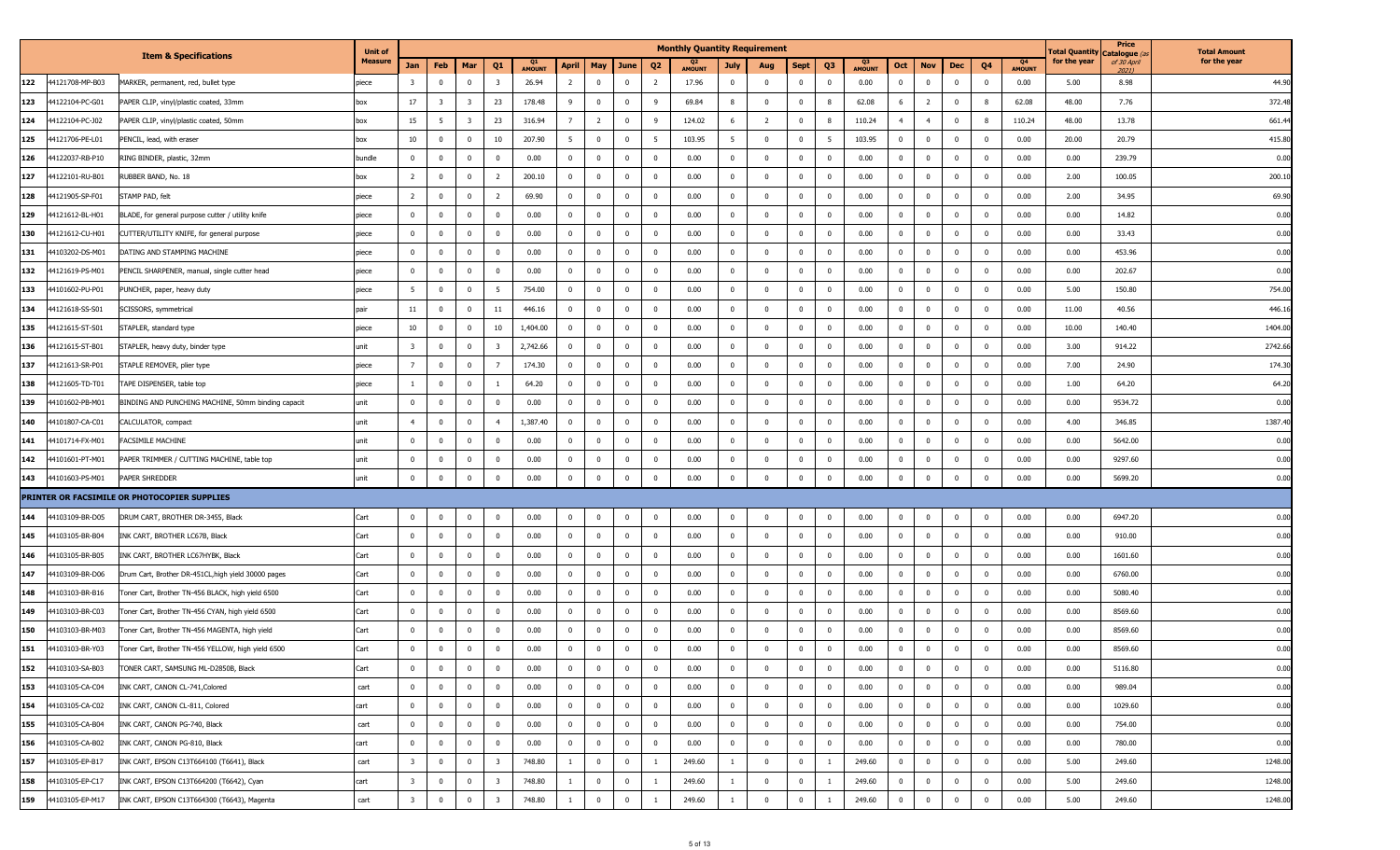|     |                 |                                                   | <b>Unit of</b> |                         |                |             |                         |                     |                         |                |              |                         | <b>Monthly Quantity Requirement</b> |                |                |              |                         |               |                 |                         |              |                |                     | l otal Quantity | Price<br>Catalogue ( | <b>Total Amount</b> |
|-----|-----------------|---------------------------------------------------|----------------|-------------------------|----------------|-------------|-------------------------|---------------------|-------------------------|----------------|--------------|-------------------------|-------------------------------------|----------------|----------------|--------------|-------------------------|---------------|-----------------|-------------------------|--------------|----------------|---------------------|-----------------|----------------------|---------------------|
|     |                 | <b>Item &amp; Specifications</b>                  | Measure        | Jan                     | Feb            | Mar         | Q <sub>1</sub>          | Q1<br><b>AMOUNT</b> | <b>April</b>            | May            | June         | Q <sub>2</sub>          | Q2<br><b>AMOUNT</b>                 | July           | Aug            | <b>Sept</b>  | Q <sub>3</sub>          | <b>AMOUNT</b> | Oct             | <b>Nov</b>              | Dec          | Q <sub>4</sub> | Q4<br><b>AMOUNT</b> | for the year    | of 30 April<br>2021) | for the year        |
| 160 | 44103105-EP-Y17 | INK CART, EPSON C13T664400 (T6644), Yellow        | cart           | $\overline{\mathbf{3}}$ | $\overline{0}$ | $^{\circ}$  | $\overline{\mathbf{3}}$ | 748.80              | $\overline{1}$          | $\mathbf 0$    | $\mathbf 0$  |                         | 249.60                              |                | $^{\circ}$     | $\mathbf 0$  |                         | 249.60        | $\mathbf 0$     | $\overline{0}$          | $\mathbf 0$  | $^{\circ}$     | 0.00                | 5.00            | 249.60               | 1248.0              |
| 161 | 44103105-HP-B40 | Ink Cartridge, HP C2P04AA (HP62) Black            | cart           | $\overline{0}$          | $\bf{0}$       | $^{\circ}$  | $\overline{\mathbf{0}}$ | 0.00                | $\overline{0}$          | $\mathbf 0$    | $\mathbf 0$  | $\overline{\mathbf{0}}$ | 0.00                                | $\mathbf{0}$   | $\mathbf{0}$   | $\mathbf{0}$ | $^{\circ}$              | 0.00          | $^{\circ}$      | $\overline{0}$          | $^{\circ}$   | $\overline{0}$ | 0.00                | 0.00            | 773.76               | 0.00                |
| 162 | 44103105-HP-T40 | Ink Cartridge, HP C2P06AA (HP62) Tri-color        | cart           | $\mathbf 0$             | $\overline{0}$ | $\Omega$    | $\overline{\mathbf{0}}$ | 0.00                | $\overline{0}$          | $\mathbf 0$    | $^{\circ}$   | $\overline{\mathbf{0}}$ | 0.00                                | 0              | $^{\circ}$     | $^{\circ}$   | $\Omega$                | 0.00          | $^{\circ}$      | $\mathbf{0}$            | $\Omega$     | 0              | 0.00                | 0.00            | 950.56               | 0.00                |
| 163 | 44103105-HP-B09 | INK CART, HP C9351AA, (HP21), Black               | cart           | $\mathbf{0}$            | $\overline{0}$ | $\Omega$    | $\overline{\mathbf{0}}$ | 0.00                | $\overline{0}$          | $\mathbf 0$    | $\bf{0}$     | $\overline{\mathbf{0}}$ | 0.00                                | $\mathbf{0}$   | $\mathbf{0}$   | $\mathbf{0}$ | $^{\circ}$              | 0.00          | $^{\circ}$      | $\bf{0}$                | $\mathbf 0$  | $\overline{0}$ | 0.00                | 0.00            | 795.60               | 0.00                |
| 164 | 44103105-HP-T10 | INK CART, HP C9352AA, (HP22), Tri-color           | cart           | $\mathbf 0$             | $\overline{0}$ | $\Omega$    | $\overline{0}$          | 0.00                | $\overline{0}$          | $\mathbf 0$    | $\mathbf 0$  | $\overline{\mathbf{0}}$ | 0.00                                | $\mathbf{0}$   | $\mathbf{0}$   | $\mathbf 0$  | $^{\circ}$              | 0.00          | $\mathbf 0$     | $\overline{0}$          | $\mathbf 0$  | $\overline{0}$ | 0.00                | 0.00            | 920.40               | 0.00                |
| 165 | 44103105-HP-P48 | Ink Cartridge, HP C9397A (HP72) 69ml Photo Black  | cart           | $\overline{0}$          | $\overline{0}$ | $^{\circ}$  | $\overline{0}$          | 0.00                | $\overline{0}$          | $\mathbf 0$    | $\bf{0}$     | $\overline{\mathbf{0}}$ | 0.00                                | $^{\circ}$     | $\mathbf{0}$   | $^{\circ}$   | $^{\circ}$              | 0.00          | $^{\circ}$      | $\mathbf{0}$            | $^{\circ}$   | $\mathbf 0$    | 0.00                | 0.00            | 1996.80              | 0.00                |
| 166 | 44103105-HP-C48 | Ink Cartridge, HP C9398A (HP72) 69ml Cyan         | cart           | $\Omega$                | $\mathbf 0$    |             | 0                       | 0.00                | $\mathbf{0}$            | $^{\circ}$     | $^{\circ}$   | $\overline{\mathbf{0}}$ | 0.00                                | 0              | $\mathbf 0$    | 0            | $^{\circ}$              | 0.00          | $\Omega$        | $^{\circ}$              |              |                | 0.00                | 0.00            | 1996.80              | 0.00                |
| 167 | 44103105-HP-M48 | Ink Cartridge, HP C9399A (HP72) 69ml Magenta      | cart           | $\mathbf 0$             | $\overline{0}$ | $\Omega$    | $\overline{0}$          | 0.00                | $\overline{0}$          | $\mathbf 0$    | $\bf{0}$     | $\overline{\mathbf{0}}$ | 0.00                                | $\mathbf{0}$   | $\mathbf 0$    | $^{\circ}$   | $^{\circ}$              | 0.00          | $^{\circ}$      | $^{\circ}$              | $^{\circ}$   | $\Omega$       | 0.00                | 0.00            | 1996.80              | 0.00                |
| 168 | 44103105-HP-Y48 | Ink Cartridge, HP C9400A (HP72) 69ml Yellow       | cart           | $\Omega$                | $\overline{0}$ |             | $\overline{\mathbf{0}}$ | 0.00                | $\overline{0}$          | $\mathbf{0}$   | $\bf{0}$     | $\overline{0}$          | 0.00                                | $^{\circ}$     | $\mathbf 0$    | $^{\circ}$   | $^{\circ}$              | 0.00          | $\bf{0}$        | $\overline{0}$          | $\Omega$     | $\mathbf{0}$   | 0.00                | 0.00            | 1996.80              | 0.00                |
| 169 | 44103105-HP-G48 | Ink Cartridge, HP C9401A (HP72) 69ml Gray         | cart           | $\mathbf 0$             | $\mathbf 0$    | $\Omega$    | $\overline{0}$          | 0.00                | $\overline{0}$          | $\mathbf 0$    | $^{\circ}$   | $\overline{\mathbf{0}}$ | 0.00                                | $^{\circ}$     | $\mathbf 0$    | $^{\circ}$   | $^{\circ}$              | 0.00          | $^{\circ}$      | $\mathbf{0}$            | $\Omega$     | $\mathbf{0}$   | 0.00                | 0.00            | 1996.80              | 0.00                |
| 170 | 44103105-HP-B48 | Ink Cartridge, HP C9403A (HP72) 130ml Matte Black | cart           | $\mathbf{0}$            | $\overline{0}$ |             | $\mathbf{0}$            | 0.00                | $\overline{0}$          | $\mathbf{0}$   | $^{\circ}$   | $\overline{\mathbf{0}}$ | 0.00                                | 0              | $\mathbf 0$    | $^{\circ}$   | 0                       | 0.00          | $^{\circ}$      | $^{\circ}$              | $\Omega$     | 0              | 0.00                | 0.00            | 3016.00              | 0.00                |
| 171 | 44103105-HP-B17 | INK CART, HP CC640WA, (HP60), Black               | cart           | $\mathbf 0$             | $\mathbf 0$    | $^{\circ}$  | $\bf{0}$                | 0.00                | $\overline{0}$          | $\mathbf 0$    | $\bf{0}$     | $\overline{0}$          | 0.00                                | $\mathbf{0}$   | $\mathbf{0}$   | $^{\circ}$   | $\mathbf 0$             | 0.00          | $\mathbf{0}$    | $\mathbf{0}$            | $^{\circ}$   | $\mathbf 0$    | 0.00                | 0.00            | 769.60               | 0.00                |
| 172 | 44103105-HP-T17 | INK CART, HP CC643WA, (HP60), Tri-color           | cart           | $\Omega$                | $\overline{0}$ |             | $\overline{\mathbf{0}}$ | 0.00                | $\overline{0}$          | $\mathbf 0$    | $^{\circ}$   | $\overline{\mathbf{0}}$ | 0.00                                | 0              | $\mathbf 0$    | $\bf{0}$     | $\Omega$                | 0.00          | $^{\circ}$      | $\mathbf 0$             | $\Omega$     | $\mathbf{0}$   | 0.00                | 0.00            | 915.20               | 0.00                |
| 173 | 44103105-HP-B35 | INK CART, HP CD887AA, (HP703), Black              | cart           | $\mathbf{0}$            | $\mathbf{0}$   | $\Omega$    | $\overline{0}$          | 0.00                | $\overline{0}$          | $\mathbf 0$    | $\mathbf 0$  | $\overline{0}$          | 0.00                                | $^{\circ}$     | $\Omega$       | $\mathbf 0$  | $\Omega$                | 0.00          | $\mathbf 0$     | $\mathbf{0}$            | $\Omega$     | $\mathbf{0}$   | 0.00                | 0.00            | 366.08               | 0.00                |
| 174 | 44103105-HP-T35 | INK CART, HP CD888AA, (HP703), Tri-color          | cart           | $\overline{0}$          | $\overline{0}$ |             | $\overline{0}$          | 0.00                | $\overline{0}$          | $\mathbf{0}$   | $^{\circ}$   | $\overline{\mathbf{0}}$ | 0.00                                | $\mathbf 0$    | 0              | 0            | 0                       | 0.00          | $^{\circ}$      | $\mathbf 0$             | $^{\circ}$   | 0              | 0.00                | 0.00            | 366.08               | 0.00                |
| 175 | 44103105-HX-C40 | INK CART, HP CD972AA, (HP 920XL), Cyan            | cart           | $\Omega$                | $\mathbf{0}$   | $\Omega$    | $\overline{0}$          | 0.00                | $\overline{0}$          | $\mathbf 0$    | $\mathbf 0$  | $\overline{\mathbf{0}}$ | 0.00                                | $\mathbf{0}$   | $^{\circ}$     | $^{\circ}$   | $\Omega$                | 0.00          | $\mathbf 0$     | $^{\circ}$              | $\Omega$     | $\Omega$       | 0.00                | 0.00            | 641.68               | 0.00                |
| 176 | 44103105-HX-M40 | INK CART, HP CD973AA, (HP 920XL), Magenta         | cart           | $\mathbf{0}$            | $\overline{0}$ | $\Omega$    | $\overline{\mathbf{0}}$ | 0.00                | $\overline{0}$          | $^{\circ}$     | $\mathbf 0$  | $\overline{\mathbf{0}}$ | 0.00                                | 0              | $\mathbf 0$    | 0            | $\Omega$                | 0.00          | $\mathbf 0$     | $\overline{\mathbf{0}}$ | $^{\circ}$   | $^{\circ}$     | 0.00                | 0.00            | 641.68               | 0.00                |
| 177 | 44103105-HX-Y40 | INK CART, HP CD974AA, (HP 920XL), Yellow,         | cart           | $\mathbf 0$             | $\mathbf{0}$   |             | $\overline{0}$          | 0.00                | $\mathbf{0}$            | $\mathbf 0$    | $^{\circ}$   | $\overline{0}$          | 0.00                                | 0              | $\Omega$       | $^{\circ}$   | $\Omega$                | 0.00          | $^{\circ}$      | $\overline{\mathbf{0}}$ | $\Omega$     | - 0            | 0.00                | 0.00            | 641.68               | 0.00                |
| 178 | 44103105-HX-B40 | INK CART, HP CD975AA, (HP 920XL), Black           | cart           | $\mathbf{0}$            | $\overline{0}$ |             | $^{\circ}$              | 0.00                | $\mathbf{0}$            | $^{\circ}$     | $^{\circ}$   | $\overline{\mathbf{0}}$ | 0.00                                | 0              | $\mathbf 0$    | $\mathbf 0$  | $^{\circ}$              | 0.00          | $^{\circ}$      | $\bf{0}$                | $\Omega$     | $^{\circ}$     | 0.00                | 0.00            | 1346.80              | 0.00                |
| 179 | 44103105-HP-B20 | INK CART, HP CH561WA, (HP61), Black               | cart           | $\mathbf 0$             | $\mathbf 0$    | $\Omega$    | $\overline{0}$          | 0.00                | $\overline{0}$          | $\mathbf 0$    | $\mathbf 0$  | $\overline{0}$          | 0.00                                | $\mathbf{0}$   | $\overline{0}$ | $^{\circ}$   | $^{\circ}$              | 0.00          | $\mathbf 0$     | $\bf{0}$                | $\mathbf 0$  | $\mathbf{0}$   | 0.00                | 0.00            | 756.08               | 0.00                |
| 180 | 44103105-HP-T20 | INK CART, HP CH562WA, (HP61), Tricolor            | cart           | $\mathbf 0$             | $\bf{0}$       | $^{\circ}$  | $\overline{\mathbf{0}}$ | 0.00                | $\mathbf{0}$            | $\overline{0}$ | $\mathbf{0}$ | $\overline{\mathbf{0}}$ | 0.00                                | $\overline{0}$ | $\bf{0}$       | $\mathbf{0}$ | $^{\circ}$              | 0.00          | $^{\circ}$      | $\overline{0}$          | $^{\circ}$   | $\mathbf{0}$   | 0.00                | 0.00            | 931.84               | 0.00                |
| 181 | 44103105-HP-B49 | Ink Cartridge, HP CH565A (HP82) Black             | cart           | $\mathbf 0$             | $\overline{0}$ | $\Omega$    | $\overline{\mathbf{0}}$ | 0.00                | $\overline{\mathbf{0}}$ | $\mathbf 0$    | $\mathbf 0$  | $\overline{0}$          | 0.00                                | $^{\circ}$     | $^{\circ}$     | $^{\circ}$   | $\Omega$                | 0.00          | $^{\circ}$      | $\mathbf{0}$            | $\Omega$     | $\mathbf{0}$   | 0.00                | 0.00            | 1944.80              | 0.00                |
| 182 | 44103105-HP-C49 | Ink Cartridge, HP CH566A (HP82) Cyan              | cart           | $\mathbf{0}$            | $\overline{0}$ | $\Omega$    | $\overline{\mathbf{0}}$ | 0.00                | $\overline{0}$          | $\mathbf 0$    | $\bf{0}$     | $\overline{\mathbf{0}}$ | 0.00                                | $\mathbf 0$    | $\mathbf 0$    | $\mathbf 0$  | $^{\circ}$              | 0.00          | $^{\circ}$      | $\mathbf 0$             | $^{\circ}$   | $\mathbf{0}$   | 0.00                | 0.00            | 1539.20              | 0.00                |
| 183 | 44103105-HP-M49 | Ink Cartridge, HP CH567A (HP82) Magenta           | cart           | $\mathbf{0}$            | $\mathbf 0$    | $\Omega$    | $\overline{0}$          | 0.00                | $\overline{0}$          | $\mathbf 0$    | $\mathbf 0$  | $\overline{0}$          | 0.00                                | $\mathbf{0}$   | $\mathbf{0}$   | $^{\circ}$   | $^{\circ}$              | 0.00          | $\mathbf 0$     | $\mathbf{0}$            | $^{\circ}$   | $\overline{0}$ | 0.00                | 0.00            | 1539.20              | 0.00                |
| 184 | 44103105-HP-Y49 | Ink Cartridge, HP CH568A (HP82) Yellow            | cart           | $\overline{0}$          | $\overline{0}$ | $^{\circ}$  | $\overline{\mathbf{0}}$ | 0.00                | $\overline{0}$          | $\mathbf 0$    | $\mathbf 0$  | $\overline{\mathbf{0}}$ | 0.00                                | $^{\circ}$     | $^{\circ}$     | $^{\circ}$   | $\Omega$                | 0.00          | $^{\circ}$      | $\mathbf{0}$            | $^{\circ}$   | $\overline{0}$ | 0.00                | 0.00            | 1539.20              | 0.00                |
| 185 | 44103105-HX-B43 | INK CART, HP CN045AA, (HP950XL), Black            | cart           | $\mathbf 0$             | $\overline{0}$ |             | 0                       | 0.00                | $\mathbf{0}$            | $^{\circ}$     | $^{\circ}$   | $\overline{\mathbf{0}}$ | 0.00                                | 0              | 0              | $^{\circ}$   | $\Omega$                | 0.00          | $^{\circ}$      | $\mathbf{0}$            | $\Omega$     | $\Omega$       | 0.00                | 0.00            | 1786.72              | 0.00                |
| 186 | 44103105-HX-C43 | INK CART, HP CN046AA, (HP951XL), Cyan             | cart           | $\overline{0}$          | $\mathbf{0}$   | $^{\circ}$  | $\overline{\mathbf{0}}$ | 0.00                | $\overline{0}$          | $\mathbf 0$    | $\mathbf 0$  | $\overline{\mathbf{0}}$ | 0.00                                | $\mathbf{0}$   | $\mathbf{0}$   | $\mathbf 0$  | $^{\circ}$              | 0.00          | $\mathbf 0$     | $\overline{\mathbf{0}}$ | $^{\circ}$   | $^{\circ}$     | 0.00                | 0.00            | 1326.00              | 0.00                |
| 187 | 44103105-HX-M43 | INK CART, HP CN047AA, (HP951XL), Magenta          | cart           | $\Omega$                | $\mathbf 0$    |             | $\overline{\mathbf{0}}$ | 0.00                | $\mathbf 0$             | $\mathbf 0$    | $\bf{0}$     | $\overline{\mathbf{0}}$ | 0.00                                | $^{\circ}$     | $\mathbf{0}$   | $\mathbf{0}$ | $\Omega$                | 0.00          | $\bf{0}$        | $\overline{0}$          | $\Omega$     | $\mathbf{0}$   | 0.00                | 0.00            | 1326.00              | 0.00                |
| 188 | 44103105-HX-Y43 | INK CART, HP CN048AA, (HP951XL). Yellow           | cart           | $\overline{0}$          | $\overline{0}$ | $^{\circ}$  | $\overline{0}$          | 0.00                | $\overline{0}$          | $\mathbf 0$    | $\mathbf 0$  | $\overline{\mathbf{0}}$ | 0.00                                | $\mathbf{0}$   | $\mathbf{0}$   | $\mathbf 0$  | $^{\circ}$              | 0.00          | $\mathbf 0$     | $\mathbf 0$             | $^{\circ}$   | $\overline{0}$ | 0.00                | 0.00            | 1326.00              | 0.00                |
| 189 | 44103105-HP-B36 | INK CART, HP CN692AA, (HP704), Black              | cart           | $^{\circ}$              | $\mathbf{0}$   |             | $\overline{0}$          | 0.00                | $\mathbf{0}$            | $\mathbf 0$    | $^{\circ}$   | $\overline{\mathbf{0}}$ | 0.00                                | 0              | $\mathbf 0$    | $\mathbf 0$  | $\Omega$                | 0.00          | $^{\circ}$      | $\mathbf{0}$            |              | 0              | 0.00                | 0.00            | 366.08               | 0.00                |
| 190 | 44103105-HP-T36 | INK CART, HP CN693AA, (HP704), Tri-color          | cart           | $\mathbf{0}$            | $\mathbf{0}$   | $\Omega$    | $\overline{0}$          | 0.00                | $\mathbf{0}$            | $\mathbf{0}$   | $\Omega$     | $\overline{0}$          | 0.00                                | $^{\circ}$     | $\mathbf 0$    | $^{\circ}$   | $^{\circ}$              | 0.00          | $\Omega$        | $^{\circ}$              | $\Omega$     | $\Omega$       | 0.00                | 0.00            | 366.08               | 0.00                |
| 191 | 44103105-HP-B33 | INK CART, HP CZ107AA, (HP678), Black              | cart           | $\mathbf 0$             | $\mathbf 0$    | $\mathbf 0$ | $\mathbf 0$             | 0.00                | $\mathbf 0$             | $\overline{0}$ | $\mathbf{0}$ | $\overline{\mathbf{0}}$ | 0.00                                | $\mathbf 0$    | $\mathbf 0$    | $\mathbf 0$  | $\overline{0}$          | 0.00          | $\mathbf{0}$    | $\mathbf 0$             | $\mathbf 0$  | $\mathbf{0}$   | 0.00                | 0.00            | 366.08               | 0.00                |
| 192 | 44103105-HP-T33 | INK CART, HP CZ108AA, (HP678), Tricolor           | cart           | $\overline{0}$          | $\bf{0}$       | $\mathbf 0$ | $\overline{0}$          | 0.00                | $\overline{0}$          | $\mathbf 0$    | $\mathbf 0$  | $\overline{\mathbf{0}}$ | 0.00                                | $\mathbf{0}$   | $\mathbf{0}$   | $\mathbf{0}$ | $\mathbf 0$             | 0.00          | $\mathbf 0$     | $\mathbf 0$             | $\mathbf 0$  | $\overline{0}$ | 0.00                | 0.00            | 366.08               | 0.00                |
| 193 | 44103105-HP-B42 | INK CART, HP CZ121A (HP685A), Black               | cart           | $\bf{0}$                | $\mathbf 0$    | $^{\circ}$  | $\overline{0}$          | 0.00                | $\overline{0}$          | $\mathbf 0$    | $\bf{0}$     | $\overline{\mathbf{0}}$ | 0.00                                | $\bf{0}$       | $\bf{0}$       | $\mathbf 0$  | $\overline{\mathbf{0}}$ | 0.00          | $^{\circ}$      | $\overline{\mathbf{0}}$ | $\mathbf 0$  | $\mathbf 0$    | 0.00                | 0.00            | 312.00               | 0.00                |
| 194 | 44103105-HP-C33 | INK CART, HP CZ122A (HP685A), Cyan                | cart           | $\mathbf 0$             | $\bf{0}$       | $^{\circ}$  | $\overline{0}$          | 0.00                | $\overline{0}$          | $\mathbf 0$    | $\mathbf 0$  | $\overline{\mathbf{0}}$ | 0.00                                | $\overline{0}$ | $\overline{0}$ | $\mathbf 0$  | $\mathbf 0$             | 0.00          | $\overline{0}$  | $\bf{0}$                | $\mathbf{0}$ | $\mathbf 0$    | 0.00                | 0.00            | 256.88               | 0.00                |
| 195 | 44103105-HP-M33 | INK CART, HP CZ123A (HP685A), Magenta             | cart           | $\bf{0}$                | $\bf{0}$       | $^{\circ}$  | $\overline{0}$          | 0.00                | $\overline{0}$          | $\mathbf 0$    | $\mathbf{0}$ | $\overline{\mathbf{0}}$ | 0.00                                | $\overline{0}$ | $\pmb{0}$      | $\mathbf 0$  | $\mathbf 0$             | 0.00          | $\mathbf 0$     | $\pmb{0}$               | $\mathbf 0$  | $\bf{0}$       | 0.00                | 0.00            | 256.88               | 0.00                |
| 196 | 44103105-HP-Y33 | INK CART, HP CZ124A (HP685A), Yellow              | cart           | $\mathbf 0$             | $\bf{0}$       | $^{\circ}$  | $\mathbf 0$             | 0.00                | $\overline{0}$          | $\mathbf 0$    | $\mathbf 0$  | $\overline{\mathbf{0}}$ | 0.00                                | $\mathbf{0}$   | $\mathbf 0$    | $\bf{0}$     | $\overline{0}$          | 0.00          | $\overline{0}$  | $\bf{0}$                | $\bf{0}$     | $\mathbf 0$    | 0.00                | 0.00            | 256.88               | 0.00                |
| 197 | 44103105-HP-T43 | Ink Cartridge, HP F6V26AA (HP680) Tri-color       | cart           | 10                      | $\overline{4}$ | $^{\circ}$  | 14                      | 5,678.40            | 10                      | $\overline{2}$ | $^{\circ}$   | 12                      | 4,867.20                            | 10             | $\mathbf 0$    | $\bf{0}$     | 10                      | 4,056.00      | 5               | $\overline{2}$          | $\bf{0}$     | $\overline{7}$ | 2,839.20            | 43.00           | 405.60               | 17440.80            |
| 198 | 44103105-HP-B43 | Ink Cartridge, HP F6V27AA (HP680) Black           | cart           | $10\,$                  | $\overline{4}$ | $\mathbf 0$ | 14                      | 5,678.40            | 10                      | $\overline{2}$ | $\mathbf 0$  | 12                      | 4,867.20                            | 10             | $\overline{0}$ | $\mathbf 0$  | $10\,$                  | 4,056.00      | $5\overline{5}$ | $\overline{2}$          | $\mathbf 0$  | $\overline{7}$ | 2,839.20            | 43.00           | 405.60               | 17440.80            |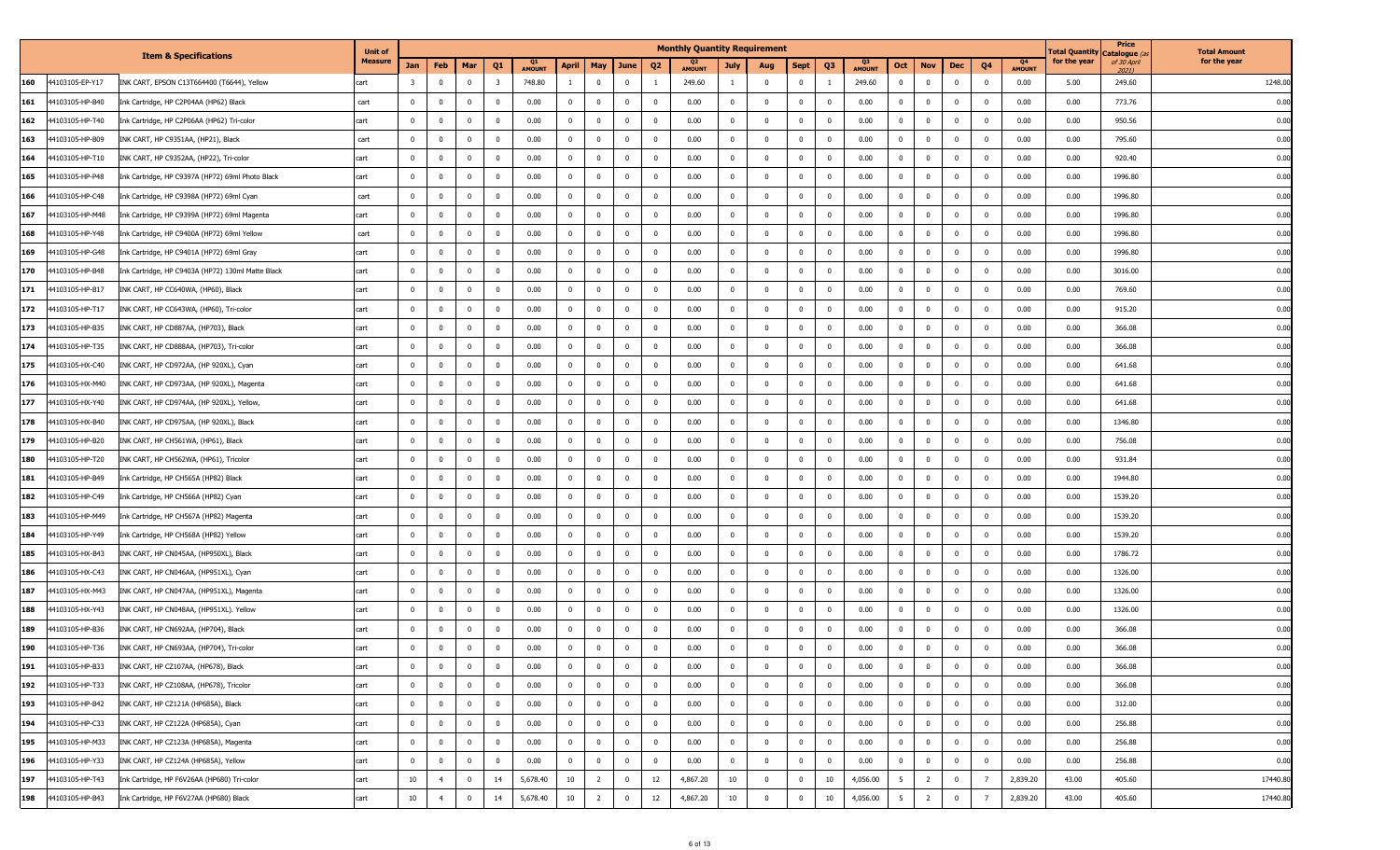|                        |                                                | <b>Unit of</b> |                |                         |                |                |                     |                                           |                |                          | <b>Monthly Quantity Requirement</b> |                |                         |                |                         |                                 |                         |                         |                |                |                     | <b>Total Quantity</b> | Price<br>Catalogue ( | <b>Total Amount</b> |
|------------------------|------------------------------------------------|----------------|----------------|-------------------------|----------------|----------------|---------------------|-------------------------------------------|----------------|--------------------------|-------------------------------------|----------------|-------------------------|----------------|-------------------------|---------------------------------|-------------------------|-------------------------|----------------|----------------|---------------------|-----------------------|----------------------|---------------------|
|                        | <b>Item &amp; Specifications</b>               | Measure        | Jan            | Feb                     | Mar            | Q <sub>1</sub> | Q1<br><b>AMOUNT</b> | May<br><b>April</b>                       | June           | Q <sub>2</sub>           | Q <sub>2</sub><br><b>AMOUNT</b>     | July           | Aug                     | <b>Sept</b>    | Q <sub>3</sub>          | Q <sub>3</sub><br><b>AMOUNT</b> | Oct                     | <b>Nov</b>              | Dec            | Q <sub>4</sub> | Q4<br><b>AMOUNT</b> | for the year          | of 30 April<br>20211 | for the year        |
| 44103105-HP-C50<br>199 | Ink Cartridge, HP L0S51AA (HP955) Cyan         | cart           | $\mathbf{0}$   | $\overline{0}$          | $^{\circ}$     | $\mathbf{0}$   | 0.00                | $\mathbf 0$<br>$\overline{0}$             | $\overline{0}$ | $\overline{\mathbf{0}}$  | 0.00                                | $\mathbf{0}$   | $\mathbf{0}$            | $\mathbf{0}$   | $\overline{0}$          | 0.00                            | $^{\circ}$              | $\mathbf 0$             | $\mathbf{0}$   | $\mathbf{0}$   | 0.00                | 0.00                  | 995.75               | 0.00                |
| 200<br>44103105-HP-M50 | Ink Cartridge, HP L0S54AA (HP955) Magenta      | cart           | $\mathbf{0}$   | $\overline{0}$          | $^{\circ}$     | $\mathbf 0$    | 0.00                | $\mathbf{0}$<br>$\bf{0}$                  | $^{\circ}$     | $\overline{\mathbf{0}}$  | 0.00                                | $\overline{0}$ | $\mathbf{0}$            | $\bf{0}$       | $\overline{0}$          | 0.00                            | $^{\circ}$              | $\overline{0}$          | $\mathbf 0$    | $\mathbf{0}$   | 0.00                | 0.00                  | 995.75               | 0.00                |
| 4103105-HP-Y50<br>201  | Ink Cartridge, HP L0S57AA (HP955) Yellow       | cart           | $\mathbf{0}$   | $\overline{\mathbf{0}}$ | $^{\circ}$     | $^{\circ}$     | 0.00                | $\overline{0}$<br>$\overline{\mathbf{0}}$ | $^{\circ}$     | $\overline{\phantom{0}}$ | 0.00                                | $\mathbf{0}$   | $\overline{\mathbf{0}}$ | $\mathbf{0}$   | $\overline{\mathbf{0}}$ | 0.00                            | $^{\circ}$              | $\mathbf 0$             | $^{\circ}$     | 0              | 0.00                | 0.00                  | 995.75               | 0.00                |
| 202<br>4103105-HP-B50  | Ink Cartridge, HP L0S60AA (HP955) Black        | cart           | $\mathbf 0$    | $\mathbf 0$             | $^{\circ}$     | $\mathbf 0$    | 0.00                | $\mathbf 0$<br>$\overline{0}$             | $^{\circ}$     | $\overline{\mathbf{0}}$  | 0.00                                | $\overline{0}$ | $\overline{0}$          | $\overline{0}$ | $\overline{\mathbf{0}}$ | 0.00                            | $^{\circ}$              | $\mathbf 0$             | $\mathbf 0$    | $\mathbf{0}$   | 0.00                | 0.00                  | 4956.60              | 0.00                |
| 4103105-HX-C48<br>203  | Ink Cartridge, HP L0S63AA (HP955XL) Cyan       | cart           | $\mathbf{0}$   | $\overline{0}$          | $\mathbf 0$    | $\mathbf{0}$   | 0.00                | $\overline{0}$<br>$\mathbf 0$             | $\overline{0}$ | $\overline{\mathbf{0}}$  | 0.00                                | $\overline{0}$ | $\overline{0}$          | $\mathbf{0}$   | $\overline{0}$          | 0.00                            | $^{\circ}$              | $\overline{0}$          | $\mathbf 0$    | $^{\circ}$     | 0.00                | 0.00                  | 1212.64              | 0.00                |
| 44103105-HX-M48<br>204 | Ink Cartridge, HP L0S66AA (HP955XL) Magenta    | cart           | $\mathbf{0}$   | $\overline{0}$          | $^{\circ}$     | $\overline{0}$ | 0.00                | $\mathbf 0$<br>$\overline{0}$             | $^{\circ}$     | $\overline{\mathbf{0}}$  | 0.00                                | $\mathbf 0$    | $\bf{0}$                | $\mathbf{0}$   | $\overline{0}$          | 0.00                            | $^{\circ}$              | $\overline{0}$          | $\mathbf 0$    | $^{\circ}$     | 0.00                | 0.00                  | 1212.64              | 0.00                |
| 205<br>4103105-HX-Y48  | Ink Cartridge, HP L0S69AA (HP955XL) Yellow     | cart           | $\mathbf 0$    | $\overline{0}$          | $\Omega$       | $\mathbf{0}$   | 0.00                | $\mathbf{0}$<br>$\overline{0}$            | $^{\circ}$     | $\overline{\mathbf{0}}$  | 0.00                                | 0              | $\overline{0}$          | 0              | $\overline{0}$          | 0.00                            | $\Omega$                | $\bf{0}$                | $\Omega$       |                | 0.00                | 0.00                  | 1212.64              | 0.00                |
| 206<br>4103105-HX-B48  | Ink Cartridge, HP L0S72AA (HP955XL) Black      | cart           | $^{\circ}$     | $\mathbf 0$             | $^{\circ}$     | $^{\circ}$     | 0.00                | $\mathbf 0$<br>$\overline{0}$             | $^{\circ}$     | $\overline{\mathbf{0}}$  | 0.00                                | $\mathbf{0}$   | $\mathbf{0}$            | $\mathbf 0$    | $\overline{\mathbf{0}}$ | 0.00                            | $^{\circ}$              | $\mathbf{0}$            | $^{\circ}$     | $^{\circ}$     | 0.00                | 0.00                  | 1644.24              | 0.00                |
| 207<br>14103105-HP-C51 | Ink Cartridge, HP T6L89AA (HP905) Cyan         | cart           | $^{\circ}$     | $\overline{0}$          | $^{\circ}$     | $\mathbf 0$    | 0.00                | $\overline{0}$<br>$\overline{\mathbf{0}}$ | $^{\circ}$     | $\overline{\phantom{0}}$ | 0.00                                | $\mathbf 0$    | $\overline{0}$          | $\mathbf 0$    | $\overline{0}$          | 0.00                            | $^{\circ}$              | $\bf{0}$                | $^{\circ}$     | $\mathbf{0}$   | 0.00                | 0.00                  | 453.62               | 0.00                |
| 208<br>4103105-HP-M51  | Ink Cartridge, HP T6L93AA (HP905) Magenta      | cart           | $\mathbf{0}$   | $\overline{0}$          | $^{\circ}$     | $\mathbf 0$    | 0.00                | $\overline{0}$<br>$\overline{0}$          | $^{\circ}$     | $\overline{\mathbf{0}}$  | 0.00                                | $\mathbf 0$    | $\mathbf{0}$            | $\mathbf{0}$   | $\overline{0}$          | 0.00                            | $^{\circ}$              | $\mathbf 0$             | $^{\circ}$     | $\Omega$       | 0.00                | 0.00                  | 453.62               | 0.00                |
| 209<br>4103105-HP-Y51  | Ink Cartridge, HP T6L97AA (HP905) Yellow       | cart           | $^{\circ}$     | $\overline{\mathbf{0}}$ | $\Omega$       | $^{\circ}$     | 0.00                | $\overline{0}$<br>$\overline{\mathbf{0}}$ | $^{\circ}$     | $^{\circ}$               | 0.00                                | $\mathbf 0$    | $\mathbf{0}$            | $\mathbf 0$    | $\overline{0}$          | 0.00                            | $^{\circ}$              | $\bf{0}$                | $^{\circ}$     | $\Omega$       | 0.00                | 0.00                  | 453.62               | 0.00                |
| 4103105-HP-B51<br>210  | Ink Cartridge, HP T6M01AA (HP905) Black        | cart           | $\mathbf{0}$   | $\overline{\mathbf{0}}$ | $\mathbf{0}$   | $\mathbf{0}$   | 0.00                | $\mathbf 0$<br>$\overline{0}$             | $\mathbf{0}$   | $\overline{\mathbf{0}}$  | 0.00                                | $\overline{0}$ | $\overline{\mathbf{0}}$ | $\mathbf 0$    | $\overline{0}$          | 0.00                            | $^{\circ}$              | $\bf{0}$                | $\mathbf{0}$   | $\mathbf 0$    | 0.00                | 0.00                  | 741.28               | 0.00                |
| 4103112-EP-R05<br>211  | RIBBON CART, EPSON C13S015516 (#8750), Black   | cart           | $\mathbf 0$    | $\overline{\mathbf{0}}$ | $^{\circ}$     | $\mathbf 0$    | 0.00                | $\overline{0}$<br>$\overline{0}$          | $\mathbf 0$    | $\overline{\mathbf{0}}$  | 0.00                                | $\overline{0}$ | $\overline{0}$          | $\mathbf 0$    | $\overline{0}$          | 0.00                            | $^{\circ}$              | $\bf{0}$                | $^{\circ}$     | $\mathbf{0}$   | 0.00                | 0.00                  | 77.43                | 0.00                |
| 4103112-EP-R07<br>212  | RIBBON CART, EPSON C13S015531 (S015086), Black | cart           | $\overline{0}$ | $\overline{0}$          | $^{\circ}$     | $\mathbf{0}$   | 0.00                | $\overline{0}$<br>$\overline{\mathbf{0}}$ | $^{\circ}$     | $\overline{\mathbf{0}}$  | 0.00                                | $\mathbf{0}$   | $\mathbf{0}$            | $\mathbf{0}$   | $\overline{0}$          | 0.00                            | $^{\circ}$              | $\mathbf 0$             | $\Omega$       | $\mathbf{0}$   | 0.00                | 0.00                  | 736.32               | 0.00                |
| 4103112-EP-R13<br>213  | RIBBON CART, EPSON C13S015632, Black           | cart           | $^{\circ}$     | $\mathbf 0$             | $^{\circ}$     | $^{\circ}$     | 0.00                | $\overline{0}$<br>$\overline{0}$          | $^{\circ}$     | $\overline{\mathbf{0}}$  | 0.00                                | $\bf{0}$       | $\overline{\mathbf{0}}$ | $\mathbf 0$    | $\overline{0}$          | 0.00                            | $\Omega$                | $\bf{0}$                | $^{\circ}$     | $\mathbf{0}$   | 0.00                | 0.00                  | 77.94                | 0.00                |
| 4103103-BR-B03<br>214  | TONER CART, BROTHER TN-2025, Black             | cart           | $\mathbf{0}$   | $\overline{\mathbf{0}}$ | $^{\circ}$     | $\mathbf{0}$   | 0.00                | $\overline{0}$<br>$\overline{0}$          | $^{\circ}$     | $\overline{\mathbf{0}}$  | 0.00                                | $\overline{0}$ | $\mathbf{0}$            | $\mathbf{0}$   | $\overline{0}$          | 0.00                            | $\Omega$                | $\mathbf 0$             | $\Omega$       | $\mathbf{0}$   | 0.00                | 0.00                  | 2685.28              | 0.00                |
| 215<br>4103103-BR-B04  | TONER CART, BROTHER TN-2130, Black             | cart           | $^{\circ}$     | $\overline{\mathbf{0}}$ | $^{\circ}$     | $\mathbf 0$    | 0.00                | $\overline{0}$<br>$\overline{0}$          | $\mathbf 0$    | $\overline{\mathbf{0}}$  | 0.00                                | $\bf{0}$       | $\overline{\mathbf{0}}$ | $\mathbf 0$    | $\overline{\mathbf{0}}$ | 0.00                            | $^{\circ}$              | $\bf{0}$                | $^{\circ}$     | $\mathbf{0}$   | 0.00                | 0.00                  | 1892.80              | 0.00                |
| 4103103-BR-B05<br>216  | TONER CART, BROTHER TN-2150, Black             | cart           | $\overline{0}$ | $\overline{\mathbf{0}}$ | $^{\circ}$     | $\mathbf{0}$   | 0.00                | $\overline{0}$<br>$\overline{\mathbf{0}}$ | $^{\circ}$     | $^{\circ}$               | 0.00                                | $^{\circ}$     | $\overline{0}$          | $\mathbf{0}$   | $\overline{\mathbf{0}}$ | 0.00                            | $^{\circ}$              | $\mathbf 0$             | $\Omega$       | $\Omega$       | 0.00                | 0.00                  | 2685.28              | 0.00                |
| 217<br>4103103-BR-B09  | TONER CART, BROTHER TN-3320, Black             | cart           | $^{\circ}$     | $\mathbf 0$             | $\Omega$       | $^{\circ}$     | 0.00                | $\overline{0}$<br>$\overline{0}$          | $^{\circ}$     | $\overline{\mathbf{0}}$  | 0.00                                | $\bf{0}$       | $\overline{0}$          | $\mathbf 0$    | $\overline{\mathbf{0}}$ | 0.00                            | $^{\circ}$              | $\bf{0}$                | $^{\circ}$     | $^{\circ}$     | 0.00                | 0.00                  | 3567.20              | 0.00                |
| 4103103-BR-B1:<br>218  | TONER CART, BROTHER TN-3350, Black             | cart           | $\mathbf{0}$   | $\overline{\mathbf{0}}$ | $^{\circ}$     | $\mathbf{0}$   | 0.00                | $\overline{0}$<br>$\overline{0}$          | $^{\circ}$     | $\overline{\mathbf{0}}$  | 0.00                                | $\overline{0}$ | $\overline{0}$          | $\mathbf{0}$   | $\overline{0}$          | 0.00                            | $^{\circ}$              | $\bf{0}$                | $\mathbf 0$    | $^{\circ}$     | 0.00                | 0.00                  | 5002.40              | 0.00                |
| 219<br>4103103-HP-B12  | TONER CART, HP CB435A, Black                   | cart           | $\overline{0}$ | $\overline{0}$          | $^{\circ}$     | $\bf{0}$       | 0.00                | $\bf{0}$<br>$\mathbf{0}$                  | $\mathbf{0}$   | $\overline{\mathbf{0}}$  | 0.00                                | $\overline{0}$ | $\overline{0}$          | $\bf{0}$       | $\overline{0}$          | 0.00                            | $^{\circ}$              | $\overline{0}$          | $\mathbf 0$    | $\mathbf{0}$   | 0.00                | 0.00                  | 3380.00              | 0.00                |
| 4103103-HP-B14<br>220  | TONER CART, HP CB540A, Black                   | cart           | $\mathbf{0}$   | $\overline{\mathbf{0}}$ | $^{\circ}$     | $\mathbf 0$    | 0.00                | $\overline{0}$<br>$\overline{0}$          | $^{\circ}$     | $\overline{\phantom{0}}$ | 0.00                                | $\mathbf{0}$   | $\overline{\mathbf{0}}$ | $\mathbf{0}$   | $\overline{\mathbf{0}}$ | 0.00                            | $^{\circ}$              | $\mathbf 0$             | $\Omega$       | $^{\circ}$     | 0.00                | 0.00                  | 3337.36              | 0.00                |
| 221<br>4103103-HP-B18  | TONER CART, HP CE255A, Black                   | cart           | $^{\circ}$     | $\mathbf 0$             | $^{\circ}$     | $\mathbf{0}$   | 0.00                | $\mathbf{0}$<br>$\overline{0}$            | $^{\circ}$     | $\overline{\mathbf{0}}$  | 0.00                                | $\bf{0}$       | $\overline{\mathbf{0}}$ | $\bf{0}$       | $\overline{\mathbf{0}}$ | 0.00                            | $\Omega$                | $\mathbf 0$             | $^{\circ}$     | $^{\circ}$     | 0.00                | 0.00                  | 7332.00              | 0.00                |
| 222<br>4103103-HP-B21  | TONER CART, HP CE278A, Black                   | cart           | $\mathbf{0}$   | $\overline{0}$          | $^{\circ}$     | $\mathbf 0$    | 0.00                | $\overline{0}$<br>$\overline{0}$          | $\mathbf 0$    | $\overline{\mathbf{0}}$  | 0.00                                | $\overline{0}$ | $\overline{\mathbf{0}}$ | $\mathbf 0$    | $\overline{0}$          | 0.00                            | $^{\circ}$              | $\mathbf 0$             | $\Omega$       | $\mathbf 0$    | 0.00                | 0.00                  | 3952.00              | 0.00                |
| 223<br>4103103-HP-B22  | TONER CART, HP CE285A (HP85A), Black           | cart           | 22             | $\overline{0}$          | $^{\circ}$     | 22             | 75,504.00           | 6<br>$\overline{0}$                       | -1             | - 7                      | 24,024.00                           | 5              | $\overline{0}$          | 1              | 6                       | 20,592.00                       | $\overline{\mathbf{3}}$ | $\overline{0}$          | $\overline{1}$ | $\overline{4}$ | 13,728.00           | 39.00                 | 3432.00              | 133848.0            |
| 224<br>4103103-HP-B23  | TONER CART, HP CE310A, Black                   | cart           | $^{\circ}$     | $\mathbf 0$             | $^{\circ}$     | $\mathbf{0}$   | 0.00                | $\overline{0}$<br>$\overline{0}$          | $^{\circ}$     | $^{\circ}$               | 0.00                                | $^{\circ}$     | $\overline{0}$          | $\mathbf 0$    | $^{\circ}$              | 0.00                            | $\Omega$                | $\bf{0}$                |                |                | 0.00                | 0.00                  | 2614.56              | 0.00                |
| 225<br>4103103-HP-C23  | TONER CART, HP CE311A, Cyan                    | cart           | $\mathbf{0}$   | $\overline{\mathbf{0}}$ | $^{\circ}$     | $\overline{0}$ | 0.00                | $\overline{0}$<br>$\overline{\mathbf{0}}$ | $^{\circ}$     | $\overline{\mathbf{0}}$  | 0.00                                | $\overline{0}$ | $\overline{0}$          | $\overline{0}$ | $\overline{0}$          | 0.00                            | $^{\circ}$              | $\bf{0}$                | $^{\circ}$     | $\mathbf 0$    | 0.00                | 0.00                  | 2542.80              | 0.00                |
| 4103103-HP-Y23<br>226  | TONER CART, HP CE312A, Yellow                  | cart           | $\mathbf{0}$   | $\overline{\mathbf{0}}$ | $\Omega$       | $\mathbf 0$    | 0.00                | $\overline{0}$<br>$\overline{0}$          | $^{\circ}$     | $\overline{\mathbf{0}}$  | 0.00                                | $\overline{0}$ | $\overline{0}$          | $\mathbf{0}$   | $\overline{0}$          | 0.00                            | $^{\circ}$              | $\mathbf 0$             | $\Omega$       | $\mathbf{0}$   | 0.00                | 0.00                  | 2542.80              | 0.00                |
| 227<br>44103103-HP-M23 | TONER CART, HP CE313A, Magenta                 | cart           | $\mathbf{0}$   | $\overline{0}$          | $\mathbf 0$    | $\overline{0}$ | 0.00                | $\bf{0}$<br>$\overline{\mathbf{0}}$       | $\mathbf 0$    | $\overline{\mathbf{0}}$  | 0.00                                | $\mathbf{0}$   | $\overline{0}$          | $\overline{0}$ | $\overline{0}$          | 0.00                            | $^{\circ}$              | $\overline{0}$          | $\mathbf 0$    | $\mathbf 0$    | 0.00                | 0.00                  | 2542.80              | 0.00                |
| 228<br>4103103-HP-B24  | TONER CART, HP CE320A, Black                   | cart           | $\mathbf 0$    | $\overline{0}$          |                | $\mathbf 0$    | 0.00                | $\overline{0}$<br>$\overline{\mathbf{0}}$ | $^{\circ}$     | $^{\circ}$               | 0.00                                | $\mathbf 0$    | $\overline{0}$          | $\mathbf 0$    | $\overline{\mathbf{0}}$ | 0.00                            | $\Omega$                | $\mathbf 0$             |                | $\Omega$       | 0.00                | 0.00                  | 2916.16              | 0.00                |
| 229<br>44103103-HP-C24 | TONER CART, HP CE321A, Cyan                    | cart           | $\mathbf{0}$   | $\overline{0}$          | $^{\circ}$     | $\mathbf 0$    | 0.00                | $\overline{0}$<br>$\mathbf{0}$            | $\Omega$       | $\overline{0}$           | 0.00                                | $\mathbf 0$    | $^{\circ}$              | $^{\circ}$     | $\overline{0}$          | 0.00                            | $\Omega$                | $\mathbf 0$             | $\Omega$       | $\Omega$       | 0.00                | 0.00                  | 3072.16              | 0.00                |
| 230<br>44103103-HP-Y24 | TONER CART, HP CE322A, Yellow                  | cart           | $\overline{0}$ | $\bf{0}$                | $\bf{0}$       | $\mathbf 0$    | 0.00                | $\mathbf 0$<br>$\mathbf{0}$               | $\mathbf{0}$   | $\bf{0}$                 | 0.00                                | $\overline{0}$ | $\overline{0}$          | $\overline{0}$ | $\overline{0}$          | 0.00                            | $\overline{0}$          | $\bf{0}$                | $\overline{0}$ | $\mathbf{0}$   | 0.00                | 0.00                  | 3072.16              | 0.00                |
| 44103103-HP-M24<br>231 | TONER CART, HP CE323A, Magenta                 | cart           | $\mathbf 0$    | $\overline{0}$          | $\mathbf 0$    | $\overline{0}$ | 0.00                | $\overline{0}$<br>$\overline{0}$          | $\overline{0}$ | $\overline{\mathbf{0}}$  | 0.00                                | $\mathbf{0}$   | $\mathbf{0}$            | $\mathbf{0}$   | $\overline{0}$          | 0.00                            | $\overline{0}$          | $\mathbf 0$             | $\mathbf 0$    | $\mathbf 0$    | 0.00                | 0.00                  | 3072.16              | 0.00                |
| 232<br>44103103-HP-B25 | TONER CART, HP CE390A, Black                   | cart           | $\overline{0}$ | $\overline{\mathbf{0}}$ | $\mathbf 0$    | $\mathbf 0$    | 0.00                | $\mathbf 0$<br>$\bf{0}$                   | $\mathbf 0$    | $\overline{\mathbf{0}}$  | 0.00                                | $\bf{0}$       | $\overline{\mathbf{0}}$ | $\mathbf 0$    | $\overline{\mathbf{0}}$ | 0.00                            | $^{\circ}$              | $\overline{\mathbf{0}}$ | $\mathbf 0$    | $\mathbf{0}$   | 0.00                | 0.00                  | 8476.00              | 0.00                |
| 233<br>44103103-HP-B26 | TONER CART, HP CE400A, Black                   | cart           | $\mathbf{0}$   | $\overline{0}$          | $\overline{0}$ | $\overline{0}$ | 0.00                | $\mathbf 0$<br>$\overline{0}$             | $\mathbf 0$    | $\overline{\mathbf{0}}$  | 0.00                                | $\overline{0}$ | $\overline{0}$          | $\mathbf{0}$   | $\overline{0}$          | 0.00                            | $\mathbf{0}$            | $\mathbf 0$             | $\mathbf{0}$   | $\mathbf 0$    | 0.00                | 0.00                  | 6900.40              | 0.00                |
| 234<br>44103103-HP-C26 | TONER CART, HP CE401A, Cyan                    | cart           | $\mathbf 0$    | $\overline{0}$          | $\mathbf 0$    | $\mathbf 0$    | 0.00                | $\mathbf 0$<br>$\mathbf{0}$               | $\mathbf{0}$   | $\overline{\mathbf{0}}$  | 0.00                                | $\overline{0}$ | $\mathbf{0}$            | $\overline{0}$ | $\overline{0}$          | 0.00                            | $^{\circ}$              | $\overline{0}$          | $\mathbf 0$    | $\mathbf{0}$   | 0.00                | 0.00                  | 10193.04             | 0.00                |
| 235<br>44103103-HP-Y26 | TONER CART, HP CE402A, Yellow                  | cart           | $\mathbf{0}$   | $\overline{0}$          | $\bf{0}$       | $\overline{0}$ | 0.00                | $\overline{0}$<br>$\mathbf{0}$            | $\mathbf{0}$   | $\overline{\mathbf{0}}$  | 0.00                                | $\overline{0}$ | $\overline{0}$          | $\bf{0}$       | $\overline{0}$          | 0.00                            | $^{\circ}$              | $\overline{0}$          | $\mathbf 0$    | $\mathbf 0$    | 0.00                | 0.00                  | 10193.04             | 0.00                |
| 236<br>44103103-HP-M26 | TONER CART, HP CE403A, Magenta                 | cart           | $\overline{0}$ | $\bf{0}$                | $\mathbf 0$    | $\mathbf 0$    | 0.00                | $\mathbf{0}$<br>$\overline{0}$            | $\mathbf 0$    | $\overline{\mathbf{0}}$  | 0.00                                | $\overline{0}$ | $\overline{\mathbf{0}}$ | $\overline{0}$ | $\overline{0}$          | 0.00                            | $^{\circ}$              | $\bf{0}$                | $\mathbf 0$    | $\mathbf{0}$   | 0.00                | 0.00                  | 10193.04             | 0.00                |
| 237<br>44103103-HP-B27 | TONER CART, HP CE410A, (HP305), Black          | cart           | $\overline{0}$ | $\mathbf 0$             | $\overline{0}$ | $\bf{0}$       | 0.00                | $\overline{0}$<br>$\overline{\mathbf{0}}$ | $\bf{0}$       | $\overline{\mathbf{0}}$  | 0.00                                | $\overline{0}$ | $\bf{0}$                | $\overline{0}$ | $\mathbf 0$             | 0.00                            | $\bf{0}$                | $\pmb{0}$               | $\mathbf 0$    | $\overline{0}$ | 0.00                | 0.00                  | 4201.60              | 0.00                |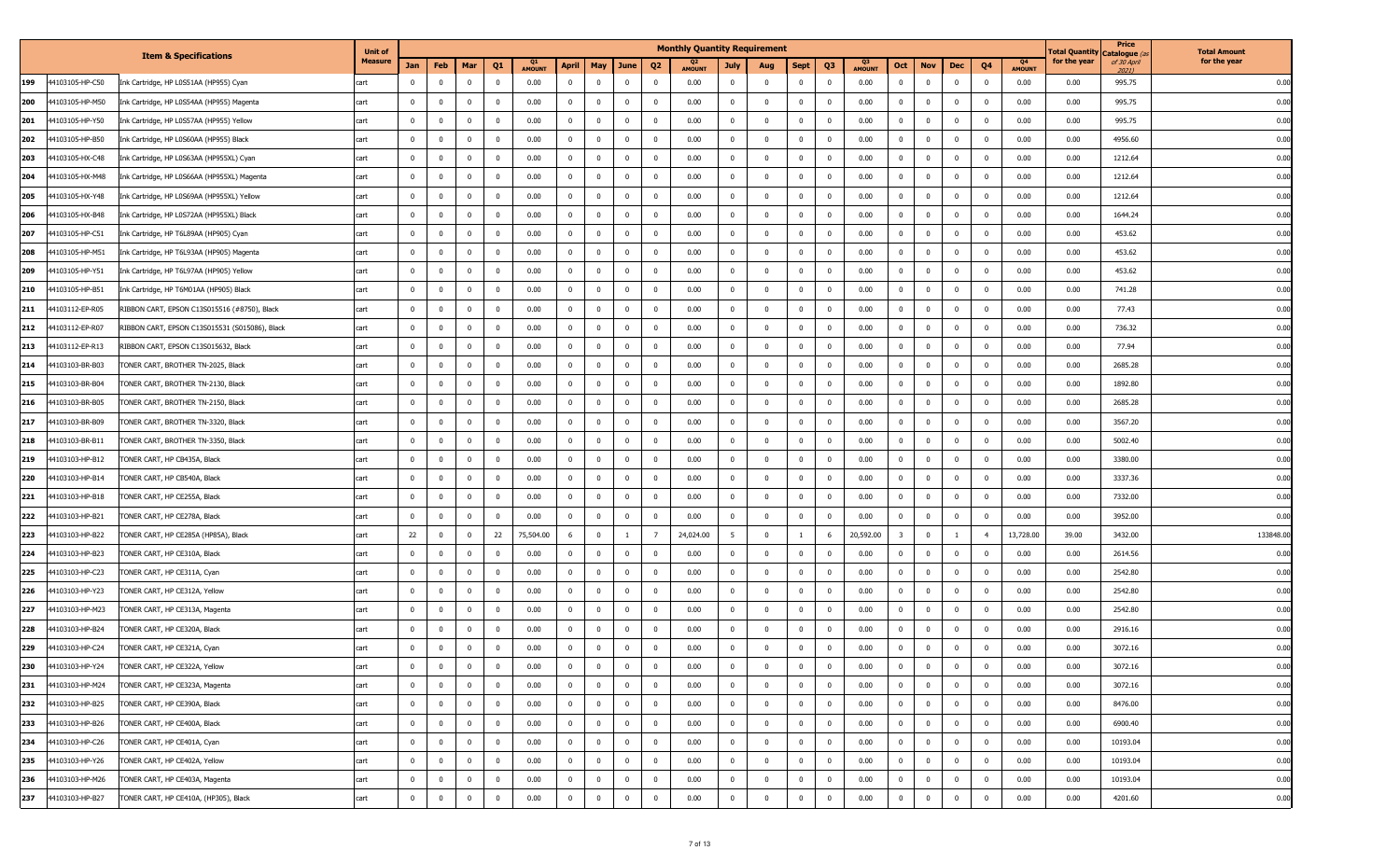|     |                 |                                                    | <b>Unit of</b> |                         |                |              |                         |                     |                         |                |                |                         | <b>Monthly Quantity Requirement</b> |                |                |                |                |                                 |                |                         |              |                         |                     | l otal Quantity | Price<br>Catalogue ( | <b>Total Amount</b> |
|-----|-----------------|----------------------------------------------------|----------------|-------------------------|----------------|--------------|-------------------------|---------------------|-------------------------|----------------|----------------|-------------------------|-------------------------------------|----------------|----------------|----------------|----------------|---------------------------------|----------------|-------------------------|--------------|-------------------------|---------------------|-----------------|----------------------|---------------------|
|     |                 | <b>Item &amp; Specifications</b>                   | Measure        | Jan                     | Feb            | Mar          | Q <sub>1</sub>          | Q1<br><b>AMOUNT</b> | <b>April</b>            | May            | June           | Q <sub>2</sub>          | Q <sub>2</sub><br><b>AMOUNT</b>     | July           | Aug            | <b>Sept</b>    | Q <sub>3</sub> | Q <sub>3</sub><br><b>AMOUNT</b> | Oct            | <b>Nov</b>              | Dec          | Q <sub>4</sub>          | Q4<br><b>AMOUNT</b> | for the year    | of 30 April<br>20211 | for the year        |
| 238 | 44103103-HP-C27 | FONER CART, HP CE411A, (HP305), Cyan               | cart           | $\mathbf{0}$            | $\mathbf 0$    | $^{\circ}$   | $\overline{0}$          | 0.00                | $\overline{0}$          | $\mathbf 0$    | $\mathbf 0$    | $\overline{\mathbf{0}}$ | 0.00                                | $\mathbf{0}$   | $^{\circ}$     | $\mathbf 0$    | $^{\circ}$     | 0.00                            | $\mathbf{0}$   | $\overline{0}$          | $\mathbf 0$  | $\overline{0}$          | 0.00                | 0.00            | 6011.20              | 0.00                |
| 239 | 44103103-HP-Y27 | TONER CART, HP CE412A, (HP305), Yellow             | cart           | $\overline{0}$          | $\bf{0}$       | $^{\circ}$   | $\overline{\mathbf{0}}$ | 0.00                | $\overline{0}$          | $\mathbf 0$    | $\mathbf 0$    | $\overline{\mathbf{0}}$ | 0.00                                | $\mathbf{0}$   | $\mathbf{0}$   | $\bf{0}$       | $^{\circ}$     | 0.00                            | $\mathbf 0$    | $\bf{0}$                | $^{\circ}$   | $\overline{0}$          | 0.00                | 0.00            | 6011.20              | 0.00                |
| 240 | 44103103-HP-M27 | FONER CART, HP CE413A, (HP305), Magenta            | cart           | $\mathbf{0}$            | $\mathbf{0}$   | $\Omega$     | $\overline{\mathbf{0}}$ | 0.00                | $\overline{0}$          | $\mathbf 0$    | $^{\circ}$     | $\overline{\mathbf{0}}$ | 0.00                                | 0              | $^{\circ}$     | $^{\circ}$     | 0              | 0.00                            | $^{\circ}$     | $\overline{\mathbf{0}}$ | $\Omega$     | - 0                     | 0.00                | 0.00            | 6011.20              | 0.00                |
| 241 | 44103103-HP-B28 | TONER CART, HP CE505A, Black                       | cart           | $\overline{0}$          | $\overline{0}$ | $\Omega$     | $\overline{\mathbf{0}}$ | 0.00                | $\overline{0}$          | $\mathbf 0$    | $\bf{0}$       | $\overline{\mathbf{0}}$ | 0.00                                | $\mathbf{0}$   | $\mathbf{0}$   | $\bf{0}$       | $^{\circ}$     | 0.00                            | $^{\circ}$     | $\bf{0}$                | $\mathbf 0$  | $\mathbf{0}$            | 0.00                | 0.00            | 4466.80              | 0.00                |
| 242 | 44103103-HX-B28 | FONER CART, HP CE505X, Black, high cap             | cart           | $\mathbf 0$             | $\mathbf 0$    | $\mathbf{0}$ | $\overline{0}$          | 0.00                | $\overline{0}$          | $\mathbf 0$    | $\bf{0}$       | $\overline{0}$          | 0.00                                | $\mathbf{0}$   | $\mathbf{0}$   | $\mathbf 0$    | $\overline{0}$ | 0.00                            | $\bf{0}$       | $\overline{0}$          | $\mathbf 0$  | $\mathbf{0}$            | 0.00                | 0.00            | 7332.00              | 0.00                |
| 243 | 44103103-HP-B52 | Foner Cartridge, HP CF217A (HP17A) Black Laser Jet | cart           | $\mathbf 0$             | $\mathbf{0}$   | $^{\circ}$   | $\overline{\mathbf{0}}$ | 0.00                | $\overline{0}$          | $\mathbf 0$    | $\bf{0}$       | $\overline{\mathbf{0}}$ | 0.00                                | $^{\circ}$     | $\mathbf{0}$   | $^{\circ}$     | $^{\circ}$     | 0.00                            | $^{\circ}$     | $\mathbf 0$             | $\mathbf 0$  | $\mathbf 0$             | 0.00                | 0.00            | 3044.08              | 0.00                |
| 244 | 44103103-HP-B53 | Foner Cartridge, HP CF226A (HP26A) Black LaserJet  | cart           | $\mathbf 0$             | $\mathbf 0$    |              | $\overline{0}$          | 0.00                | $\mathbf{0}$            | $\mathbf{0}$   | $\overline{0}$ | $\overline{\mathbf{0}}$ | 0.00                                | 0              | $\mathbf 0$    | 0              | 0              | 0.00                            | $\Omega$       | $^{\circ}$              |              | $\Omega$                | 0.00                | 0.00            | 5787.60              | 0.00                |
| 245 | 44103103-HP-B55 | Foner Cartridge, HP CF280A, LaserJet Pro M401/M425 | cart           | $\mathbf 0$             | $\mathbf{0}$   | $\Omega$     | $\overline{0}$          | 0.00                | $\overline{0}$          | $^{\circ}$     | $\mathbf 0$    | $\overline{\mathbf{0}}$ | 0.00                                | $\mathbf{0}$   | $\mathbf 0$    | $^{\circ}$     | $^{\circ}$     | 0.00                            | $^{\circ}$     | $^{\circ}$              | $^{\circ}$   | $\overline{0}$          | 0.00                | 0.00            | 5200.00              | 0.00                |
| 246 | 44103103-HP-B51 | TONER CART, HP CF280XC, Black                      | cart           | $^{\circ}$              | $\overline{0}$ |              | $\overline{\mathbf{0}}$ | 0.00                | $\overline{0}$          | $\mathbf{0}$   | $\mathbf 0$    | $\overline{0}$          | 0.00                                | $^{\circ}$     | $\mathbf 0$    | $^{\circ}$     | $^{\circ}$     | 0.00                            | $\mathbf 0$    | $^{\circ}$              | $\Omega$     | $\overline{0}$          | 0.00                | 0.00            | 9004.32              | 0.00                |
| 247 | 44103103-HP-B56 | Foner Cartridge, HP CF281A (HP81A) Black LaserJet  | cart           | $\mathbf 0$             | $\mathbf 0$    | $\Omega$     | $\overline{\mathbf{0}}$ | 0.00                | $\mathbf 0$             | $^{\circ}$     | $\mathbf 0$    | $\overline{0}$          | 0.00                                | $^{\circ}$     | $\mathbf 0$    | $^{\circ}$     | $^{\circ}$     | 0.00                            | $^{\circ}$     | $\mathbf{0}$            | $^{\circ}$   | $\mathbf{0}$            | 0.00                | 0.00            | 8606.00              | 0.00                |
| 248 | 44103103-HP-B57 | Toner Cartridge, HP CF283A (HP83A) LaserJet Black  | cart           | $\mathbf{0}$            | $\overline{0}$ |              | $\overline{0}$          | 0.00                | $\mathbf{0}$            | $\mathbf{0}$   | $\mathbf 0$    | $\overline{\mathbf{0}}$ | 0.00                                | $^{\circ}$     | $\mathbf 0$    | $^{\circ}$     | 0              | 0.00                            | $^{\circ}$     | $^{\circ}$              | $\Omega$     | 0                       | 0.00                | 0.00            | 3241.70              | 0.00                |
| 249 | 44103103-HX-B51 | Foner Cartridge, HP CF283XC (HP83X) Black LJ       | cart           | $\mathbf 0$             | $\overline{0}$ | $\Omega$     | $\overline{0}$          | 0.00                | $\overline{0}$          | $\mathbf 0$    | $\mathbf 0$    | $\overline{0}$          | 0.00                                | $\mathbf{0}$   | $\mathbf{0}$   | $^{\circ}$     | $\mathbf 0$    | 0.00                            | $\mathbf{0}$   | $\mathbf{0}$            | $^{\circ}$   | $\mathbf 0$             | 0.00                | 0.00            | 4056.00              | 0.00                |
| 250 | 44103103-HP-B58 | Foner Cartridge, HP CF287A (HP87) Black            | cart           | $\Omega$                | $\overline{0}$ |              | $\overline{\mathbf{0}}$ | 0.00                | $\overline{0}$          | $\mathbf 0$    | $\bf{0}$       | $\overline{\mathbf{0}}$ | 0.00                                | 0              | $\mathbf 0$    | $\mathbf 0$    | $\Omega$       | 0.00                            | $^{\circ}$     | $\bf{0}$                | $\Omega$     | $\mathbf{0}$            | 0.00                | 0.00            | 10051.00             | 0.00                |
| 251 | 44103103-HX-B52 | Foner Cartridge, HP CF325XC (HP25X) Black LaserJet | cart           | $\mathbf{0}$            | $\overline{0}$ | $\Omega$     | $\overline{0}$          | 0.00                | $\overline{0}$          | $\mathbf 0$    | $\mathbf 0$    | $\overline{0}$          | 0.00                                | $^{\circ}$     | $\Omega$       | $\mathbf 0$    | $\Omega$       | 0.00                            | $\mathbf 0$    | $\mathbf{0}$            | $\Omega$     | $\mathbf{0}$            | 0.00                | 0.00            | 13156.00             | 0.00                |
| 252 | 44103103-HP-B60 | Toner Cartridge, HP CF350A Black LJ                | cart           | $\overline{0}$          | $\overline{0}$ |              | $\overline{\mathbf{0}}$ | 0.00                | $\overline{0}$          | $\mathbf{0}$   | $\mathbf 0$    | $\mathbf 0$             | 0.00                                | 0              | 0              | 0              | $\Omega$       | 0.00                            | $^{\circ}$     | $\mathbf 0$             | $\Omega$     | 0                       | 0.00                | 0.00            | 2901.60              | 0.00                |
| 253 | 44103103-HP-C60 | Toner Cartridge, HP CF351A Cyan LJ                 | cart           | $\Omega$                | $\overline{0}$ | $\Omega$     | $\overline{0}$          | 0.00                | $\overline{0}$          | $\Omega$       | $\mathbf 0$    | $\overline{\mathbf{0}}$ | 0.00                                | $\mathbf{0}$   | $\Omega$       | $^{\circ}$     | $\Omega$       | 0.00                            | $\mathbf 0$    | $^{\circ}$              | $\Omega$     | $\Omega$                | 0.00                | 0.00            | 2953.60              | 0.00                |
| 254 | 44103103-HP-Y60 | Foner Cartridge, HP CF352A Yellow LJ               | cart           | $\mathbf{0}$            | $\overline{0}$ |              | $\overline{\mathbf{0}}$ | 0.00                | $\overline{0}$          | $\mathbf{0}$   | $\bf{0}$       | $\overline{\mathbf{0}}$ | 0.00                                | 0              | 0              | 0              | $\Omega$       | 0.00                            | $\mathbf 0$    | $\overline{0}$          | $^{\circ}$   | $\mathbf{0}$            | 0.00                | 0.00            | 2953.60              | 0.00                |
| 255 | 44103103-HP-M60 | Toner Cartridge, HP CF353A Magenta LJ              | cart           | $^{\circ}$              | $\overline{0}$ |              | $\overline{0}$          | 0.00                | $\mathbf{0}$            | $\mathbf 0$    | $^{\circ}$     | $\overline{\mathbf{0}}$ | 0.00                                | $\mathbf 0$    | $\Omega$       | $^{\circ}$     | $\Omega$       | 0.00                            | $^{\circ}$     | $\mathbf{0}$            | $\Omega$     | $\Omega$                | 0.00                | 0.00            | 2953.60              | 0.00                |
| 256 | 44103103-HP-B61 | Toner Cartridge, HP CF360A (HP508A) Black LaserJet | cart           | $\overline{0}$          | $\overline{0}$ |              | $\overline{\mathbf{0}}$ | 0.00                | $\overline{0}$          | $\mathbf{0}$   | $\bf{0}$       | $\overline{\mathbf{0}}$ | 0.00                                | 0              | $\mathbf 0$    | $\mathbf 0$    | $\Omega$       | 0.00                            | $^{\circ}$     | $\mathbf 0$             | $\Omega$     | $^{\circ}$              | 0.00                | 0.00            | 7056.40              | 0.00                |
| 257 | 44103103-HP-C61 | Toner Cartridge, HP CF361A (HP508A) Cyan LaserJet  | cart           | $\overline{0}$          | $\overline{0}$ | $\Omega$     | $\overline{0}$          | 0.00                | $\overline{0}$          | $\mathbf 0$    | $\mathbf 0$    | $\overline{0}$          | 0.00                                | $\mathbf{0}$   | $\overline{0}$ | $^{\circ}$     | $^{\circ}$     | 0.00                            | $\mathbf 0$    | $\bf{0}$                | $\mathbf 0$  | $\mathbf{0}$            | 0.00                | 0.00            | 8846.24              | 0.00                |
| 258 | 44103103-HP-Y61 | Foner Cartridge, HP CF362A (HP508A) Yellow         | cart           | $\mathbf{0}$            | $\bf{0}$       | $^{\circ}$   | $\overline{\mathbf{0}}$ | 0.00                | $\mathbf{0}$            | $\overline{0}$ | $\mathbf{0}$   | $\overline{\mathbf{0}}$ | 0.00                                | $\overline{0}$ | $\bf{0}$       | $\mathbf{0}$   | $^{\circ}$     | 0.00                            | $\mathbf 0$    | $\overline{0}$          | $^{\circ}$   | $\mathbf{0}$            | 0.00                | 0.00            | 8846.24              | 0.00                |
| 259 | 44103103-HP-M61 | Toner Cartridge, HP CF363A (HP508A) Magenta        | cart           | $\mathbf 0$             | $\mathbf{0}$   | $\Omega$     | $\overline{0}$          | 0.00                | $\overline{\mathbf{0}}$ | $\mathbf 0$    | $^{\circ}$     | $\overline{\mathbf{0}}$ | 0.00                                | $^{\circ}$     | $^{\circ}$     | $^{\circ}$     | $\Omega$       | 0.00                            | $^{\circ}$     | $\mathbf{0}$            | $\Omega$     | $\mathbf{0}$            | 0.00                | 0.00            | 8846.24              | 0.00                |
| 260 | 44103103-HP-B62 | Foner Cartridge, HP CF400A (HP201A) Black          | cart           | $\mathbf{0}$            | $\overline{0}$ |              | $\overline{0}$          | 0.00                | $\overline{0}$          | $\mathbf 0$    | $\bf{0}$       | $\overline{\mathbf{0}}$ | 0.00                                | $\mathbf 0$    | $^{\circ}$     | $\mathbf 0$    | $^{\circ}$     | 0.00                            | $^{\circ}$     | $\mathbf 0$             | $^{\circ}$   | $\mathbf{0}$            | 0.00                | 0.00            | 3429.78              | 0.00                |
| 261 | 44103103-HP-C62 | Toner Cartridge, HP CF401A (HP201A) Cyan           | cart           | $\Omega$                | $\mathbf 0$    | $\Omega$     | $\overline{0}$          | 0.00                | $\overline{0}$          | $\mathbf 0$    | $\mathbf 0$    | $\overline{\mathbf{0}}$ | 0.00                                | $\mathbf{0}$   | $\mathbf{0}$   | $^{\circ}$     | $^{\circ}$     | 0.00                            | $\mathbf 0$    | $\mathbf 0$             | $^{\circ}$   | $\overline{0}$          | 0.00                | 0.00            | 4043.83              | 0.00                |
| 262 | 44103103-HP-Y62 | "oner Cartridge, HP CF402A (HP201A) Yellow         | cart           | $\overline{0}$          | $\overline{0}$ | $^{\circ}$   | $\overline{\mathbf{0}}$ | 0.00                | $\overline{0}$          | $\mathbf 0$    | $\mathbf 0$    | $\overline{\mathbf{0}}$ | 0.00                                | $^{\circ}$     | $^{\circ}$     | $^{\circ}$     | $^{\circ}$     | 0.00                            | $^{\circ}$     | $\mathbf{0}$            | $^{\circ}$   | $\overline{0}$          | 0.00                | 0.00            | 4043.83              | 0.00                |
| 263 | 44103103-HP-M62 | Foner Cartridge, HP CF403A (HP201A) Magenta        | cart           | $^{\circ}$              | $\overline{0}$ |              | 0                       | 0.00                | $\mathbf{0}$            | $^{\circ}$     | $^{\circ}$     | $\overline{\mathbf{0}}$ | 0.00                                | 0              | 0              | $^{\circ}$     | $\Omega$       | 0.00                            | $^{\circ}$     | $^{\circ}$              | $\Omega$     | $\Omega$                | 0.00                | 0.00            | 4043.83              | 0.00                |
| 264 | 44103103-HP-B63 | Toner Cartridge, HP CF410A (HP410A) black          | cart           | $\overline{\mathbf{0}}$ | $\mathbf 0$    | $^{\circ}$   | $\overline{0}$          | 0.00                | $\overline{0}$          | $\mathbf 0$    | $\mathbf 0$    | $\overline{\mathbf{0}}$ | 0.00                                | $\mathbf{0}$   | $\mathbf{0}$   | $\mathbf 0$    | $^{\circ}$     | 0.00                            | $\mathbf 0$    | $\mathbf{0}$            | $^{\circ}$   | $\overline{0}$          | 0.00                | 0.00            | 4440.80              | 0.00                |
| 265 | 44103103-HX-B54 | Foner Cartridge, HP CF410XC (HP410XC) black        | cart           | $\Omega$                | $\mathbf 0$    |              | $\overline{\mathbf{0}}$ | 0.00                | $\mathbf 0$             | $\mathbf 0$    | $\mathbf 0$    | $\overline{\mathbf{0}}$ | 0.00                                | $^{\circ}$     | $^{\circ}$     | $\mathbf{0}$   | $\overline{0}$ | 0.00                            | $\mathbf 0$    | $\mathbf 0$             | $\Omega$     | $\overline{\mathbf{0}}$ | 0.00                | 0.00            | 7441.20              | 0.00                |
| 266 | 44103103-HP-C63 | Toner Cartridge, HP CF411A (HP410A) cyan           | cart           | $\overline{0}$          | $\overline{0}$ | $^{\circ}$   | $\overline{0}$          | 0.00                | $\overline{0}$          | $\mathbf 0$    | $\mathbf 0$    | $\overline{\mathbf{0}}$ | 0.00                                | $\mathbf{0}$   | $\mathbf{0}$   | $\mathbf 0$    | $^{\circ}$     | 0.00                            | $\mathbf 0$    | $\mathbf 0$             | $^{\circ}$   | $\overline{0}$          | 0.00                | 0.00            | 5616.00              | 0.00                |
| 267 | 44103103-HX-C54 | Foner Cartridge, HP CF411XC (HP410XC) cyan         | cart           | $\mathbf 0$             | $\mathbf{0}$   |              | $\overline{0}$          | 0.00                | $\overline{\mathbf{0}}$ | $\mathbf 0$    | $^{\circ}$     | $\overline{\mathbf{0}}$ | 0.00                                | 0              | $\mathbf 0$    | $\mathbf 0$    | $\Omega$       | 0.00                            | $^{\circ}$     | $\mathbf{0}$            |              | - 0                     | 0.00                | 0.00            | 7472.40              | 0.00                |
| 268 | 44103103-HP-Y63 | Toner Cartridge, HP CF412A (HP410A) yellow         | cart           | $^{\circ}$              | $\mathbf{0}$   | $\Omega$     | $\overline{0}$          | 0.00                | $\overline{0}$          | $\mathbf{0}$   | $\mathbf 0$    | $\overline{0}$          | 0.00                                | $^{\circ}$     | $\mathbf 0$    | $^{\circ}$     | $^{\circ}$     | 0.00                            | $\Omega$       | $^{\circ}$              | $\Omega$     | $\Omega$                | 0.00                | 0.00            | 5616.00              | 0.00                |
| 269 | 44103103-HX-Y54 | Toner Cartridge, HP CF412XC (HP410XC) yellow       | cart           | $\mathbf 0$             | $\mathbf 0$    | $\mathbf 0$  | $\overline{\mathbf{0}}$ | 0.00                | $\mathbf 0$             | $\overline{0}$ | $\mathbf{0}$   | $\overline{0}$          | 0.00                                | $\overline{0}$ | $\mathbf 0$    | $\mathbf 0$    | $\overline{0}$ | 0.00                            | $\mathbf{0}$   | $\bf{0}$                | $\mathbf 0$  | $\mathbf{0}$            | 0.00                | 0.00            | 7472.40              | 0.00                |
| 270 | 44103103-HP-M63 | Toner Cartridge, HP CF413A (HP410A) magenta        | cart           | $\overline{0}$          | $\mathbf{0}$   | $\mathbf 0$  | $\overline{0}$          | 0.00                | $\overline{0}$          | $\mathbf 0$    | $\mathbf 0$    | $\overline{\mathbf{0}}$ | 0.00                                | $\overline{0}$ | $\mathbf{0}$   | $\mathbf{0}$   | $\mathbf 0$    | 0.00                            | $\mathbf 0$    | $\mathbf 0$             | $\mathbf 0$  | $\overline{0}$          | 0.00                | 0.00            | 5616.00              | 0.00                |
| 271 | 44103103-HX-M54 | Toner Cartridge, HP CF413XC (HP410XC) magenta      | cart           | $\mathbf 0$             | $\mathbf 0$    | $^{\circ}$   | $\mathbf 0$             | 0.00                | $\overline{0}$          | $\overline{0}$ | $^{\circ}$     | $\overline{\mathbf{0}}$ | 0.00                                | $\overline{0}$ | $\bf{0}$       | $\mathbf 0$    | $^{\circ}$     | 0.00                            | $^{\circ}$     | $\overline{\mathbf{0}}$ | $\mathbf 0$  | $\mathbf 0$             | 0.00                | 0.00            | 7472.40              | 0.00                |
| 272 | 44103103-HP-B34 | TONER CART, HP Q2612A, Black                       | cart           | $\overline{0}$          | $\overline{0}$ | $^{\circ}$   | $\overline{0}$          | 0.00                | $\bf{0}$                | $\mathbf 0$    | $\mathbf 0$    | $\overline{0}$          | 0.00                                | $\overline{0}$ | $\overline{0}$ | $\mathbf{0}$   | $\mathbf 0$    | 0.00                            | $\mathbf{0}$   | $\mathbf 0$             | $\mathbf{0}$ | $\mathbf 0$             | 0.00                | 0.00            | 3900.00              | 0.00                |
| 273 | 44103103-HP-B48 | TONER CART, HP Q7553A, Black                       | cart           | $\mathbf 0$             | $\bf{0}$       | $^{\circ}$   | $\overline{0}$          | 0.00                | $\overline{0}$          | $\mathbf 0$    | $\mathbf 0$    | $\overline{\mathbf{0}}$ | 0.00                                | $\overline{0}$ | $\overline{0}$ | $\overline{0}$ | $\overline{0}$ | 0.00                            | $\bf{0}$       | $\overline{0}$          | $\mathbf 0$  | $\bf{0}$                | 0.00                | 0.00            | 4399.20              | 0.00                |
| 274 | 44103103-SA-B06 | TONER CART, SAMSUNG MLT-D101S, Black               | cart           | $\mathbf 0$             | $\overline{0}$ | $^{\circ}$   | $\overline{\mathbf{0}}$ | 0.00                | $\overline{0}$          | $\mathbf 0$    | $\mathbf 0$    | $\overline{0}$          | 0.00                                | $\mathbf{0}$   | $\overline{0}$ | $\bf{0}$       | $\overline{0}$ | 0.00                            | $\overline{0}$ | $\bf{0}$                | $\mathbf{0}$ | $\mathbf 0$             | 0.00                | 0.00            | 3406.00              | 0.00                |
| 275 | 44103103-SA-B07 | TONER CART, SAMSUNG MLT-D103S, Black               | cart           | $\overline{0}$          | $\overline{0}$ | $^{\circ}$   | $\overline{0}$          | 0.00                | $\mathbf{0}$            | $\overline{0}$ | $\mathbf 0$    | $\overline{0}$          | 0.00                                | $\overline{0}$ | $\bf{0}$       | $\overline{0}$ | $^{\circ}$     | 0.00                            | $\mathbf{0}$   | $\bf{0}$                | $\mathbf 0$  | $\mathbf{0}$            | 0.00                | 0.00            | 2350.40              | 0.00                |
| 276 | 44103103-SA-B08 | TONER CART, SAMSUNG MLT-D104S, Black               | cart           | $\overline{0}$          | $\bf{0}$       | $\mathbf 0$  | $\overline{\mathbf{0}}$ | 0.00                | $\mathbf 0$             | $\mathbf 0$    | $\overline{0}$ | $\overline{\mathbf{0}}$ | 0.00                                | $\overline{0}$ | $\overline{0}$ | $\overline{0}$ | $\mathbf 0$    | 0.00                            | $\overline{0}$ | $\overline{0}$          | $\mathbf 0$  | $\bf{0}$                | 0.00                | 0.00            | 2454.40              | 0.00                |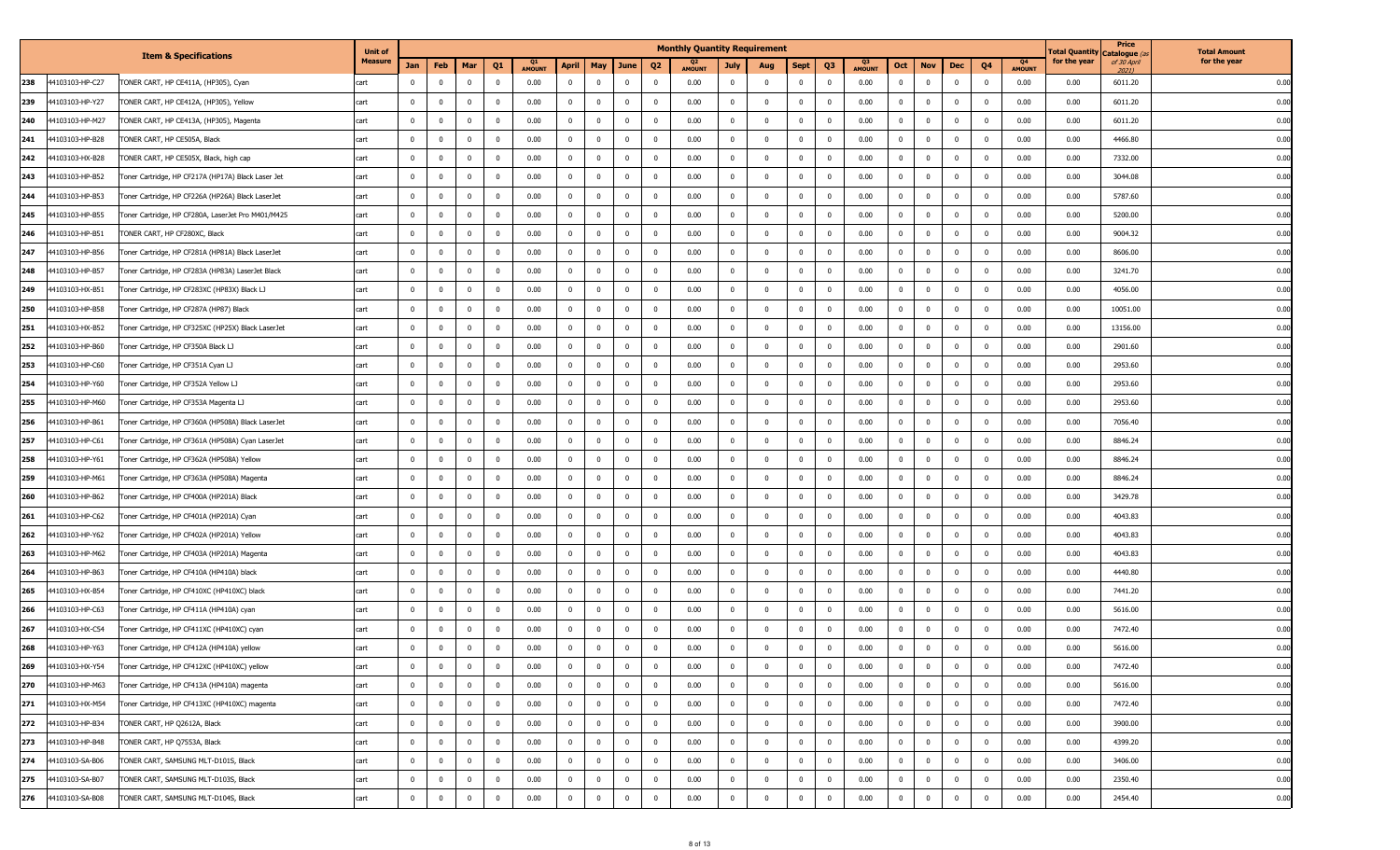|                 |                                  |                                                                  | <b>Unit of</b> |                         |                |                         |                         |                     |                         |                |                         |                         | <b>Monthly Quantity Requirement</b> |                         |                         |                         |                |                     |                |                 |                         |                |                     | l otal Quantity | Price<br>Catalogue ( | <b>Total Amount</b> |
|-----------------|----------------------------------|------------------------------------------------------------------|----------------|-------------------------|----------------|-------------------------|-------------------------|---------------------|-------------------------|----------------|-------------------------|-------------------------|-------------------------------------|-------------------------|-------------------------|-------------------------|----------------|---------------------|----------------|-----------------|-------------------------|----------------|---------------------|-----------------|----------------------|---------------------|
|                 |                                  | <b>Item &amp; Specifications</b>                                 | <b>Measure</b> | Jan                     | Feb            | Mar                     | Q1                      | Q1<br><b>AMOUNT</b> | April                   | May            | June                    | Q <sub>2</sub>          | Q2<br><b>AMOUNT</b>                 | July                    | Aug                     | <b>Sept</b>             | Q3             | Q3<br><b>AMOUNT</b> | Oct            | <b>Nov</b>      | <b>Dec</b>              | Q4             | Q4<br><b>AMOUNT</b> | for the year    | of 30 April<br>20211 | for the year        |
| 277             | 44103103-SA-B09                  | TONER CART, SAMSUNG MLT-D105L, Black                             | cart           | $\overline{0}$          | $\mathbf 0$    | $\bf{0}$                | $\overline{0}$          | 0.00                | $\bf{0}$                | $^{\circ}$     | $\overline{0}$          | $\overline{0}$          | 0.00                                | $\bf{0}$                | $\overline{0}$          | $\mathbf{0}$            | $\overline{0}$ | 0.00                | $\overline{0}$ | $\mathbf 0$     | $\overline{0}$          | $\overline{0}$ | 0.00                | 0.00            | 3380.00              | 0.00                |
| 278             | 44103103-SA-B14                  | TONER CART, Samsung MLT-D108S, Black                             | cart           | $\overline{0}$          | $^{\circ}$     | $\overline{\mathbf{0}}$ | $\overline{0}$          | 0.00                | $\bf{0}$                | $\mathbf 0$    | $\overline{\mathbf{0}}$ | $\overline{\mathbf{0}}$ | 0.00                                | $\bf{0}$                | $\overline{0}$          | $\bf{0}$                | $\overline{0}$ | 0.00                | $\overline{0}$ | $\overline{0}$  | $\overline{0}$          | $\overline{0}$ | 0.00                | 0.00            | 2875.58              | 0.00                |
| 279             | 44103103-SA-B21                  | TONER CART, Samsung MLT-D203E, Black                             | cart           | $\mathbf 0$             | $^{\circ}$     | $\overline{\mathbf{0}}$ | $\overline{0}$          | 0.00                | $\mathbf{0}$            | $^{\circ}$     | $\overline{\mathbf{0}}$ | $\overline{0}$          | 0.00                                | $\bf{0}$                | $\overline{0}$          | $\overline{0}$          | $^{\circ}$     | 0.00                | $\overline{0}$ | $\mathbf{0}$    | $\bf{0}$                | $\bf{0}$       | 0.00                | 0.00            | 7259.20              | 0.00                |
| 280             | 44103103-SA-B18                  | FONER CART, Samsung MLT-D203L, Black                             | cart           | $\bf{0}$                | $^{\circ}$     | $\overline{\mathbf{0}}$ | $\overline{\mathbf{0}}$ | 0.00                | $\bf{0}$                | $\mathbf 0$    | $\overline{\mathbf{0}}$ | $\overline{\mathbf{0}}$ | 0.00                                | $\bf{0}$                | $\overline{0}$          | $\bf{0}$                | $\mathbf{0}$   | 0.00                | $\overline{0}$ | $\mathbf 0$     | $\mathbf 0$             | $\overline{0}$ | 0.00                | 0.00            | 3458.00              | 0.00                |
| 281             | 44103103-SA-B20                  | TONER CART, Samsung MLT-D203U, Black                             | cart           | $\overline{0}$          | $^{\circ}$     | $\overline{\mathbf{0}}$ | $\overline{0}$          | 0.00                | $\bf{0}$                | $\Omega$       | $\overline{\mathbf{0}}$ | $\overline{\mathbf{0}}$ | 0.00                                | $\overline{0}$          | $\overline{0}$          | $\bf{0}$                | $\overline{0}$ | 0.00                | $\mathbf 0$    | $\mathbf 0$     | $\overline{0}$          | $\overline{0}$ | 0.00                | 0.00            | 6442.80              | 0.00                |
| 282             | 44103103-SA-B12                  | TONER CART, SAMSUNG MLT-D205E, Black                             | cart           | $\mathbf{0}$            | $\Omega$       | $\overline{\mathbf{0}}$ | $\overline{0}$          | 0.00                | $\overline{0}$          | $\mathbf 0$    | $\overline{\mathbf{0}}$ | $\overline{\mathbf{0}}$ | 0.00                                | $\mathbf 0$             | $\overline{0}$          | $\overline{\mathbf{0}}$ | $\mathbf{0}$   | 0.00                | $\overline{0}$ | $\overline{0}$  | $\mathbf 0$             | $\overline{0}$ | 0.00                | 0.00            | 7321.14              | 0.00                |
| 283             | 44103103-SA-B05                  | TONER CART, SAMSUNG MLT-D205L, Black                             | cart           | $\overline{0}$          | $^{\circ}$     | $\overline{\mathbf{0}}$ | $\overline{0}$          | 0.00                | $\overline{0}$          | $^{\circ}$     | $\overline{\mathbf{0}}$ | $\overline{\mathbf{0}}$ | 0.00                                | $\overline{0}$          | $\overline{0}$          | $\overline{0}$          | $\Omega$       | 0.00                | $\mathbf{0}$   | $\mathbf{0}$    | $\mathbf 0$             | $\mathbf 0$    | 0.00                | 0.00            | 3962.24              | 0.00                |
| 284             | 44103103-SA-B10                  | TONER CART, SAMSUNG SCX-D6555A, Black                            | cart           | $\bf{0}$                |                | $\overline{\mathbf{0}}$ | $\overline{\mathbf{0}}$ | 0.00                | $\overline{0}$          |                | $\overline{\mathbf{0}}$ | $\overline{\mathbf{0}}$ | 0.00                                | $\overline{0}$          | $\overline{0}$          | $\pmb{0}$               | $\Omega$       | 0.00                | $\overline{0}$ | $\overline{0}$  | $\mathbf 0$             | $\overline{0}$ | 0.00                | 0.00            | 4066.40              | 0.00                |
| 285             | 44103103-BR-B15                  | TONER CART, BROTHER TN-3478, Black                               | cart           | $\mathbf{0}$            | $\mathbf 0$    | $\overline{\mathbf{0}}$ | $\overline{\mathbf{0}}$ | 0.00                | $\overline{0}$          | $^{\circ}$     | $\overline{\mathbf{0}}$ | $\overline{\mathbf{0}}$ | 0.00                                | $\overline{0}$          | $\overline{\mathbf{0}}$ | $\mathbf 0$             | $\mathbf{0}$   | 0.00                | $\overline{0}$ | $\mathbf 0$     | $\mathbf 0$             | $\overline{0}$ | 0.00                | 0.00            | 6370.00              | 0.00                |
| 286             | 44103103-CA-B00                  | TONER CART, CANON CRG 324 II                                     | cart           | $\mathbf 0$             |                | $\overline{0}$          | $\mathbf 0$             | $0.00\,$            | $\overline{0}$          | $\Omega$       | $\overline{0}$          | $\overline{\mathbf{0}}$ | 0.00                                | $\mathbf 0$             | $\overline{0}$          | $\mathbf{0}$            | $\Omega$       | 0.00                | $\mathbf 0$    | $\overline{0}$  | $\mathbf 0$             | $\overline{0}$ | 0.00                | 0.00            | 13399.36             | 0.00                |
|                 |                                  | AUDIO AND VISUAL EQUIPMENT AND SUPPLIES                          |                |                         |                |                         |                         |                     |                         |                |                         |                         |                                     |                         |                         |                         |                |                     |                |                 |                         |                |                     |                 |                      |                     |
| 287             | 45121517-DO-C02                  | DOCUMENT CAMERA, 8 MP                                            | unit           | $\overline{0}$          |                | $\mathbf 0$             | $\bf{0}$                | 0.00                | $\bf{0}$                | $\Omega$       | $\overline{\mathbf{0}}$ | $\overline{0}$          | 0.00                                | $\overline{0}$          | $\overline{0}$          | $\mathbf 0$             | $\mathbf{0}$   | 0.00                | $\mathbf{0}$   | $\mathbf{0}$    | $\mathbf 0$             | $\overline{0}$ | 0.00                | 0.00            | 23623.60             | 0.00                |
| 288             | 45111609-MM-P01                  | MULTIMEDIA PROJECTOR                                             | unit           |                         |                | $\mathbf 0$             |                         | 17,472.00           | $\mathbf 0$             |                | $\overline{\mathbf{0}}$ | $\mathbf 0$             | 0.00                                | $\mathbf 0$             | $\overline{0}$          | $\mathbf 0$             | $\Omega$       | 0.00                | $\mathbf 0$    | $\Omega$        | $\Omega$                | $\mathbf 0$    | 0.00                | 1.00            | 17472.00             | 17472.00            |
|                 | <b>FLAG OR ACCESSORIES</b>       |                                                                  |                |                         |                |                         |                         |                     |                         |                |                         |                         |                                     |                         |                         |                         |                |                     |                |                 |                         |                |                     |                 |                      |                     |
| 289             | 55121905-PH-F01                  | <b>PHILIPPINE NATIONAL FLAG</b>                                  | piece          | $\mathbf{0}$            | $\mathbf 0$    | $\overline{\mathbf{0}}$ | $\mathbf 0$             | 0.00                | $\mathbf{0}$            | $\mathbf 0$    | $\overline{\mathbf{0}}$ | $\overline{0}$          | 0.00                                | $\bf{0}$                | $\overline{0}$          | $\bf{0}$                | $\mathbf{0}$   | 0.00                | $\overline{0}$ | $\mathbf{0}$    | $\overline{0}$          | $\overline{0}$ | 0.00                | 0.00            | 284.84               | 0.00                |
|                 | <b>PRINTED PUBLICATIONS</b>      |                                                                  |                |                         |                |                         |                         |                     |                         |                |                         |                         |                                     |                         |                         |                         |                |                     |                |                 |                         |                |                     |                 |                      |                     |
| 290             | 55101524-RA-H01                  | HANDBOOK (RA 9184), 8th edition                                  | book           | $\overline{0}$          | $\mathbf 0$    | $\overline{\mathbf{0}}$ | $\mathbf 0$             | 0.00                | $\bf{0}$                | $\mathbf 0$    | $\overline{\mathbf{0}}$ | $\pmb{0}$               | 0.00                                | $\bf{0}$                | $\overline{\mathbf{0}}$ | $\mathbf 0$             | $\bf{0}$       | 0.00                | $\mathbf 0$    | $\mathbf{0}$    | $\overline{0}$          | $\bf{0}$       | 0.00                | 0.00            | 37.21                | 0.00                |
|                 | <b>FIRE FIGHTING EQUIPMENT</b>   |                                                                  |                |                         |                |                         |                         |                     |                         |                |                         |                         |                                     |                         |                         |                         |                |                     |                |                 |                         |                |                     |                 |                      |                     |
| 291             | 46191601-FE-M01                  | FIRE EXTINGUISHER, dry chemical                                  | unit           | $\overline{0}$          | $\mathbf 0$    | 0                       | $\overline{\mathbf{0}}$ | 0.00                | $\overline{0}$          | $\mathbf 0$    | $\overline{\mathbf{0}}$ | $\overline{\mathbf{0}}$ | 0.00                                | $\overline{\mathbf{0}}$ | $\overline{\mathbf{0}}$ | $\overline{\mathbf{0}}$ | $\mathbf 0$    | 0.00                | $\overline{0}$ | $\mathbf 0$     | $\mathbf 0$             | $\overline{0}$ | 0.00                | 0.00            | 1144.00              | 0.00                |
| 292             | 46191601-FE-H01                  | FIRE EXTINGUISHER, pure HCFC                                     | unit           | $\mathbf{0}$            | $\mathbf 0$    | $\overline{0}$          | $\mathbf 0$             | 0.00                | $\overline{0}$          | $\mathbf 0$    | $\overline{0}$          | $\overline{0}$          | 0.00                                | $\bf{0}$                | $\overline{0}$          | $\overline{\mathbf{0}}$ | $\mathbf{0}$   | 0.00                | $\overline{0}$ | $\bf{0}$        | $\overline{0}$          | $\overline{0}$ | 0.00                | 0.00            | 5613.25              | 0.00                |
|                 | <b>CONSUMER ELECTRONICS</b>      |                                                                  |                |                         |                |                         |                         |                     |                         |                |                         |                         |                                     |                         |                         |                         |                |                     |                |                 |                         |                |                     |                 |                      |                     |
| 293             | 52161535-DV-R01                  | DIGITAL VOICE RECORDER                                           | unit           | $\overline{\mathbf{3}}$ | $^{\circ}$     | $\overline{\mathbf{0}}$ | $\overline{\mathbf{3}}$ | 19,246.92           | $\bf{0}$                | $\mathbf 0$    | $\overline{0}$          | $\overline{0}$          | 0.00                                | $\bf{0}$                | $\overline{\mathbf{0}}$ | $\mathbf 0$             | $\bf{0}$       | 0.00                | $\bf{0}$       | $\mathbf{0}$    | $\overline{0}$          | $\overline{0}$ | 0.00                | 3.00            | 6415.64              | 19246.9             |
|                 | <b>FURNITURE AND FURNISHINGS</b> |                                                                  |                |                         |                |                         |                         |                     |                         |                |                         |                         |                                     |                         |                         |                         |                |                     |                |                 |                         |                |                     |                 |                      |                     |
| 294             | 56101504-CM-B01                  | MONOBLOC CHAIR, beige                                            | piece          | $\overline{\mathbf{0}}$ | $\mathbf 0$    | 0                       | $\overline{\mathbf{0}}$ | 0.00                | $\bf{0}$                | $\mathbf 0$    | $\overline{\mathbf{0}}$ | $\overline{\mathbf{0}}$ | 0.00                                | $\bf{0}$                | $\overline{\mathbf{0}}$ | $\overline{\mathbf{0}}$ | $^{\circ}$     | 0.00                | $\mathbf 0$    | $\mathbf 0$     | $\bf{0}$                | $\bf{0}$       | 0.00                | 0.00            | 303.68               | 0.00                |
| 295             | 56101504-CM-W01                  | 4ONOBLOC CHAIR, white                                            | piece          | $\overline{0}$          | $\mathbf 0$    | $\mathbf 0$             | $\mathbf 0$             | 0.00                | $\bf{0}$                | $\Omega$       | $\overline{\mathbf{0}}$ | $\overline{\mathbf{0}}$ | 0.00                                | $\bf{0}$                | $\overline{0}$          | $\overline{\mathbf{0}}$ | $\mathbf{0}$   | 0.00                | $\overline{0}$ | $\overline{0}$  | $\overline{0}$          | $\overline{0}$ | 0.00                | 0.00            | 301.60               | 0.00                |
| 296             | 56101519-TM-S01                  | MONOBLOC TABLE, white                                            | unit           | $\overline{0}$          | $\mathbf 0$    | $\overline{\mathbf{0}}$ | $\mathbf 0$             | 0.00                | $\bf{0}$                | $^{\circ}$     | $\overline{\mathbf{0}}$ | $\overline{\mathbf{0}}$ | 0.00                                | $\bf{0}$                | $\overline{\mathbf{0}}$ | $\overline{\mathbf{0}}$ | $\mathbf{0}$   | 0.00                | $\overline{0}$ | $\mathbf 0$     | $\mathbf 0$             | $\overline{0}$ | 0.00                | 0.00            | 1235.52              | 0.00                |
| 297             | 56101519-TM-S02                  | MONOBLOC TABLE, beige                                            | unit           | $\mathbf 0$             | $^{\circ}$     | $\overline{\mathbf{0}}$ | $\mathbf 0$             | $0.00\,$            | $\overline{0}$          | $\Omega$       | $\overline{\mathbf{0}}$ | $\overline{\mathbf{0}}$ | 0.00                                | $\overline{0}$          | $\overline{0}$          | $\pmb{0}$               | $\mathbf{0}$   | 0.00                | $\overline{0}$ | $\overline{0}$  | $\mathbf 0$             | $\bf{0}$       | 0.00                | 0.00            | 1088.88              | 0.00                |
|                 |                                  | ARTS AND CRAFTS EQUIPMENT AND ACCESSORIES AND SUPPLIES           |                |                         |                |                         |                         |                     |                         |                |                         |                         |                                     |                         |                         |                         |                |                     |                |                 |                         |                |                     |                 |                      |                     |
| 298             | 60121413-CB-P01                  | CLEARBOOK, 20 Transparent pockets, A4                            | piece          |                         |                | 0                       |                         | 37.04               | 0                       |                | $\overline{\mathbf{0}}$ | $\mathbf 0$             | 0.00                                |                         | $\overline{\mathbf{0}}$ | $\mathbf 0$             |                | 37.04               | $\overline{0}$ | $\mathbf{0}$    | $\mathbf 0$             | $\overline{0}$ | 0.00                | 2.00            | 37.04                | 74.08               |
| 299             | 60121413-CB-P02                  | CLEARBOOK, 20 Transparent pockets, Legal                         | piece          | 21                      | $\overline{0}$ | $\overline{\mathbf{0}}$ | 21                      | 806.61              | $\overline{0}$          | $^{\circ}$     | $\overline{0}$          | $\overline{0}$          | 0.00                                | $\mathbf{1}$            | $\overline{0}$          | $\mathbf{0}$            | $\overline{1}$ | 38.41               | $\overline{0}$ | $\overline{0}$  | $\mathbf 0$             | $\overline{0}$ | 0.00                | 22.00           | 38.41                | 845.0               |
| 300             | 60121534-ER-P01                  | ERASER, plastic/rubber                                           | piece          | 0                       | $\bf{0}$       | $\mathbf 0$             | 0                       | 0.00                | 0                       |                | 0                       | 0                       | 0.00                                | 0                       | $\overline{\mathbf{0}}$ | $\boldsymbol{0}$        |                | 0.00                | $\bf{0}$       | 0               | $\overline{0}$          | $\overline{0}$ | 0.00                | 0.00            | 4.37                 | 0.00                |
| 301             | 60121524-SP-G01                  | SIGN PEN, black                                                  | piece          | 32                      | 10             | 6                       | 48                      | 972.48              | 10                      | $12\,$         | $\overline{4}$          | 26                      | 526.76                              | 12                      | 5                       | $\overline{\mathbf{3}}$ | 20             | 405.20              | 10             | $5\overline{5}$ | $\overline{\mathbf{3}}$ | 18             | 364.68              | 112.00          | 20.26                | 2269.1              |
| 302             | 60121524-SP-G02                  | SIGN PEN, blue                                                   | piece          | 33                      | 10             | $\overline{4}$          | 47                      | 952.22              | 10                      | 13             | $\overline{2}$          | 25                      | 506.50                              | 13                      | $5\overline{5}$         | $\overline{\mathbf{3}}$ | 21             | 425.46              | 10             | 5               | 4                       | 19             | 384.94              | 112.00          | 20.26                | 2269.1              |
| 303             | 60121524-SP-G03                  | SIGN PEN, red                                                    | piece          | 5 <sup>5</sup>          | $\bf{0}$       | $\overline{\mathbf{0}}$ | 5                       | 101.30              | $\overline{\mathbf{3}}$ | $\bf{0}$       | $\overline{0}$          | $\overline{\mathbf{3}}$ | 60.78                               | $\overline{2}$          | $\overline{\mathbf{0}}$ | $\mathbf{0}$            | $\overline{2}$ | 40.52               | $\overline{0}$ | $\mathbf{0}$    | $\overline{0}$          | $\overline{0}$ | 0.00                | 10.00           | 20.26                | 202.6               |
| 304             | 60121124-WR-P01                  | WRAPPING PAPER, kraft                                            | pack           | $\overline{0}$          | $\mathbf 0$    | $\bf{0}$                | $\mathbf 0$             | 0.00                | $\overline{0}$          | $\mathbf 0$    | $\overline{\mathbf{0}}$ | $\overline{\mathbf{0}}$ | 0.00                                | $\bf{0}$                | $\overline{0}$          | $\overline{\mathbf{0}}$ | $\mathbf{0}$   | 0.00                | $\overline{0}$ | $\overline{0}$  | $\overline{0}$          | $\overline{0}$ | 0.00                | 0.00            | 154.84               | 0.00                |
| <b>SOFTWARE</b> |                                  |                                                                  |                |                         |                |                         |                         |                     |                         |                |                         |                         |                                     |                         |                         |                         |                |                     |                |                 |                         |                |                     |                 |                      |                     |
|                 | 43231513-SFT-001                 | Business function specific software                              | license        | $\mathbf{0}$            | $\mathbf{0}$   | $\bf{0}$                | $\overline{0}$          | 0.00                | $\mathbf{0}$            | $\overline{0}$ | $\overline{0}$          | $\overline{0}$          | 0.00                                | $\overline{0}$          | $\overline{\mathbf{0}}$ | $\mathbf{0}$            | $\mathbf{0}$   | 0.00                | $\overline{0}$ | $\mathbf{0}$    | $\overline{0}$          | $\overline{0}$ | 0.00                | 0.00            | 0.00                 | 0.00                |
|                 | 43231602-SFT-002                 | Finance accounting and enterprise resource planning ERP software | license        | $\overline{0}$          | 0              | $\mathbf 0$             | $\overline{\mathbf{0}}$ | 0.00                | $\overline{0}$          | $\mathbf 0$    | $\mathbf 0$             | $\overline{0}$          | 0.00                                | $\mathbf 0$             | $\overline{0}$          | $\mathbf 0$             | $\mathbf 0$    | 0.00                | $\mathbf 0$    | $\mathbf{0}$    | $\overline{0}$          | $\bf{0}$       | 0.00                | 0.00            | 0.00                 | 0.00                |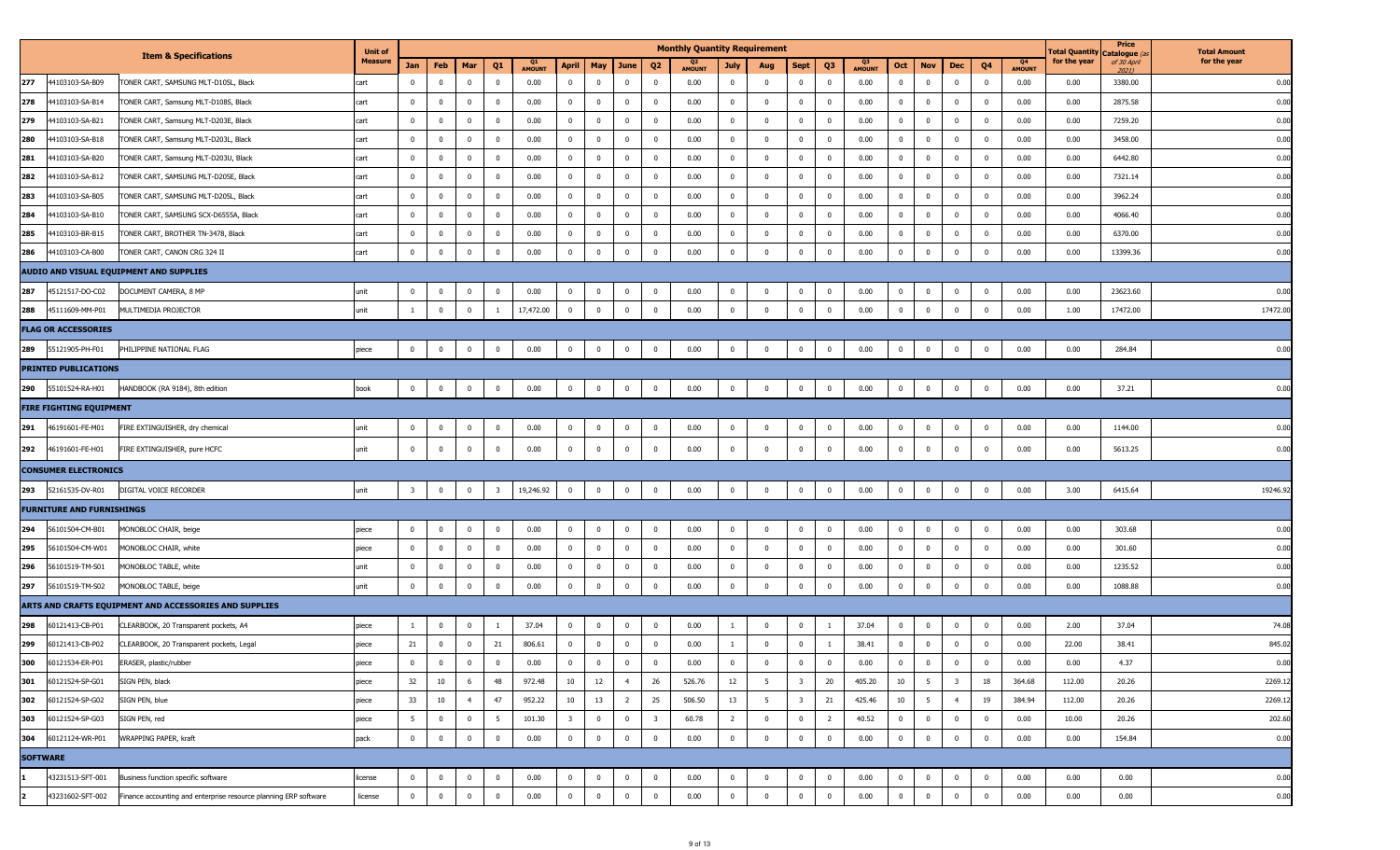| <b>Item &amp; Specifications</b><br>for the year<br><b>Measure</b><br>for the year<br>of 30 April<br>Q4<br>Q1<br>Q2<br>Q <sub>3</sub><br>Jan<br>Feb<br>Mar<br>Q <sub>1</sub><br><b>April</b><br>May<br>June<br>Q <sub>2</sub><br><b>Sept</b><br>Q <sub>3</sub><br>Oct<br>Dec<br>Q <sub>4</sub><br><b>Nov</b><br>July<br>Aug<br><b>AMOUNT</b><br><b>AMOUNT</b><br><b>AMOUNT</b><br><b>AMOUNT</b><br>2021)<br>43232004-SFT-003<br>$\mathbf 0$<br>$\overline{0}$<br>$\overline{0}$<br>0.00<br>$\overline{0}$<br>$\overline{0}$<br>0.00<br>$\overline{0}$<br>$\overline{0}$<br>$\overline{\mathbf{0}}$<br>0.00<br>$\overline{0}$<br>$\overline{0}$<br>$\overline{\mathbf{0}}$<br>$\overline{0}$<br>0.00<br>$\overline{0}$<br>$\mathbf{0}$<br>0.00<br>0.00<br>0.00<br>Computer game or entertainment software<br>$\mathbf{0}$<br>$\mathbf 0$<br>license<br>0.00<br>43232107-SFT-004<br>$\mathbf 0$<br>$\overline{0}$<br>$\overline{0}$<br>0.00<br>$\bf{0}$<br>$\overline{\mathbf{0}}$<br>$\overline{0}$<br>0.00<br>$\overline{0}$<br>0.00<br>0.00<br>$\overline{0}$<br>$\overline{0}$<br>0.00<br>$\overline{0}$<br>$\overline{0}$<br>$\overline{0}$<br>$\mathbf{0}$<br>0.00<br>Content authoring and editing software<br>$\mathbf 0$<br>$^{\circ}$<br>$\mathbf 0$<br>license<br>$\mathbf{0}$<br>$\overline{0}$<br>0.00<br>$\overline{\mathbf{0}}$<br>$\mathbf 0$<br>0.00<br>$\overline{0}$<br>$\overline{\mathbf{0}}$<br>0.00<br>$\overline{0}$<br>$\overline{0}$<br>$\overline{0}$<br>0.00<br>$\bf{0}$<br>$\mathbf 0$<br>0.00<br>0.00<br>0.00<br>13232202-SFT-005<br>Content management software<br>$^{\circ}$<br>$\mathbf{0}$<br>$^{\circ}$<br>$\mathbf{0}$<br>license<br>$^{\circ}$<br>0.00<br>$\mathbf{0}$<br>$\overline{\mathbf{0}}$<br>$\overline{0}$<br>0.00<br>$\overline{0}$<br>$\mathbf 0$<br>$\overline{\mathbf{0}}$<br>0.00<br>$\mathbf 0$<br>$\mathbf 0$<br>0.00<br>0.00<br>43232304-SFT-006<br>$\mathbf 0$<br>0.00<br>$\overline{0}$<br>$\overline{0}$<br>$\overline{0}$<br>$\overline{0}$<br>$\mathbf 0$<br>0.00<br>Data management and query software<br>license<br>$^{\circ}$<br>$^{\circ}$<br>$\mathbf{0}$<br>$\overline{0}$<br>$\mathbf 0$<br>$\overline{0}$<br>$\overline{\mathbf{0}}$<br>$\overline{0}$<br>$\overline{0}$<br>0.00<br>0.00<br>43232402-SFT-007<br>$\overline{0}$<br>0.00<br>$\overline{0}$<br>0.00<br>$\bf{0}$<br>$\overline{0}$<br>$\mathbf{0}$<br>0.00<br>$\mathbf{0}$<br>$\mathbf 0$<br>0.00<br>0.00<br>Development software<br>license<br>$\mathbf 0$<br>$^{\circ}$<br>0.00<br>$\mathbf 0$<br>$\overline{0}$<br>$\overline{0}$<br>$\overline{0}$<br>$\mathbf 0$<br>$\overline{\mathbf{0}}$<br>$\mathbf{0}$<br>$\mathbf 0$<br>$\mathbf 0$<br>0.00<br>43232505-SFT-008<br>$\overline{0}$<br>0.00<br>0.00<br>$\overline{0}$<br>$\mathbf{0}$<br>$\overline{0}$<br>0.00<br>$\mathbf 0$<br>$\mathbf 0$<br>0.00<br>0.00<br>Educational or reference software<br>license<br>$\mathbf 0$<br>0.00<br>$\overline{0}$<br>13232603-SFT-009<br>$\mathbf{0}$<br>$\mathbf 0$<br>$\mathbf 0$<br>0.00<br>$\overline{0}$<br>$\overline{\mathbf{0}}$<br>0.00<br>$\mathbf 0$<br>$\mathbf 0$<br>0.00<br>$\bf{0}$<br>0.00<br>0.00<br>0.00<br>Industry specific software<br>license<br>$^{\circ}$<br>$\overline{0}$<br>$\overline{0}$<br>$^{\circ}$<br>$^{\circ}$<br>$\Omega$<br>$^{\circ}$<br>0.00<br>0.00<br>$\overline{0}$<br>0.00<br>43232701-SFT-010<br>$\mathbf{0}$<br>$\overline{\mathbf{0}}$<br>$\mathbf 0$<br>$\overline{0}$<br>$\overline{\mathbf{0}}$<br>0.00<br>$\overline{0}$<br>$\overline{0}$<br>$\mathbf{0}$<br>$\mathbf 0$<br>0.00<br>0.00<br>0.00<br>10<br>Network applications software<br>license<br>$^{\circ}$<br>$\mathbf{0}$<br>$\overline{0}$<br>$^{\circ}$<br>$^{\circ}$<br>$\mathbf 0$<br>0.00<br>$\mathbf{0}$<br>$\overline{0}$<br>$\overline{0}$<br>0.00<br>13232802-SFT-011<br>$\mathbf{0}$<br>$\overline{\mathbf{0}}$<br>0.00<br>$\overline{0}$<br>$\overline{\mathbf{0}}$<br>0.00<br>$\mathbf{0}$<br>$\overline{0}$<br>0.00<br>$\bf{0}$<br>0.00<br>0.00<br>11<br>Network management software<br>license<br>$^{\circ}$<br>$\mathbf{0}$<br>$\mathbf{0}$<br>$^{\circ}$<br>$^{\circ}$<br>$\mathbf 0$<br>0.00<br>$\overline{0}$<br>$\bf{0}$<br>0.00<br>$\overline{0}$<br>$\overline{0}$<br>$\overline{\mathbf{0}}$<br>$\mathbf{0}$<br>$\mathbf 0$<br>0.00<br>$\mathbf 0$<br>0.00<br>12<br>43232905-SFT-012<br>$\mathbf{0}$<br>$\mathbf 0$<br>0.00<br>$\overline{0}$<br>$\overline{0}$<br>$\mathbf 0$<br>$\mathbf 0$<br>0.00<br>0.00<br>Networking software<br>license<br>$^{\circ}$<br>$^{\circ}$<br>0.00<br>$\mathbf 0$<br>$\mathbf{0}$<br>$\overline{\mathbf{0}}$<br>$\mathbf 0$<br>0.00<br>$\overline{0}$<br>$\overline{\mathbf{0}}$<br>0.00<br>$\overline{0}$<br>$\bf{0}$<br>0.00<br>$\bf{0}$<br>0.00<br>0.00<br>0.00<br>13<br>3233004-SFT-013<br>Operating environment software<br>license<br>$^{\circ}$<br>$\overline{\mathbf{0}}$<br>$\overline{\mathbf{0}}$<br>$^{\circ}$<br>$^{\circ}$<br>$^{\circ}$<br>$^{\circ}$<br>$\overline{0}$<br>$\mathbf 0$<br>$\mathbf 0$<br>0.00<br>13233205-SFT-014<br>$\mathbf{0}$<br>$\overline{0}$<br>0.00<br>$\mathbf 0$<br>$\overline{\mathbf{0}}$<br>0.00<br>$\overline{0}$<br>$\overline{0}$<br>$\mathbf{0}$<br>$\overline{0}$<br>0.00<br>$\overline{0}$<br>$\mathbf{0}$<br>$\mathbf 0$<br>0.00<br>0.00<br>0.00<br>14<br>Security and protection software<br>license<br>$\mathbf 0$<br>$\mathbf{0}$<br>0.00<br>$\pmb{0}$<br>43233405-SFT-015<br>$\mathbf{0}$<br>$\overline{\mathbf{0}}$<br>0.00<br>$\overline{0}$<br>$\overline{0}$<br>$\overline{\mathbf{0}}$<br>0.00<br>$\mathbf 0$<br>$\mathbf 0$<br>$\overline{0}$<br>0.00<br>$\overline{\mathbf{0}}$<br>0.00<br>0.00<br>0.00<br>15<br>Utility and device driver software<br>license<br>$\mathbf 0$<br>$\mathbf 0$<br>$\overline{0}$<br>$\Omega$<br>$^{\circ}$<br>$\mathbf{0}$ |  | <b>Unit of</b> |  |  |  | <b>Monthly Quantity Requirement</b> |  |  |  |  |  | <b>Total Quantity</b> | Price<br>Catalogue ( | <b>Total Amount</b> |
|--------------------------------------------------------------------------------------------------------------------------------------------------------------------------------------------------------------------------------------------------------------------------------------------------------------------------------------------------------------------------------------------------------------------------------------------------------------------------------------------------------------------------------------------------------------------------------------------------------------------------------------------------------------------------------------------------------------------------------------------------------------------------------------------------------------------------------------------------------------------------------------------------------------------------------------------------------------------------------------------------------------------------------------------------------------------------------------------------------------------------------------------------------------------------------------------------------------------------------------------------------------------------------------------------------------------------------------------------------------------------------------------------------------------------------------------------------------------------------------------------------------------------------------------------------------------------------------------------------------------------------------------------------------------------------------------------------------------------------------------------------------------------------------------------------------------------------------------------------------------------------------------------------------------------------------------------------------------------------------------------------------------------------------------------------------------------------------------------------------------------------------------------------------------------------------------------------------------------------------------------------------------------------------------------------------------------------------------------------------------------------------------------------------------------------------------------------------------------------------------------------------------------------------------------------------------------------------------------------------------------------------------------------------------------------------------------------------------------------------------------------------------------------------------------------------------------------------------------------------------------------------------------------------------------------------------------------------------------------------------------------------------------------------------------------------------------------------------------------------------------------------------------------------------------------------------------------------------------------------------------------------------------------------------------------------------------------------------------------------------------------------------------------------------------------------------------------------------------------------------------------------------------------------------------------------------------------------------------------------------------------------------------------------------------------------------------------------------------------------------------------------------------------------------------------------------------------------------------------------------------------------------------------------------------------------------------------------------------------------------------------------------------------------------------------------------------------------------------------------------------------------------------------------------------------------------------------------------------------------------------------------------------------------------------------------------------------------------------------------------------------------------------------------------------------------------------------------------------------------------------------------------------------------------------------------------------------------------------------------------------------------------------------------------------------------------------------------------------------------------------------------------------------------------------------------------------------------------------------------------------------------------------------------------------------------------------------------------------------------------------------------------------------------------------------------------------------------------------------------------------------------------------------------------------------------------------------------------------------------------------------------------------------------------------------------------------------------------------------------------------------------------------------------------------------------------------------------------------------------------------------------------------------------------------------------------------------------------------------------------------------------------------------------------------------------------------------------------------------------------------------------------------------------------------------------------|--|----------------|--|--|--|-------------------------------------|--|--|--|--|--|-----------------------|----------------------|---------------------|
|                                                                                                                                                                                                                                                                                                                                                                                                                                                                                                                                                                                                                                                                                                                                                                                                                                                                                                                                                                                                                                                                                                                                                                                                                                                                                                                                                                                                                                                                                                                                                                                                                                                                                                                                                                                                                                                                                                                                                                                                                                                                                                                                                                                                                                                                                                                                                                                                                                                                                                                                                                                                                                                                                                                                                                                                                                                                                                                                                                                                                                                                                                                                                                                                                                                                                                                                                                                                                                                                                                                                                                                                                                                                                                                                                                                                                                                                                                                                                                                                                                                                                                                                                                                                                                                                                                                                                                                                                                                                                                                                                                                                                                                                                                                                                                                                                                                                                                                                                                                                                                                                                                                                                                                                                                                                                                                                                                                                                                                                                                                                                                                                                                                                                                                                                                                                                    |  |                |  |  |  |                                     |  |  |  |  |  |                       |                      |                     |
|                                                                                                                                                                                                                                                                                                                                                                                                                                                                                                                                                                                                                                                                                                                                                                                                                                                                                                                                                                                                                                                                                                                                                                                                                                                                                                                                                                                                                                                                                                                                                                                                                                                                                                                                                                                                                                                                                                                                                                                                                                                                                                                                                                                                                                                                                                                                                                                                                                                                                                                                                                                                                                                                                                                                                                                                                                                                                                                                                                                                                                                                                                                                                                                                                                                                                                                                                                                                                                                                                                                                                                                                                                                                                                                                                                                                                                                                                                                                                                                                                                                                                                                                                                                                                                                                                                                                                                                                                                                                                                                                                                                                                                                                                                                                                                                                                                                                                                                                                                                                                                                                                                                                                                                                                                                                                                                                                                                                                                                                                                                                                                                                                                                                                                                                                                                                                    |  |                |  |  |  |                                     |  |  |  |  |  |                       |                      |                     |
|                                                                                                                                                                                                                                                                                                                                                                                                                                                                                                                                                                                                                                                                                                                                                                                                                                                                                                                                                                                                                                                                                                                                                                                                                                                                                                                                                                                                                                                                                                                                                                                                                                                                                                                                                                                                                                                                                                                                                                                                                                                                                                                                                                                                                                                                                                                                                                                                                                                                                                                                                                                                                                                                                                                                                                                                                                                                                                                                                                                                                                                                                                                                                                                                                                                                                                                                                                                                                                                                                                                                                                                                                                                                                                                                                                                                                                                                                                                                                                                                                                                                                                                                                                                                                                                                                                                                                                                                                                                                                                                                                                                                                                                                                                                                                                                                                                                                                                                                                                                                                                                                                                                                                                                                                                                                                                                                                                                                                                                                                                                                                                                                                                                                                                                                                                                                                    |  |                |  |  |  |                                     |  |  |  |  |  |                       |                      |                     |
|                                                                                                                                                                                                                                                                                                                                                                                                                                                                                                                                                                                                                                                                                                                                                                                                                                                                                                                                                                                                                                                                                                                                                                                                                                                                                                                                                                                                                                                                                                                                                                                                                                                                                                                                                                                                                                                                                                                                                                                                                                                                                                                                                                                                                                                                                                                                                                                                                                                                                                                                                                                                                                                                                                                                                                                                                                                                                                                                                                                                                                                                                                                                                                                                                                                                                                                                                                                                                                                                                                                                                                                                                                                                                                                                                                                                                                                                                                                                                                                                                                                                                                                                                                                                                                                                                                                                                                                                                                                                                                                                                                                                                                                                                                                                                                                                                                                                                                                                                                                                                                                                                                                                                                                                                                                                                                                                                                                                                                                                                                                                                                                                                                                                                                                                                                                                                    |  |                |  |  |  |                                     |  |  |  |  |  |                       |                      |                     |
|                                                                                                                                                                                                                                                                                                                                                                                                                                                                                                                                                                                                                                                                                                                                                                                                                                                                                                                                                                                                                                                                                                                                                                                                                                                                                                                                                                                                                                                                                                                                                                                                                                                                                                                                                                                                                                                                                                                                                                                                                                                                                                                                                                                                                                                                                                                                                                                                                                                                                                                                                                                                                                                                                                                                                                                                                                                                                                                                                                                                                                                                                                                                                                                                                                                                                                                                                                                                                                                                                                                                                                                                                                                                                                                                                                                                                                                                                                                                                                                                                                                                                                                                                                                                                                                                                                                                                                                                                                                                                                                                                                                                                                                                                                                                                                                                                                                                                                                                                                                                                                                                                                                                                                                                                                                                                                                                                                                                                                                                                                                                                                                                                                                                                                                                                                                                                    |  |                |  |  |  |                                     |  |  |  |  |  |                       |                      |                     |
|                                                                                                                                                                                                                                                                                                                                                                                                                                                                                                                                                                                                                                                                                                                                                                                                                                                                                                                                                                                                                                                                                                                                                                                                                                                                                                                                                                                                                                                                                                                                                                                                                                                                                                                                                                                                                                                                                                                                                                                                                                                                                                                                                                                                                                                                                                                                                                                                                                                                                                                                                                                                                                                                                                                                                                                                                                                                                                                                                                                                                                                                                                                                                                                                                                                                                                                                                                                                                                                                                                                                                                                                                                                                                                                                                                                                                                                                                                                                                                                                                                                                                                                                                                                                                                                                                                                                                                                                                                                                                                                                                                                                                                                                                                                                                                                                                                                                                                                                                                                                                                                                                                                                                                                                                                                                                                                                                                                                                                                                                                                                                                                                                                                                                                                                                                                                                    |  |                |  |  |  |                                     |  |  |  |  |  |                       |                      |                     |
|                                                                                                                                                                                                                                                                                                                                                                                                                                                                                                                                                                                                                                                                                                                                                                                                                                                                                                                                                                                                                                                                                                                                                                                                                                                                                                                                                                                                                                                                                                                                                                                                                                                                                                                                                                                                                                                                                                                                                                                                                                                                                                                                                                                                                                                                                                                                                                                                                                                                                                                                                                                                                                                                                                                                                                                                                                                                                                                                                                                                                                                                                                                                                                                                                                                                                                                                                                                                                                                                                                                                                                                                                                                                                                                                                                                                                                                                                                                                                                                                                                                                                                                                                                                                                                                                                                                                                                                                                                                                                                                                                                                                                                                                                                                                                                                                                                                                                                                                                                                                                                                                                                                                                                                                                                                                                                                                                                                                                                                                                                                                                                                                                                                                                                                                                                                                                    |  |                |  |  |  |                                     |  |  |  |  |  |                       |                      |                     |
|                                                                                                                                                                                                                                                                                                                                                                                                                                                                                                                                                                                                                                                                                                                                                                                                                                                                                                                                                                                                                                                                                                                                                                                                                                                                                                                                                                                                                                                                                                                                                                                                                                                                                                                                                                                                                                                                                                                                                                                                                                                                                                                                                                                                                                                                                                                                                                                                                                                                                                                                                                                                                                                                                                                                                                                                                                                                                                                                                                                                                                                                                                                                                                                                                                                                                                                                                                                                                                                                                                                                                                                                                                                                                                                                                                                                                                                                                                                                                                                                                                                                                                                                                                                                                                                                                                                                                                                                                                                                                                                                                                                                                                                                                                                                                                                                                                                                                                                                                                                                                                                                                                                                                                                                                                                                                                                                                                                                                                                                                                                                                                                                                                                                                                                                                                                                                    |  |                |  |  |  |                                     |  |  |  |  |  |                       |                      |                     |
|                                                                                                                                                                                                                                                                                                                                                                                                                                                                                                                                                                                                                                                                                                                                                                                                                                                                                                                                                                                                                                                                                                                                                                                                                                                                                                                                                                                                                                                                                                                                                                                                                                                                                                                                                                                                                                                                                                                                                                                                                                                                                                                                                                                                                                                                                                                                                                                                                                                                                                                                                                                                                                                                                                                                                                                                                                                                                                                                                                                                                                                                                                                                                                                                                                                                                                                                                                                                                                                                                                                                                                                                                                                                                                                                                                                                                                                                                                                                                                                                                                                                                                                                                                                                                                                                                                                                                                                                                                                                                                                                                                                                                                                                                                                                                                                                                                                                                                                                                                                                                                                                                                                                                                                                                                                                                                                                                                                                                                                                                                                                                                                                                                                                                                                                                                                                                    |  |                |  |  |  |                                     |  |  |  |  |  |                       |                      |                     |
|                                                                                                                                                                                                                                                                                                                                                                                                                                                                                                                                                                                                                                                                                                                                                                                                                                                                                                                                                                                                                                                                                                                                                                                                                                                                                                                                                                                                                                                                                                                                                                                                                                                                                                                                                                                                                                                                                                                                                                                                                                                                                                                                                                                                                                                                                                                                                                                                                                                                                                                                                                                                                                                                                                                                                                                                                                                                                                                                                                                                                                                                                                                                                                                                                                                                                                                                                                                                                                                                                                                                                                                                                                                                                                                                                                                                                                                                                                                                                                                                                                                                                                                                                                                                                                                                                                                                                                                                                                                                                                                                                                                                                                                                                                                                                                                                                                                                                                                                                                                                                                                                                                                                                                                                                                                                                                                                                                                                                                                                                                                                                                                                                                                                                                                                                                                                                    |  |                |  |  |  |                                     |  |  |  |  |  |                       |                      |                     |
|                                                                                                                                                                                                                                                                                                                                                                                                                                                                                                                                                                                                                                                                                                                                                                                                                                                                                                                                                                                                                                                                                                                                                                                                                                                                                                                                                                                                                                                                                                                                                                                                                                                                                                                                                                                                                                                                                                                                                                                                                                                                                                                                                                                                                                                                                                                                                                                                                                                                                                                                                                                                                                                                                                                                                                                                                                                                                                                                                                                                                                                                                                                                                                                                                                                                                                                                                                                                                                                                                                                                                                                                                                                                                                                                                                                                                                                                                                                                                                                                                                                                                                                                                                                                                                                                                                                                                                                                                                                                                                                                                                                                                                                                                                                                                                                                                                                                                                                                                                                                                                                                                                                                                                                                                                                                                                                                                                                                                                                                                                                                                                                                                                                                                                                                                                                                                    |  |                |  |  |  |                                     |  |  |  |  |  |                       |                      |                     |
|                                                                                                                                                                                                                                                                                                                                                                                                                                                                                                                                                                                                                                                                                                                                                                                                                                                                                                                                                                                                                                                                                                                                                                                                                                                                                                                                                                                                                                                                                                                                                                                                                                                                                                                                                                                                                                                                                                                                                                                                                                                                                                                                                                                                                                                                                                                                                                                                                                                                                                                                                                                                                                                                                                                                                                                                                                                                                                                                                                                                                                                                                                                                                                                                                                                                                                                                                                                                                                                                                                                                                                                                                                                                                                                                                                                                                                                                                                                                                                                                                                                                                                                                                                                                                                                                                                                                                                                                                                                                                                                                                                                                                                                                                                                                                                                                                                                                                                                                                                                                                                                                                                                                                                                                                                                                                                                                                                                                                                                                                                                                                                                                                                                                                                                                                                                                                    |  |                |  |  |  |                                     |  |  |  |  |  |                       |                      |                     |
|                                                                                                                                                                                                                                                                                                                                                                                                                                                                                                                                                                                                                                                                                                                                                                                                                                                                                                                                                                                                                                                                                                                                                                                                                                                                                                                                                                                                                                                                                                                                                                                                                                                                                                                                                                                                                                                                                                                                                                                                                                                                                                                                                                                                                                                                                                                                                                                                                                                                                                                                                                                                                                                                                                                                                                                                                                                                                                                                                                                                                                                                                                                                                                                                                                                                                                                                                                                                                                                                                                                                                                                                                                                                                                                                                                                                                                                                                                                                                                                                                                                                                                                                                                                                                                                                                                                                                                                                                                                                                                                                                                                                                                                                                                                                                                                                                                                                                                                                                                                                                                                                                                                                                                                                                                                                                                                                                                                                                                                                                                                                                                                                                                                                                                                                                                                                                    |  |                |  |  |  |                                     |  |  |  |  |  |                       |                      |                     |
|                                                                                                                                                                                                                                                                                                                                                                                                                                                                                                                                                                                                                                                                                                                                                                                                                                                                                                                                                                                                                                                                                                                                                                                                                                                                                                                                                                                                                                                                                                                                                                                                                                                                                                                                                                                                                                                                                                                                                                                                                                                                                                                                                                                                                                                                                                                                                                                                                                                                                                                                                                                                                                                                                                                                                                                                                                                                                                                                                                                                                                                                                                                                                                                                                                                                                                                                                                                                                                                                                                                                                                                                                                                                                                                                                                                                                                                                                                                                                                                                                                                                                                                                                                                                                                                                                                                                                                                                                                                                                                                                                                                                                                                                                                                                                                                                                                                                                                                                                                                                                                                                                                                                                                                                                                                                                                                                                                                                                                                                                                                                                                                                                                                                                                                                                                                                                    |  |                |  |  |  |                                     |  |  |  |  |  |                       |                      |                     |
| $\mathbf 0$<br>0.00<br>$\mathbf 0$<br>$\overline{\mathbf{0}}$<br>0.00<br>$\mathbf 0$<br>0.00<br>0.00<br>13233501-SFT-016<br>$\mathbf{0}$<br>$\overline{0}$<br>$\mathbf 0$<br>$\Omega$<br>0.00<br>$\mathbf 0$<br>$\overline{0}$<br>$\mathbf 0$<br>$\overline{0}$<br>$\mathbf 0$<br>0.00<br>0.00<br>16<br>Information exchange software<br>license<br>$^{\circ}$<br>$\Omega$<br>$^{\circ}$                                                                                                                                                                                                                                                                                                                                                                                                                                                                                                                                                                                                                                                                                                                                                                                                                                                                                                                                                                                                                                                                                                                                                                                                                                                                                                                                                                                                                                                                                                                                                                                                                                                                                                                                                                                                                                                                                                                                                                                                                                                                                                                                                                                                                                                                                                                                                                                                                                                                                                                                                                                                                                                                                                                                                                                                                                                                                                                                                                                                                                                                                                                                                                                                                                                                                                                                                                                                                                                                                                                                                                                                                                                                                                                                                                                                                                                                                                                                                                                                                                                                                                                                                                                                                                                                                                                                                                                                                                                                                                                                                                                                                                                                                                                                                                                                                                                                                                                                                                                                                                                                                                                                                                                                                                                                                                                                                                                                                           |  |                |  |  |  |                                     |  |  |  |  |  |                       |                      |                     |
| PART II. OTHER ITEMS NOT AVALABLE AT PS-DBM BUT ARE REGULARLY PURCHASED FROM OTHER SOURCES (Note: Please indicate price of items)                                                                                                                                                                                                                                                                                                                                                                                                                                                                                                                                                                                                                                                                                                                                                                                                                                                                                                                                                                                                                                                                                                                                                                                                                                                                                                                                                                                                                                                                                                                                                                                                                                                                                                                                                                                                                                                                                                                                                                                                                                                                                                                                                                                                                                                                                                                                                                                                                                                                                                                                                                                                                                                                                                                                                                                                                                                                                                                                                                                                                                                                                                                                                                                                                                                                                                                                                                                                                                                                                                                                                                                                                                                                                                                                                                                                                                                                                                                                                                                                                                                                                                                                                                                                                                                                                                                                                                                                                                                                                                                                                                                                                                                                                                                                                                                                                                                                                                                                                                                                                                                                                                                                                                                                                                                                                                                                                                                                                                                                                                                                                                                                                                                                                  |  |                |  |  |  |                                     |  |  |  |  |  |                       |                      |                     |
| $\mathbf{0}$<br>0.00<br>0.00<br>0101701-AC-W01<br>Air Conditioning Unit, Window Inverter Type<br>0.00<br>$\overline{0}$<br>0.00<br>$\overline{0}$<br>0.00<br>$\mathbf 0$<br>0.00<br>0.00                                                                                                                                                                                                                                                                                                                                                                                                                                                                                                                                                                                                                                                                                                                                                                                                                                                                                                                                                                                                                                                                                                                                                                                                                                                                                                                                                                                                                                                                                                                                                                                                                                                                                                                                                                                                                                                                                                                                                                                                                                                                                                                                                                                                                                                                                                                                                                                                                                                                                                                                                                                                                                                                                                                                                                                                                                                                                                                                                                                                                                                                                                                                                                                                                                                                                                                                                                                                                                                                                                                                                                                                                                                                                                                                                                                                                                                                                                                                                                                                                                                                                                                                                                                                                                                                                                                                                                                                                                                                                                                                                                                                                                                                                                                                                                                                                                                                                                                                                                                                                                                                                                                                                                                                                                                                                                                                                                                                                                                                                                                                                                                                                           |  |                |  |  |  |                                     |  |  |  |  |  |                       |                      |                     |
| 0.00<br>40101701-AC-S01<br>$\mathbf 0$<br>0.00<br>$\overline{\mathbf{0}}$<br>0.00<br>$\overline{0}$<br>0.00<br>0.00<br>0.00<br>0.00<br>Air Conditioning Unit, Split Type<br>$\mathbf{0}$                                                                                                                                                                                                                                                                                                                                                                                                                                                                                                                                                                                                                                                                                                                                                                                                                                                                                                                                                                                                                                                                                                                                                                                                                                                                                                                                                                                                                                                                                                                                                                                                                                                                                                                                                                                                                                                                                                                                                                                                                                                                                                                                                                                                                                                                                                                                                                                                                                                                                                                                                                                                                                                                                                                                                                                                                                                                                                                                                                                                                                                                                                                                                                                                                                                                                                                                                                                                                                                                                                                                                                                                                                                                                                                                                                                                                                                                                                                                                                                                                                                                                                                                                                                                                                                                                                                                                                                                                                                                                                                                                                                                                                                                                                                                                                                                                                                                                                                                                                                                                                                                                                                                                                                                                                                                                                                                                                                                                                                                                                                                                                                                                           |  |                |  |  |  |                                     |  |  |  |  |  |                       |                      |                     |
| 0.00<br>0.00<br>44111905-WB-N01<br>White Board<br>$\mathbf{0}$<br>$\overline{\mathbf{0}}$<br>0.00<br>$\overline{0}$<br>0.00<br>0.00<br>0.00<br>0.00<br>$\mathbf{0}$                                                                                                                                                                                                                                                                                                                                                                                                                                                                                                                                                                                                                                                                                                                                                                                                                                                                                                                                                                                                                                                                                                                                                                                                                                                                                                                                                                                                                                                                                                                                                                                                                                                                                                                                                                                                                                                                                                                                                                                                                                                                                                                                                                                                                                                                                                                                                                                                                                                                                                                                                                                                                                                                                                                                                                                                                                                                                                                                                                                                                                                                                                                                                                                                                                                                                                                                                                                                                                                                                                                                                                                                                                                                                                                                                                                                                                                                                                                                                                                                                                                                                                                                                                                                                                                                                                                                                                                                                                                                                                                                                                                                                                                                                                                                                                                                                                                                                                                                                                                                                                                                                                                                                                                                                                                                                                                                                                                                                                                                                                                                                                                                                                                |  |                |  |  |  |                                     |  |  |  |  |  |                       |                      |                     |
| 0.00<br>44111911-WB-D01<br>$\bf{0}$<br>0.00<br>$\overline{\mathbf{0}}$<br>0.00<br>$\overline{0}$<br>0.00<br>0.00<br>0.00<br>0.00<br>White Board, Digital<br>$\mathbf{0}$                                                                                                                                                                                                                                                                                                                                                                                                                                                                                                                                                                                                                                                                                                                                                                                                                                                                                                                                                                                                                                                                                                                                                                                                                                                                                                                                                                                                                                                                                                                                                                                                                                                                                                                                                                                                                                                                                                                                                                                                                                                                                                                                                                                                                                                                                                                                                                                                                                                                                                                                                                                                                                                                                                                                                                                                                                                                                                                                                                                                                                                                                                                                                                                                                                                                                                                                                                                                                                                                                                                                                                                                                                                                                                                                                                                                                                                                                                                                                                                                                                                                                                                                                                                                                                                                                                                                                                                                                                                                                                                                                                                                                                                                                                                                                                                                                                                                                                                                                                                                                                                                                                                                                                                                                                                                                                                                                                                                                                                                                                                                                                                                                                           |  |                |  |  |  |                                     |  |  |  |  |  |                       |                      |                     |
| 0.00<br>52161505-TV-S01<br><b>SMART Television</b><br>$\mathbf{0}$<br>0.00<br>$\overline{\mathbf{0}}$<br>0.00<br>$\overline{0}$<br>0.00<br>0.00<br>0.00<br>0.00<br>$\mathbf 0$                                                                                                                                                                                                                                                                                                                                                                                                                                                                                                                                                                                                                                                                                                                                                                                                                                                                                                                                                                                                                                                                                                                                                                                                                                                                                                                                                                                                                                                                                                                                                                                                                                                                                                                                                                                                                                                                                                                                                                                                                                                                                                                                                                                                                                                                                                                                                                                                                                                                                                                                                                                                                                                                                                                                                                                                                                                                                                                                                                                                                                                                                                                                                                                                                                                                                                                                                                                                                                                                                                                                                                                                                                                                                                                                                                                                                                                                                                                                                                                                                                                                                                                                                                                                                                                                                                                                                                                                                                                                                                                                                                                                                                                                                                                                                                                                                                                                                                                                                                                                                                                                                                                                                                                                                                                                                                                                                                                                                                                                                                                                                                                                                                     |  |                |  |  |  |                                     |  |  |  |  |  |                       |                      |                     |
| 0.00<br>52161520-MC-M01<br>$\overline{0}$<br>0.00<br>$\overline{\mathbf{0}}$<br>0.00<br>$\overline{0}$<br>0.00<br>$\bf{0}$<br>0.00<br>0.00<br>0.00<br>Microphone                                                                                                                                                                                                                                                                                                                                                                                                                                                                                                                                                                                                                                                                                                                                                                                                                                                                                                                                                                                                                                                                                                                                                                                                                                                                                                                                                                                                                                                                                                                                                                                                                                                                                                                                                                                                                                                                                                                                                                                                                                                                                                                                                                                                                                                                                                                                                                                                                                                                                                                                                                                                                                                                                                                                                                                                                                                                                                                                                                                                                                                                                                                                                                                                                                                                                                                                                                                                                                                                                                                                                                                                                                                                                                                                                                                                                                                                                                                                                                                                                                                                                                                                                                                                                                                                                                                                                                                                                                                                                                                                                                                                                                                                                                                                                                                                                                                                                                                                                                                                                                                                                                                                                                                                                                                                                                                                                                                                                                                                                                                                                                                                                                                   |  |                |  |  |  |                                     |  |  |  |  |  |                       |                      |                     |
| 0.00<br>52161512-SP-K01<br>$\bf{0}$<br>0.00<br>$\overline{\mathbf{0}}$<br>0.00<br>$\overline{0}$<br>0.00<br>0.00<br>0.00<br>0.00<br><b>Speakers</b><br>$\mathbf 0$                                                                                                                                                                                                                                                                                                                                                                                                                                                                                                                                                                                                                                                                                                                                                                                                                                                                                                                                                                                                                                                                                                                                                                                                                                                                                                                                                                                                                                                                                                                                                                                                                                                                                                                                                                                                                                                                                                                                                                                                                                                                                                                                                                                                                                                                                                                                                                                                                                                                                                                                                                                                                                                                                                                                                                                                                                                                                                                                                                                                                                                                                                                                                                                                                                                                                                                                                                                                                                                                                                                                                                                                                                                                                                                                                                                                                                                                                                                                                                                                                                                                                                                                                                                                                                                                                                                                                                                                                                                                                                                                                                                                                                                                                                                                                                                                                                                                                                                                                                                                                                                                                                                                                                                                                                                                                                                                                                                                                                                                                                                                                                                                                                                 |  |                |  |  |  |                                     |  |  |  |  |  |                       |                      |                     |
| 0.00<br>0.00<br>32101514-AM-P01<br>Amplifier<br>$\bf{0}$<br>0.00<br>$\overline{\mathbf{0}}$<br>0.00<br>$\overline{0}$<br>0.00<br>0.00<br>0.00<br>$\mathbf 0$                                                                                                                                                                                                                                                                                                                                                                                                                                                                                                                                                                                                                                                                                                                                                                                                                                                                                                                                                                                                                                                                                                                                                                                                                                                                                                                                                                                                                                                                                                                                                                                                                                                                                                                                                                                                                                                                                                                                                                                                                                                                                                                                                                                                                                                                                                                                                                                                                                                                                                                                                                                                                                                                                                                                                                                                                                                                                                                                                                                                                                                                                                                                                                                                                                                                                                                                                                                                                                                                                                                                                                                                                                                                                                                                                                                                                                                                                                                                                                                                                                                                                                                                                                                                                                                                                                                                                                                                                                                                                                                                                                                                                                                                                                                                                                                                                                                                                                                                                                                                                                                                                                                                                                                                                                                                                                                                                                                                                                                                                                                                                                                                                                                       |  |                |  |  |  |                                     |  |  |  |  |  |                       |                      |                     |
| 0.00<br>$\mathbf 0$<br>0.00<br>$\overline{0}$<br>0.00<br>$\overline{0}$<br>0.00<br>0.00<br>0.00<br>0.00<br>52161517-EQ-E01<br>Equalizer<br>$\overline{0}$                                                                                                                                                                                                                                                                                                                                                                                                                                                                                                                                                                                                                                                                                                                                                                                                                                                                                                                                                                                                                                                                                                                                                                                                                                                                                                                                                                                                                                                                                                                                                                                                                                                                                                                                                                                                                                                                                                                                                                                                                                                                                                                                                                                                                                                                                                                                                                                                                                                                                                                                                                                                                                                                                                                                                                                                                                                                                                                                                                                                                                                                                                                                                                                                                                                                                                                                                                                                                                                                                                                                                                                                                                                                                                                                                                                                                                                                                                                                                                                                                                                                                                                                                                                                                                                                                                                                                                                                                                                                                                                                                                                                                                                                                                                                                                                                                                                                                                                                                                                                                                                                                                                                                                                                                                                                                                                                                                                                                                                                                                                                                                                                                                                          |  |                |  |  |  |                                     |  |  |  |  |  |                       |                      |                     |
| 0.00<br>0.00<br>0.00<br>46171615-HD-C01<br>HD Camera<br>$\mathbf{1}$<br>$\overline{\mathbf{0}}$<br>0.00<br>$\overline{0}$<br>0.00<br>1.00<br>0.00<br>10<br>$\mathbf{1}$<br>$\Omega$                                                                                                                                                                                                                                                                                                                                                                                                                                                                                                                                                                                                                                                                                                                                                                                                                                                                                                                                                                                                                                                                                                                                                                                                                                                                                                                                                                                                                                                                                                                                                                                                                                                                                                                                                                                                                                                                                                                                                                                                                                                                                                                                                                                                                                                                                                                                                                                                                                                                                                                                                                                                                                                                                                                                                                                                                                                                                                                                                                                                                                                                                                                                                                                                                                                                                                                                                                                                                                                                                                                                                                                                                                                                                                                                                                                                                                                                                                                                                                                                                                                                                                                                                                                                                                                                                                                                                                                                                                                                                                                                                                                                                                                                                                                                                                                                                                                                                                                                                                                                                                                                                                                                                                                                                                                                                                                                                                                                                                                                                                                                                                                                                                |  |                |  |  |  |                                     |  |  |  |  |  |                       |                      |                     |
| 0.00<br>45121504-DS-C01<br><b>DSLR Camera</b><br>$\bf{0}$<br>0.00<br>$\overline{\mathbf{0}}$<br>0.00<br>$\overline{0}$<br>0.00<br>0.00<br>0.00<br>0.00<br>11<br>$\mathbf{0}$                                                                                                                                                                                                                                                                                                                                                                                                                                                                                                                                                                                                                                                                                                                                                                                                                                                                                                                                                                                                                                                                                                                                                                                                                                                                                                                                                                                                                                                                                                                                                                                                                                                                                                                                                                                                                                                                                                                                                                                                                                                                                                                                                                                                                                                                                                                                                                                                                                                                                                                                                                                                                                                                                                                                                                                                                                                                                                                                                                                                                                                                                                                                                                                                                                                                                                                                                                                                                                                                                                                                                                                                                                                                                                                                                                                                                                                                                                                                                                                                                                                                                                                                                                                                                                                                                                                                                                                                                                                                                                                                                                                                                                                                                                                                                                                                                                                                                                                                                                                                                                                                                                                                                                                                                                                                                                                                                                                                                                                                                                                                                                                                                                       |  |                |  |  |  |                                     |  |  |  |  |  |                       |                      |                     |
| $\mathbf{0}$<br>0.00<br>0.00<br>0.00<br>12<br>45121516-VH-C01<br>HD Video Camera<br>$\overline{\mathbf{0}}$<br>0.00<br>$\overline{0}$<br>0.00<br>0.00<br>0.00<br>$\mathbf{0}$                                                                                                                                                                                                                                                                                                                                                                                                                                                                                                                                                                                                                                                                                                                                                                                                                                                                                                                                                                                                                                                                                                                                                                                                                                                                                                                                                                                                                                                                                                                                                                                                                                                                                                                                                                                                                                                                                                                                                                                                                                                                                                                                                                                                                                                                                                                                                                                                                                                                                                                                                                                                                                                                                                                                                                                                                                                                                                                                                                                                                                                                                                                                                                                                                                                                                                                                                                                                                                                                                                                                                                                                                                                                                                                                                                                                                                                                                                                                                                                                                                                                                                                                                                                                                                                                                                                                                                                                                                                                                                                                                                                                                                                                                                                                                                                                                                                                                                                                                                                                                                                                                                                                                                                                                                                                                                                                                                                                                                                                                                                                                                                                                                      |  |                |  |  |  |                                     |  |  |  |  |  |                       |                      |                     |
| 0.00<br>13<br>45121506-VC-C01<br>$\overline{0}$<br>0.00<br>$\overline{\mathbf{0}}$<br>0.00<br>$\overline{0}$<br>0.00<br>$\bf{0}$<br>0.00<br>0.00<br>0.00<br>Video Conference Equipment                                                                                                                                                                                                                                                                                                                                                                                                                                                                                                                                                                                                                                                                                                                                                                                                                                                                                                                                                                                                                                                                                                                                                                                                                                                                                                                                                                                                                                                                                                                                                                                                                                                                                                                                                                                                                                                                                                                                                                                                                                                                                                                                                                                                                                                                                                                                                                                                                                                                                                                                                                                                                                                                                                                                                                                                                                                                                                                                                                                                                                                                                                                                                                                                                                                                                                                                                                                                                                                                                                                                                                                                                                                                                                                                                                                                                                                                                                                                                                                                                                                                                                                                                                                                                                                                                                                                                                                                                                                                                                                                                                                                                                                                                                                                                                                                                                                                                                                                                                                                                                                                                                                                                                                                                                                                                                                                                                                                                                                                                                                                                                                                                             |  |                |  |  |  |                                     |  |  |  |  |  |                       |                      |                     |
| 0.00<br>39112102-LB-B01<br>LED bulb<br>$\bf{0}$<br>0.00<br>$\overline{\mathbf{0}}$<br>0.00<br>$\overline{0}$<br>0.00<br>0.00<br>0.00<br>0.00<br>14<br>$^{\circ}$                                                                                                                                                                                                                                                                                                                                                                                                                                                                                                                                                                                                                                                                                                                                                                                                                                                                                                                                                                                                                                                                                                                                                                                                                                                                                                                                                                                                                                                                                                                                                                                                                                                                                                                                                                                                                                                                                                                                                                                                                                                                                                                                                                                                                                                                                                                                                                                                                                                                                                                                                                                                                                                                                                                                                                                                                                                                                                                                                                                                                                                                                                                                                                                                                                                                                                                                                                                                                                                                                                                                                                                                                                                                                                                                                                                                                                                                                                                                                                                                                                                                                                                                                                                                                                                                                                                                                                                                                                                                                                                                                                                                                                                                                                                                                                                                                                                                                                                                                                                                                                                                                                                                                                                                                                                                                                                                                                                                                                                                                                                                                                                                                                                   |  |                |  |  |  |                                     |  |  |  |  |  |                       |                      |                     |
| 0.00<br>43212104-PI-M01<br>PRINTER, Inkjet, Monochrome<br>$\bf{0}$<br>0.00<br>$\overline{\mathbf{0}}$<br>0.00<br>0.00<br>0.00<br>0.00<br>0.00<br>15<br>$\overline{0}$<br>$\mathbf 0$                                                                                                                                                                                                                                                                                                                                                                                                                                                                                                                                                                                                                                                                                                                                                                                                                                                                                                                                                                                                                                                                                                                                                                                                                                                                                                                                                                                                                                                                                                                                                                                                                                                                                                                                                                                                                                                                                                                                                                                                                                                                                                                                                                                                                                                                                                                                                                                                                                                                                                                                                                                                                                                                                                                                                                                                                                                                                                                                                                                                                                                                                                                                                                                                                                                                                                                                                                                                                                                                                                                                                                                                                                                                                                                                                                                                                                                                                                                                                                                                                                                                                                                                                                                                                                                                                                                                                                                                                                                                                                                                                                                                                                                                                                                                                                                                                                                                                                                                                                                                                                                                                                                                                                                                                                                                                                                                                                                                                                                                                                                                                                                                                               |  |                |  |  |  |                                     |  |  |  |  |  |                       |                      |                     |
| 0.00<br>43212104-PI-C01<br>PRINTER, Inkjet, Color<br>0.00<br>$\overline{0}$<br>0.00<br>$\overline{0}$<br>0.00<br>0.00<br>1.00<br>0.00<br>16<br>$\mathbf{1}$<br>$\mathbf{0}$                                                                                                                                                                                                                                                                                                                                                                                                                                                                                                                                                                                                                                                                                                                                                                                                                                                                                                                                                                                                                                                                                                                                                                                                                                                                                                                                                                                                                                                                                                                                                                                                                                                                                                                                                                                                                                                                                                                                                                                                                                                                                                                                                                                                                                                                                                                                                                                                                                                                                                                                                                                                                                                                                                                                                                                                                                                                                                                                                                                                                                                                                                                                                                                                                                                                                                                                                                                                                                                                                                                                                                                                                                                                                                                                                                                                                                                                                                                                                                                                                                                                                                                                                                                                                                                                                                                                                                                                                                                                                                                                                                                                                                                                                                                                                                                                                                                                                                                                                                                                                                                                                                                                                                                                                                                                                                                                                                                                                                                                                                                                                                                                                                        |  |                |  |  |  |                                     |  |  |  |  |  |                       |                      |                     |
| 17<br>43212105-PP-001<br>0.00<br>0.00<br>0.00<br>0.00<br>$\mathbf 0$<br>$\bf{0}$<br>$\overline{0}$<br>0.00<br>0.00<br>0.00<br>Portable Printer<br>$\mathbf{0}$                                                                                                                                                                                                                                                                                                                                                                                                                                                                                                                                                                                                                                                                                                                                                                                                                                                                                                                                                                                                                                                                                                                                                                                                                                                                                                                                                                                                                                                                                                                                                                                                                                                                                                                                                                                                                                                                                                                                                                                                                                                                                                                                                                                                                                                                                                                                                                                                                                                                                                                                                                                                                                                                                                                                                                                                                                                                                                                                                                                                                                                                                                                                                                                                                                                                                                                                                                                                                                                                                                                                                                                                                                                                                                                                                                                                                                                                                                                                                                                                                                                                                                                                                                                                                                                                                                                                                                                                                                                                                                                                                                                                                                                                                                                                                                                                                                                                                                                                                                                                                                                                                                                                                                                                                                                                                                                                                                                                                                                                                                                                                                                                                                                     |  |                |  |  |  |                                     |  |  |  |  |  |                       |                      |                     |
| 43211509-AT-001<br>$\mathbf 0$<br>0.00<br>0.00<br>$\overline{0}$<br>0.00<br>0.00<br>0.00<br>0.00<br>0.00<br>18<br>Android Tablet<br>$\overline{\mathbf{0}}$<br>$\mathbf 0$                                                                                                                                                                                                                                                                                                                                                                                                                                                                                                                                                                                                                                                                                                                                                                                                                                                                                                                                                                                                                                                                                                                                                                                                                                                                                                                                                                                                                                                                                                                                                                                                                                                                                                                                                                                                                                                                                                                                                                                                                                                                                                                                                                                                                                                                                                                                                                                                                                                                                                                                                                                                                                                                                                                                                                                                                                                                                                                                                                                                                                                                                                                                                                                                                                                                                                                                                                                                                                                                                                                                                                                                                                                                                                                                                                                                                                                                                                                                                                                                                                                                                                                                                                                                                                                                                                                                                                                                                                                                                                                                                                                                                                                                                                                                                                                                                                                                                                                                                                                                                                                                                                                                                                                                                                                                                                                                                                                                                                                                                                                                                                                                                                         |  |                |  |  |  |                                     |  |  |  |  |  |                       |                      |                     |
| 43222610-HS-001<br>$\overline{0}$<br>0.00<br>$\overline{\mathbf{0}}$<br>0.00<br>0.00<br>0.00<br>19<br>Hub/Switches<br>0.00<br>$\overline{0}$<br>$\bf{0}$<br>0.00<br>0.00                                                                                                                                                                                                                                                                                                                                                                                                                                                                                                                                                                                                                                                                                                                                                                                                                                                                                                                                                                                                                                                                                                                                                                                                                                                                                                                                                                                                                                                                                                                                                                                                                                                                                                                                                                                                                                                                                                                                                                                                                                                                                                                                                                                                                                                                                                                                                                                                                                                                                                                                                                                                                                                                                                                                                                                                                                                                                                                                                                                                                                                                                                                                                                                                                                                                                                                                                                                                                                                                                                                                                                                                                                                                                                                                                                                                                                                                                                                                                                                                                                                                                                                                                                                                                                                                                                                                                                                                                                                                                                                                                                                                                                                                                                                                                                                                                                                                                                                                                                                                                                                                                                                                                                                                                                                                                                                                                                                                                                                                                                                                                                                                                                           |  |                |  |  |  |                                     |  |  |  |  |  |                       |                      |                     |
| 20<br>$\overline{0}$<br>43222609-NR-001<br>0.00<br>$\overline{\mathbf{0}}$<br>0.00<br>$\overline{0}$<br>0.00<br>0.00<br>0.00<br>0.00<br>0.00<br><b>Network Routers</b><br>$\mathbf 0$                                                                                                                                                                                                                                                                                                                                                                                                                                                                                                                                                                                                                                                                                                                                                                                                                                                                                                                                                                                                                                                                                                                                                                                                                                                                                                                                                                                                                                                                                                                                                                                                                                                                                                                                                                                                                                                                                                                                                                                                                                                                                                                                                                                                                                                                                                                                                                                                                                                                                                                                                                                                                                                                                                                                                                                                                                                                                                                                                                                                                                                                                                                                                                                                                                                                                                                                                                                                                                                                                                                                                                                                                                                                                                                                                                                                                                                                                                                                                                                                                                                                                                                                                                                                                                                                                                                                                                                                                                                                                                                                                                                                                                                                                                                                                                                                                                                                                                                                                                                                                                                                                                                                                                                                                                                                                                                                                                                                                                                                                                                                                                                                                              |  |                |  |  |  |                                     |  |  |  |  |  |                       |                      |                     |
| 21<br>43222640-WA-P01<br>$\mathbf 0$<br>$\overline{\mathbf{0}}$<br>0.00<br>Wireless Access Point<br>0.00<br>0.00<br>$\overline{0}$<br>0.00<br>$\mathbf{0}$<br>0.00<br>0.00<br>0.00                                                                                                                                                                                                                                                                                                                                                                                                                                                                                                                                                                                                                                                                                                                                                                                                                                                                                                                                                                                                                                                                                                                                                                                                                                                                                                                                                                                                                                                                                                                                                                                                                                                                                                                                                                                                                                                                                                                                                                                                                                                                                                                                                                                                                                                                                                                                                                                                                                                                                                                                                                                                                                                                                                                                                                                                                                                                                                                                                                                                                                                                                                                                                                                                                                                                                                                                                                                                                                                                                                                                                                                                                                                                                                                                                                                                                                                                                                                                                                                                                                                                                                                                                                                                                                                                                                                                                                                                                                                                                                                                                                                                                                                                                                                                                                                                                                                                                                                                                                                                                                                                                                                                                                                                                                                                                                                                                                                                                                                                                                                                                                                                                                 |  |                |  |  |  |                                     |  |  |  |  |  |                       |                      |                     |
| 22<br>43211711-SF-001<br>$\overline{0}$<br>0.00<br>$\overline{0}$<br>0.00<br>$\overline{0}$<br>0.00<br>0.00<br>0.00<br>0.00<br>0.00<br>Scanner, Flatbed<br>$\mathbf 0$                                                                                                                                                                                                                                                                                                                                                                                                                                                                                                                                                                                                                                                                                                                                                                                                                                                                                                                                                                                                                                                                                                                                                                                                                                                                                                                                                                                                                                                                                                                                                                                                                                                                                                                                                                                                                                                                                                                                                                                                                                                                                                                                                                                                                                                                                                                                                                                                                                                                                                                                                                                                                                                                                                                                                                                                                                                                                                                                                                                                                                                                                                                                                                                                                                                                                                                                                                                                                                                                                                                                                                                                                                                                                                                                                                                                                                                                                                                                                                                                                                                                                                                                                                                                                                                                                                                                                                                                                                                                                                                                                                                                                                                                                                                                                                                                                                                                                                                                                                                                                                                                                                                                                                                                                                                                                                                                                                                                                                                                                                                                                                                                                                             |  |                |  |  |  |                                     |  |  |  |  |  |                       |                      |                     |
| $\overline{\mathbf{3}}$<br>$\overline{\mathbf{3}}$<br>23<br>0.00<br>$\overline{\mathbf{0}}$<br>$\mathbf 0$<br>0.00<br>0.00<br>45111601-WP-P01<br>0.00<br>$\bf{0}$<br>3.00<br>0.00<br>0.00<br>Wireless Pointing Device / Laser Pointer                                                                                                                                                                                                                                                                                                                                                                                                                                                                                                                                                                                                                                                                                                                                                                                                                                                                                                                                                                                                                                                                                                                                                                                                                                                                                                                                                                                                                                                                                                                                                                                                                                                                                                                                                                                                                                                                                                                                                                                                                                                                                                                                                                                                                                                                                                                                                                                                                                                                                                                                                                                                                                                                                                                                                                                                                                                                                                                                                                                                                                                                                                                                                                                                                                                                                                                                                                                                                                                                                                                                                                                                                                                                                                                                                                                                                                                                                                                                                                                                                                                                                                                                                                                                                                                                                                                                                                                                                                                                                                                                                                                                                                                                                                                                                                                                                                                                                                                                                                                                                                                                                                                                                                                                                                                                                                                                                                                                                                                                                                                                                                              |  |                |  |  |  |                                     |  |  |  |  |  |                       |                      |                     |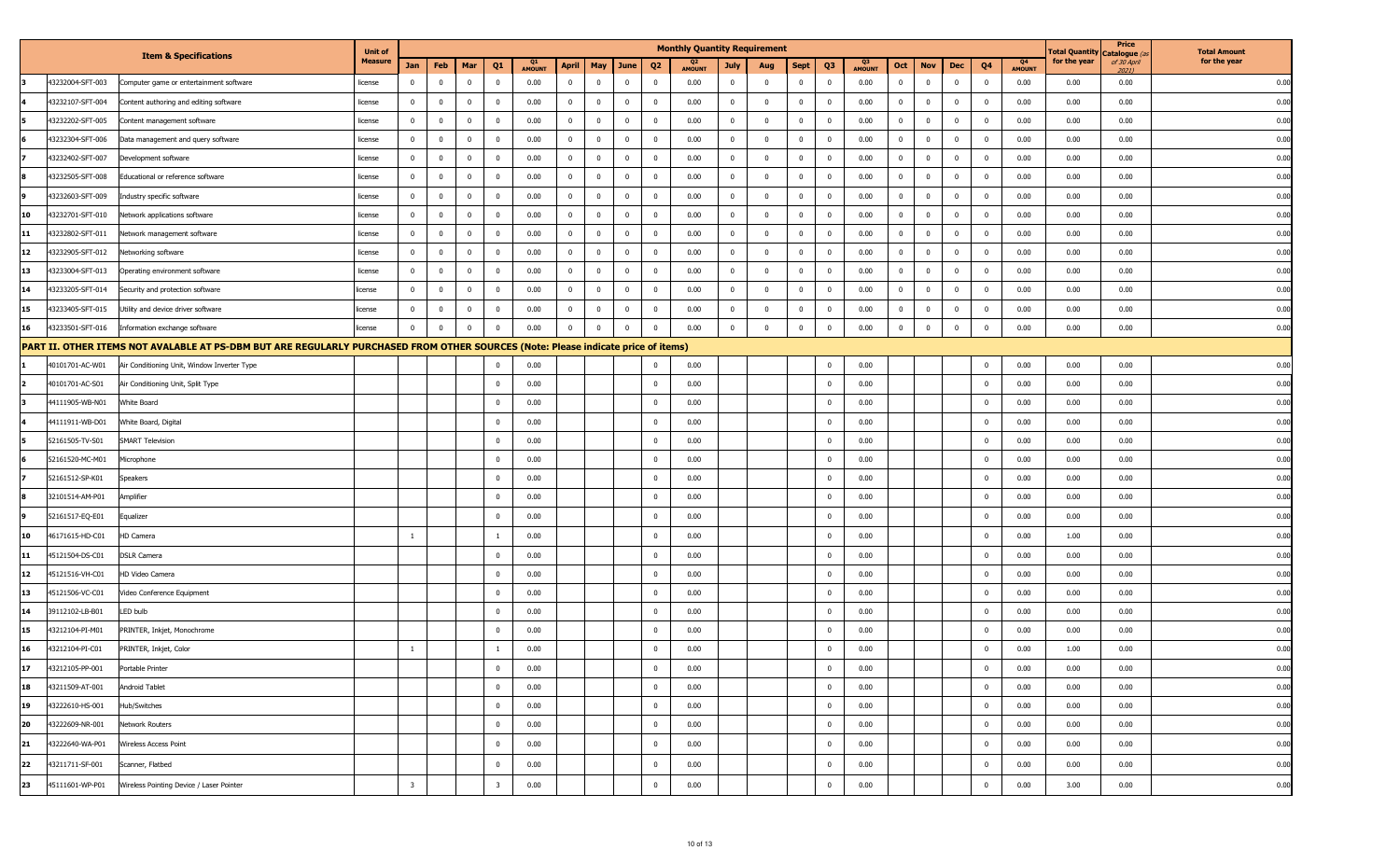|    |                 | <b>Item &amp; Specifications</b>                                                                                         | <b>Unit of</b> |                         |     |     |                         |              |                     |                         |                                 | <b>Monthly Quantity Requirement</b> |      |                |                     |     |            |     |                |                     | <b>Total Quantity</b> | Price<br>Catalogue (a | <b>Total Amount</b> |
|----|-----------------|--------------------------------------------------------------------------------------------------------------------------|----------------|-------------------------|-----|-----|-------------------------|--------------|---------------------|-------------------------|---------------------------------|-------------------------------------|------|----------------|---------------------|-----|------------|-----|----------------|---------------------|-----------------------|-----------------------|---------------------|
|    |                 |                                                                                                                          | <b>Measure</b> | Jan                     | Feb | Mar | Q1                      | Q1<br>AMOUNT | <b>April</b><br>May | June<br>Q <sub>2</sub>  | Q <sub>2</sub><br><b>AMOUNT</b> | <b>July</b><br>Aug                  | Sept | Q <sub>3</sub> | Q3<br><b>AMOUNT</b> | Oct | <b>Nov</b> | Dec | Q <sub>4</sub> | Q4<br><b>AMOUNT</b> | for the year          | of 30 April<br>20211  | for the year        |
| 24 | 81112306-MF-P01 | Multi Function PRINTER                                                                                                   |                |                         |     |     | $\mathbf 0$             | 0.00         |                     | $\overline{\mathbf{0}}$ | 0.00                            |                                     |      | $\overline{0}$ | 0.00                |     |            |     | $\mathbf{0}$   | 0.00                | 0.00                  | 0.00                  | 0.00                |
| 25 | 39121011-UP-S01 | UNINTERRUPTIBLE POWER SUPPLY (UPS)                                                                                       |                | $\overline{\mathbf{3}}$ |     |     | $\overline{\mathbf{3}}$ | 0.00         |                     | $\overline{\mathbf{0}}$ | 0.00                            |                                     |      | $\overline{0}$ | 0.00                |     |            |     | $\mathbf{0}$   | 0.00                | 3.00                  | 0.00                  | 0.00                |
| 26 | 43191501-MP-001 | Mobile Phone                                                                                                             |                |                         |     |     | $\bf{0}$                | 0.00         |                     | $\overline{\mathbf{0}}$ | 0.00                            |                                     |      | $\overline{0}$ | 0.00                |     |            |     | $\mathbf 0$    | 0.00                | 0.00                  | 0.00                  | 0.00                |
| 27 | 43211711-SC-D01 | Scanner, Colored, Double sided, feeder type                                                                              |                |                         |     |     | $\overline{0}$          | 0.00         |                     | $\overline{\mathbf{0}}$ | 0.00                            |                                     |      | $\overline{0}$ | 0.00                |     |            |     | $\mathbf 0$    | 0.00                | 0.00                  | 0.00                  | 0.00                |
| 28 | 53121601-GB-001 | GO BAG, for disaster relief, rescue operations                                                                           |                |                         |     |     | $\overline{0}$          | 0.00         |                     | $\overline{\mathbf{0}}$ | 0.00                            |                                     |      | $\overline{0}$ | 0.00                |     |            |     | $\bf{0}$       | 0.00                | 0.00                  | 0.00                  | 0.00                |
| 29 | 60104701-SP-001 | Solar Panel                                                                                                              |                |                         |     |     | $\bf{0}$                | 0.00         |                     | $\overline{\mathbf{0}}$ | 0.00                            |                                     |      | $\overline{0}$ | 0.00                |     |            |     | $\mathbf{0}$   | 0.00                | 0.00                  | 0.00                  | 0.00                |
| 30 | 46161604-LV-L01 | Life Vest / Life Jacket<br>(for emergency purposes / emergency preparedness / for disaster relief /<br>escue operations) |                |                         |     |     | $\bf{0}$                | 0.00         |                     | $\overline{\mathbf{0}}$ | 0.00                            |                                     |      | $\overline{0}$ | 0.00                |     |            |     | $\mathbf 0$    | 0.00                | 0.00                  | 0.00                  | 0.00                |
| 31 | 26111607-CC-S01 | Charge Controller and DC Inverter for Solar Panel                                                                        |                |                         |     |     | $\bf{0}$                | 0.00         |                     | $\overline{\mathbf{0}}$ | 0.00                            |                                     |      | $\overline{0}$ | 0.00                |     |            |     | $\mathbf{0}$   | 0.00                | 0.00                  | 0.00                  | 0.00                |
| 32 | 46181502-BF-V01 | Bullet proof vest                                                                                                        |                |                         |     |     | $\mathbf 0$             | 0.00         |                     | $\overline{0}$          | 0.00                            |                                     |      | $\overline{0}$ | 0.00                |     |            |     | $\mathbf 0$    | 0.00                | 0.00                  | 0.00                  | 0.00                |
| 33 | 25172502-WW-001 | Wheels, ______ (type of vehicle)                                                                                         |                |                         |     |     | $\bf{0}$                | 0.00         |                     | $\overline{\mathbf{0}}$ | 0.00                            |                                     |      | $\overline{0}$ | 0.00                |     |            |     | $\mathbf 0$    | 0.00                | 0.00                  | 0.00                  | 0.00                |
| 34 | 40161513-FF-001 | <b>Fuel Filters</b>                                                                                                      |                |                         |     |     | $\overline{0}$          | 0.00         |                     | $\overline{\mathbf{0}}$ | 0.00                            |                                     |      | $\overline{0}$ | 0.00                |     |            |     | $\bf{0}$       | 0.00                | 0.00                  | 0.00                  | 0.00                |
| 35 | 48101710-DW-F01 | Drinking Water/ Fountain                                                                                                 |                |                         |     |     | $\overline{0}$          | 0.00         |                     | $\overline{\mathbf{0}}$ | 0.00                            |                                     |      | $\overline{0}$ | 0.00                |     |            |     | $\bf{0}$       | 0.00                | 0.00                  | 0.00                  | 0.00                |
| 36 | 26111729-AB-001 | Auto Battery                                                                                                             |                |                         |     |     | $\overline{0}$          | 0.00         |                     | $\overline{0}$          | 0.00                            |                                     |      | $\overline{0}$ | 0.00                |     |            |     | $\mathbf 0$    | 0.00                | 0.00                  | 0.00                  | 0.00                |
|    |                 | AVR                                                                                                                      | units          | 6                       |     |     | 6                       | 1,800.00     |                     | $\overline{0}$          | 0.00                            |                                     |      | $\overline{0}$ | 0.00                |     |            |     | $\mathbf 0$    | 0.00                | 6.00                  | 300.00                | 1800.00             |
|    |                 | Extension Wire, 5 outlet with switch                                                                                     | piece          | $\overline{7}$          |     |     | $7\overline{ }$         | 7,000.00     |                     | $\overline{\mathbf{0}}$ | 0.00                            |                                     |      | $\overline{0}$ | 0.00                |     |            |     | $\mathbf{0}$   | 0.00                | 7.00                  | 1000.00               | 7000.00             |
|    |                 | HP Laserjet Ink, 79A, Black                                                                                              | piece          | 11                      |     |     | $11\,$                  | 33,000.00    |                     | $\overline{\mathbf{0}}$ | 0.00                            |                                     |      | $\overline{0}$ | 0.00                |     |            |     | $\mathbf{0}$   | 0.00                | 11.00                 | 3000.00               | 33000.0             |
|    |                 | HP Officejet Pro Ink 965, Colored                                                                                        | piece          | 12                      |     |     | 12                      | 33,600.00    |                     | $\overline{\mathbf{0}}$ | 0.00                            |                                     |      | $\overline{0}$ | 0.00                |     |            |     | $\mathbf 0$    | 0.00                | 12.00                 | 2800.00               | 33600.0             |
|    |                 | HP Officejet Pro Ink 965 XL, Black                                                                                       | piece          | 12                      |     |     | 12                      | 24,000.00    |                     | $\overline{\mathbf{0}}$ | 0.00                            |                                     |      | $\overline{0}$ | 0.00                |     |            |     | $\mathbf{0}$   | 0.00                | 12.00                 | 2000.00               | 24000.00            |
|    |                 | Epson Genuine Ink T7741 Black                                                                                            | piece          | 10                      |     |     | 10                      | 8,000.00     |                     | $\overline{\mathbf{0}}$ | 0.00                            |                                     |      | $\overline{0}$ | 0.00                |     |            |     | $\mathbf 0$    | 0.00                | 10.00                 | 800.00                | 8000.00             |
|    |                 | Multi-copy Paper w/ Logo, A4, 90gsm                                                                                      | reams          | 14                      |     |     | 14                      | 7,000.00     |                     | $\overline{0}$          | 0.00                            |                                     |      | $\overline{0}$ | 0.00                |     |            |     | $\mathbf 0$    | 0.00                | 14.00                 | 500.00                | 7000.0              |
|    |                 | Multi-copy Paper w/ Logo, Legal, 90gsm                                                                                   | reams          | 12                      |     |     | 12                      | 7,800.00     |                     | $\overline{\mathbf{0}}$ | 0.00                            |                                     |      | $\overline{0}$ | 0.00                |     |            |     | $\mathbf 0$    | 0.00                | 12.00                 | 650.00                | 7800.00             |
|    |                 | Specialty Paper                                                                                                          | pack           | 10                      |     |     | 10                      | 1,500.00     |                     | $\overline{\mathbf{0}}$ | 0.00                            |                                     |      | $\overline{0}$ | 0.00                |     |            |     | $\mathbf 0$    | 0.00                | 10.00                 | 150.00                | 1500.00             |
|    |                 | Specialty Envelopes                                                                                                      | pack           | 10 <sub>1</sub>         |     |     | 10                      | 2,400.00     |                     | $\overline{\mathbf{0}}$ | 0.00                            |                                     |      | $\overline{0}$ | 0.00                |     |            |     | $\mathbf{0}$   | 0.00                | 10.00                 | 240.00                | 2400.00             |
|    |                 | Highlighter, 3 colors                                                                                                    | set            | 14                      |     |     | 14                      | 2,800.00     |                     | $\overline{\mathbf{0}}$ | 0.00                            |                                     |      | $\overline{0}$ | 0.00                |     |            |     | $\mathbf 0$    | 0.00                | 14.00                 | 200.00                | 2800.00             |
|    |                 | Stick-on Pad-76x76mm                                                                                                     | pack           | 20                      |     |     | 20                      | 1,000.00     |                     | $\overline{\mathbf{0}}$ | 0.00                            |                                     |      | $\overline{0}$ | 0.00                |     |            |     | $\mathbf 0$    | 0.00                | 20.00                 | 50.00                 | 1000.00             |
|    |                 | Stick-on Pad-35x35cm                                                                                                     | pack           | 20                      |     |     | 20                      | 500.00       |                     | $\overline{\mathbf{0}}$ | 0.00                            |                                     |      | $\overline{0}$ | 0.00                |     |            |     | $\bf{0}$       | 0.00                | 20.00                 | 25.00                 | 500.00              |
|    |                 | Sign Here stick-on                                                                                                       | pack           | 25                      |     |     | 25                      | 1,250.00     |                     | $\overline{0}$          | 0.00                            |                                     |      | $\overline{0}$ | 0.00                |     |            |     | $\mathbf{0}$   | 0.00                | 25.00                 | 50.00                 | 1250.00             |
|    |                 | Colored Paper (multi-color)                                                                                              | pack           | 120                     |     |     | 120                     | 3,600.00     |                     | $\overline{0}$          | 0.00                            |                                     |      | $\overline{0}$ | 0.00                |     |            |     | $\mathbf 0$    | 0.00                | 120.00                | 30.00                 | 3600.00             |
|    |                 | Vellum board A4                                                                                                          | pack           | 30                      |     |     | 30                      | 1,050.00     |                     | $\overline{\mathbf{0}}$ | 0.00                            |                                     |      | $\overline{0}$ | 0.00                |     |            |     | $\bf{0}$       | 0.00                | 30.00                 | 35.00                 | 1050.00             |
|    |                 | Broad Pentel Pen, Black                                                                                                  | piece          | 24                      |     |     | 24                      | 960.00       |                     | $\overline{\mathbf{0}}$ | 0.00                            |                                     |      | $\mathbf 0$    | 0.00                |     |            |     | $\bf{0}$       | 0.00                | 24.00                 | 40.00                 | 960.0               |
|    |                 | Broad Pentel Pen, Blue                                                                                                   | piece          | 24                      |     |     | 24                      | 960.00       |                     | $\overline{0}$          | 0.00                            |                                     |      | $\overline{0}$ | 0.00                |     |            |     | $\mathbf 0$    | 0.00                | 24.00                 | 40.00                 | 960.0               |
|    |                 | Index Card 5x8                                                                                                           | pack           | $\overline{4}$          |     |     | $\overline{4}$          | 168.00       |                     | $\overline{0}$          | 0.00                            |                                     |      | $\overline{0}$ | 0.00                |     |            |     | $\mathbf 0$    | 0.00                | 4.00                  | 42.00                 | 168.00              |
|    |                 | Gluestick                                                                                                                | piece          | 15                      |     |     | 15                      | 75.00        |                     | $\mathbf 0$             | 0.00                            |                                     |      | $\mathbf 0$    | 0.00                |     |            |     | $\mathbf 0$    | 0.00                | 15.00                 | 5.00                  | 75.00               |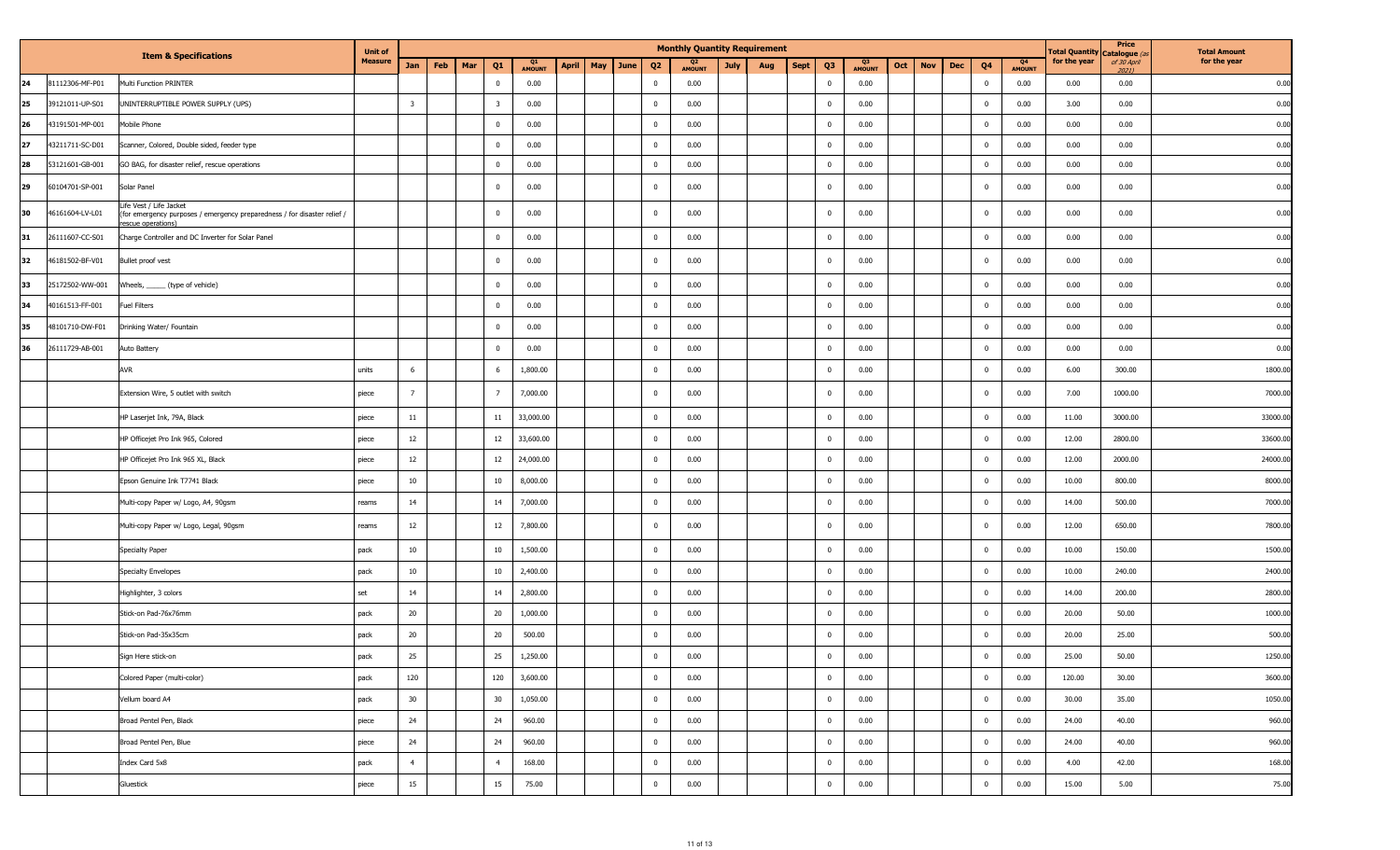| <b>Item &amp; Specifications</b> |                                     | <b>Unit of</b> |                | <b>Monthly Quantity Requirement</b> |     |                |                     |              |     |              |                |                     |             |     |             |                |                     |     | Total Quantity Catalogue (a | Price | <b>Total Amount</b> |              |              |                      |              |
|----------------------------------|-------------------------------------|----------------|----------------|-------------------------------------|-----|----------------|---------------------|--------------|-----|--------------|----------------|---------------------|-------------|-----|-------------|----------------|---------------------|-----|-----------------------------|-------|---------------------|--------------|--------------|----------------------|--------------|
|                                  |                                     | <b>Measure</b> | <b>Jan</b>     | Feb                                 | Mar | Q <sub>1</sub> | Q1<br><b>AMOUNT</b> | <b>April</b> | May | June         | Q <sub>2</sub> | Q2<br><b>AMOUNT</b> | <b>July</b> | Aug | <b>Sept</b> | Q3             | Q3<br><b>AMOUNT</b> | Oct | <b>Nov</b>                  | Dec   | Q <sub>4</sub>      | Q4<br>AMOUNT | for the year | of 30 April<br>20211 | for the year |
|                                  | Ballpen, black                      | box            | 16             |                                     |     | 16             | 320.00              |              |     |              | $\Omega$       | 0.00                |             |     |             | $\Omega$       | 0.00                |     |                             |       | $\mathbf{0}$        | 0.00         | 16.00        | 20.00                | 320.00       |
|                                  | Ballpen, red                        | box            | $\overline{2}$ |                                     |     | $\overline{2}$ | 40.00               |              |     |              | $\Omega$       | 0.00                |             |     |             | $\Omega$       | 0.00                |     |                             |       | $\mathbf{0}$        | 0.00         | 2.00         | 20.00                | 40.00        |
|                                  | Ink pad for printer Epson L360      | piece          |                |                                     |     |                | 250.00              |              |     |              | $\mathbf 0$    | 0.00                |             |     |             | $\Omega$       | 0.00                |     |                             |       | $\mathbf 0$         | 0.00         | 1.00         | 250.00               | 250.00       |
|                                  | SD card 1TB 3.0 for Dell Laptop     | piece          |                |                                     |     |                | 2,500.00            |              |     |              | $\mathbf 0$    | 0.00                |             |     |             | $\Omega$       | 0.00                |     |                             |       | $\mathbf{0}$        | 0.00         | 1.00         | 2500.00              | 2500.00      |
|                                  | Epson 003 Ink 65 ml, Black          | cartridge      | 16             |                                     |     | 17             | 4,165.00            |              |     |              | $\overline{2}$ | 490.00              |             |     |             | $\overline{2}$ | 490.00              |     |                             |       | $\overline{2}$      | 490.00       | 23.00        | 245.00               | 5635.00      |
|                                  | Epson 003 Ink 65 ml, Black, Cyan    | cartridge      | 16             |                                     |     | 17             | 4,675.00            |              |     |              | $\overline{2}$ | 550.00              |             |     |             | $\overline{2}$ | 550.00              |     |                             |       | $\overline{2}$      | 550.00       | 23.00        | 275.00               | 6325.00      |
|                                  | Epson 003 Ink 65 ml, Black, Magenta | cartridge      | 16             |                                     |     | 17             | 4,675.00            |              |     | $\mathbf{1}$ | $\overline{2}$ | 550.00              |             |     |             | 2              | 550.00              |     |                             |       | $\overline{2}$      | 550.00       | 23.00        | 275.00               | 6325.00      |
|                                  | Epson 003 Ink 65 ml, Black, Yellow  | cartridge      | 16             |                                     |     | 17             | 4,675.00            |              |     |              | $\overline{2}$ | 550.00              |             |     |             | -2             | 550.00              |     |                             |       | $\overline{2}$      | 550.00       | 23.00        | 275.00               | 6325.00      |
|                                  | A4 Polypropylene Lever Arch File    | piece          | 10             |                                     |     | 10             | 1,300.00            |              |     |              | $\Omega$       | 0.00                |             |     |             | $\Omega$       | 0.00                |     |                             |       | $\overline{0}$      | 0.00         | 10.00        | 130.00               | 1300.00      |
|                                  | <b>Sticker Paper</b>                | pack           | 5              |                                     |     | 5              | 200.00              |              |     |              | $\Omega$       | 0.00                |             |     |             | $\Omega$       | 0.00                |     |                             |       | $\mathbf 0$         | 0.00         | 5.00         | 40.00                | 200.00       |
|                                  | <b>HDMI</b> Connector               | piece          |                |                                     |     |                | 300.00              |              |     |              | $\Omega$       | 0.00                |             |     |             | $\Omega$       | 0.00                |     |                             |       | $\mathbf{0}$        | 0.00         | 1.00         | 300.00               | 1000.00      |
|                                  | Lapel Microphone                    | piece          | $\overline{2}$ |                                     |     | $\overline{2}$ | 1,000.00            |              |     |              | $\mathbf 0$    | 0.00                |             |     |             | $\Omega$       | 0.00                |     |                             |       | $\mathbf{0}$        | 0.00         | 2.00         | 500.00               | 5000.00      |
|                                  | Audio Equipment                     | piece          |                |                                     |     |                | 3,000.00            |              |     |              | $\mathbf 0$    | 0.00                |             |     |             | $\Omega$       | 0.00                |     |                             |       | $\overline{0}$      | 0.00         | 1.00         | 3000.00              | 14000.00     |
|                                  | Filing Cabinet (4drawer)            | unit           | $\overline{2}$ |                                     |     | $\overline{2}$ | 20,000.00           |              |     |              | $\overline{0}$ | 0.00                |             |     |             | $\overline{0}$ | 0.00                |     |                             |       | $\overline{0}$      | 0.00         | 2.00         | 10000.00             | 20000.00     |
|                                  |                                     |                |                |                                     |     | $\mathbf{0}$   | 0.00                |              |     |              | $\mathbf 0$    | 0.00                |             |     |             | $\Omega$       | 0.00                |     |                             |       | $\bf{0}$            | 0.00         | 0.00         | 0.00                 | 0.00         |
|                                  |                                     |                |                |                                     |     | $\overline{0}$ | 0.00                |              |     |              | $\overline{0}$ | 0.00                |             |     |             | $\Omega$       | 0.00                |     |                             |       | $\overline{0}$      | 0.00         | 0.00         | 0.00                 | 0.00         |
|                                  |                                     |                |                |                                     |     | $\overline{0}$ | 0.00                |              |     |              | $\mathbf 0$    | 0.00                |             |     |             | $\Omega$       | 0.00                |     |                             |       | $\mathbf 0$         | 0.00         | 0.00         | 0.00                 | 0.00         |
|                                  |                                     |                |                |                                     |     | $\overline{0}$ | 0.00                |              |     |              | $\overline{0}$ | 0.00                |             |     |             | $\Omega$       | 0.00                |     |                             |       | $\overline{0}$      | 0.00         | 0.00         | 0.00                 | 0.00         |
|                                  |                                     |                |                |                                     |     | $\overline{0}$ | 0.00                |              |     |              | $\overline{0}$ | 0.00                |             |     |             | $\overline{0}$ | 0.00                |     |                             |       | $\overline{0}$      | 0.00         | 0.00         | 0.00                 | 0.00         |
|                                  |                                     |                |                |                                     |     | $\mathbf{0}$   | 0.00                |              |     |              | $\mathbf 0$    | 0.00                |             |     |             | $\overline{0}$ | 0.00                |     |                             |       | $\mathbf{0}$        | 0.00         | 0.00         | 0.00                 | 0.00         |